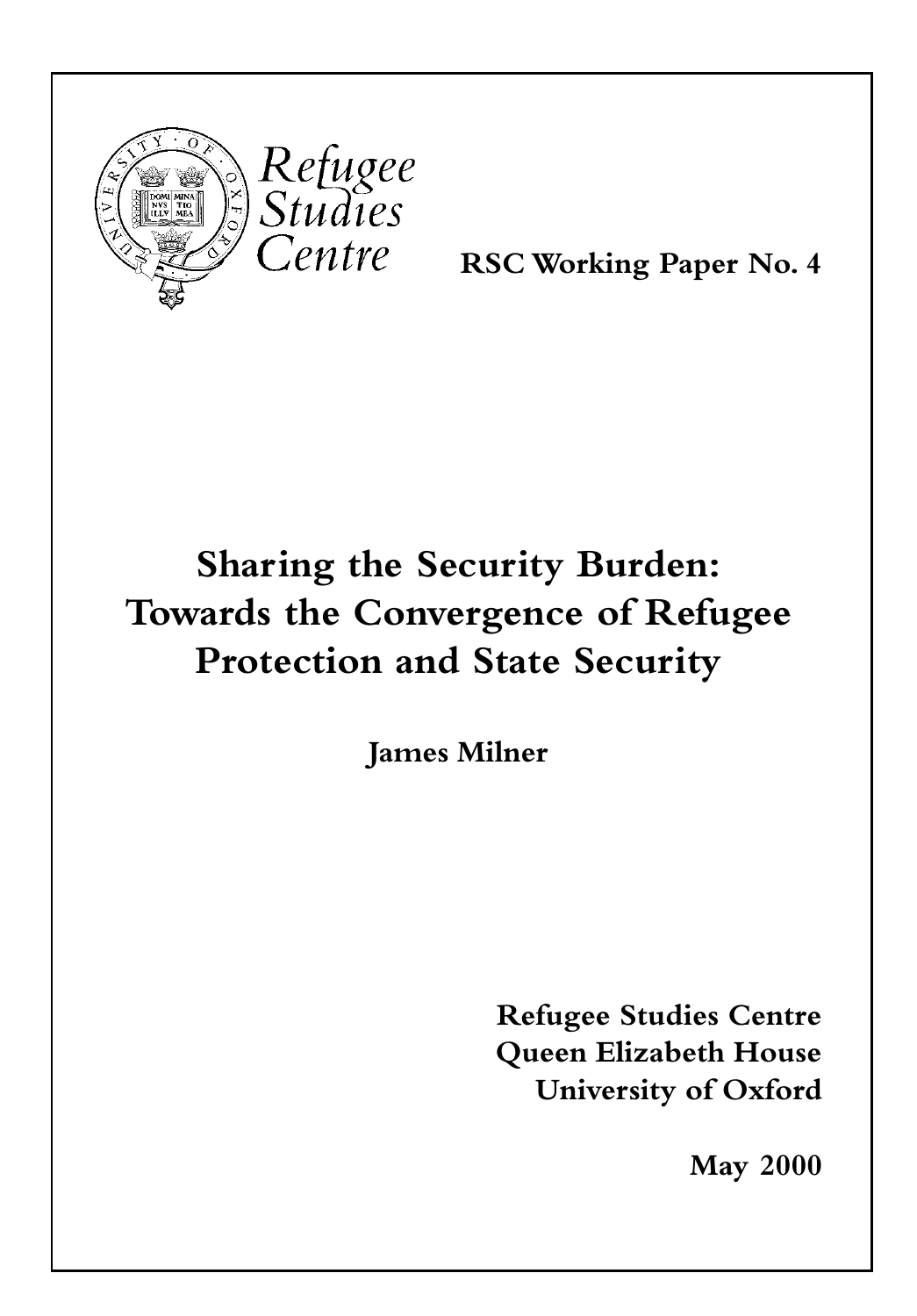# **Sharing the Security Burden: Towards the Convergence of Refugee Protection and State Security**

# **JAMES MILNER**<sup>1</sup>

#### **Introduction**

Recent history has painfully illustrated the deficiencies in the international response to mass migration. From the Balkans to the Great Lakes Region of Central Africa (GLR), efforts to ensure international protection for refugees have been repeatedly frustrated as states have expressed an increased reluctance to offer asylum. These frustrations have prompted some authors to call for a new approach to 'burden sharing' by identifying mechanisms through which the burdens borne by countries offering asylum could be more equitably distributed among a greater number of states (see Hathaway 1997, Schuck 1997). The scope of the burden sharing debate, however, does not fully respond to the current deficiencies in refugee protection as it excludes an understanding of the security implications of hosting refugees. A parallel debate has emerged within the United Nations (UN), culminating in a 'ladder of options' available in response to state insecurity resulting from mass migration (UNHCR 1999; Bui 1998). This response can also be seen as problematic as it is premised on a narrow understanding of the relationship between migration and insecurity.

This paper addresses these two shortcomings in the specific context of Tanzania. The case of Tanzania illustrates that refugee protection cannot effectively take place in conditions of acute and protracted state insecurity. It is imperative for the international community to respond effectively to the security implications associated with forced migration to ensure the protection of refugees. To accomplish this goal, this paper proposes an approach premised both on the logic of burden sharing and on a more rigorous and comprehensive understanding of the relationship between refugees and security.

Like other Central African states, Tanzania received hundreds of thousands of forced migrants as a consequence of the Rwandan civil war and genocide. Before emergency assistance arrived from the Office of the United Nations High Commissioner for Refugees (UNHCR) and Non-Governmental Organisations (NGOs), the local population offered hospitality to the migrants, many of whom arrived in poor health and in desperate need of assistance. This hospitality waned as it became clear that among the legitimate refugees were armed elements responsible for the genocide in Rwanda, using the camps as a military base and the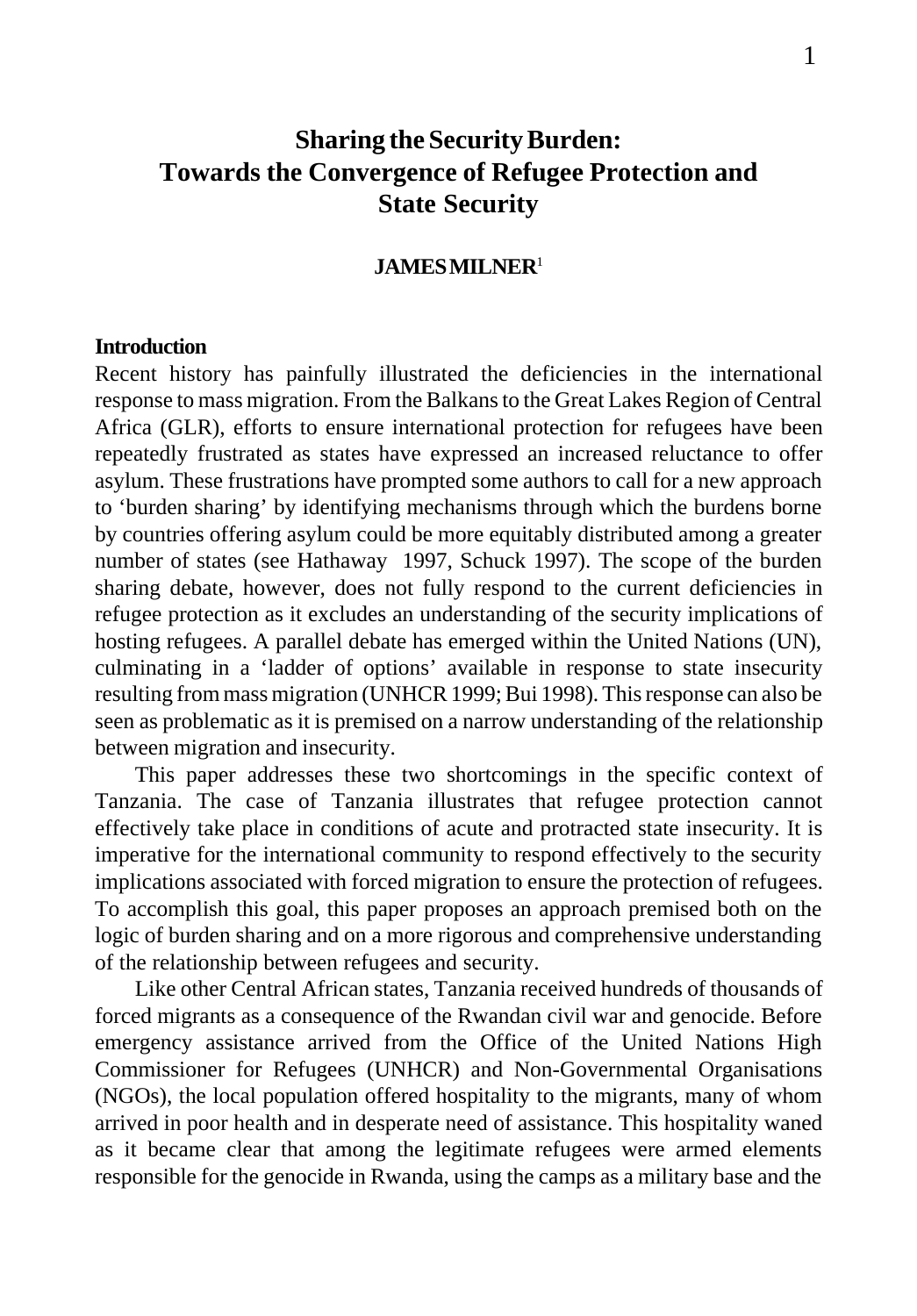2

refugees as a shield. Security in the region deteriorated to such an extent that the Tanzanian government took the unprecedented move in December 1996 of closing the camps and forcibly repatriating the overwhelming majority of the Rwandan caseload.

Recent events in the Balkans, specifically Macedonia's decision to restrict asylum for Kosovar Albanians, illustrate that Tanzania's experience was not unique and that asylum will become increasingly scarce in countries where hosting refugees is perceived to be a threat to state security. It may further be considered that Tanzania's actions illustrate a growing reluctance to grant asylum, even in states with robust legal mechanisms dedicated to refugees and a generous history of providing asylum. Viewed in the context of a more pervasive trend amongst a range of states, the case of Tanzania indicates that refugee protection must develop an approach respectful of state security if international refugee law is to remain relevant in cases of conflict-induced forced migration. Given recent trends in the provision of asylum, it is clear that there is an urgent need to reinstall confidence in potential hosting states like Tanzania. There is a need to 'demonstrate that humanitarian principles are compatible with legitimate state interests' (Mahiga 1997); to prove that 'the protection of refugees can be reconciled with the security interests of states' (Ogata 1998); and to formulate the convergence of refugee protection and state security.

#### *The Argument*

Through the specific case of Tanzania, this paper argues that the broader goal of improving both the quality and quantity of protection afforded to victims of conflict-induced forced migration is best realised by recognising and addressing the legitimate security interests of states. The legitimate security interests of a country of asylum are defined here as the 'security burden': *the threats perceived by a host state related to the granting of asylum and the resources required to effectively address those threats*. 2 This burden, like the traditional 'dual mandate' burdens of protection and assistance identified in Chapter 2 of the 1950 Statute of UNHCR, can and should be shared by the international community.

This paper responds directly to two recent initiatives to overcome the deficiencies in the international response to mass migration. First, it is argued that the current international debate surrounding burden sharing focuses on the dual mandate burdens and omits the security burden. Second, while recent initiatives to ensure the security of host states through a 'ladder of options'<sup>3</sup> represent an important foundation, they respond to only one aspect of the security burden. This paper argues that a comprehensive response to the security burden must address both the 'direct security burden', focused on the spill-over of conflict from the country of origin to the country of asylum, and the 'indirect security burden',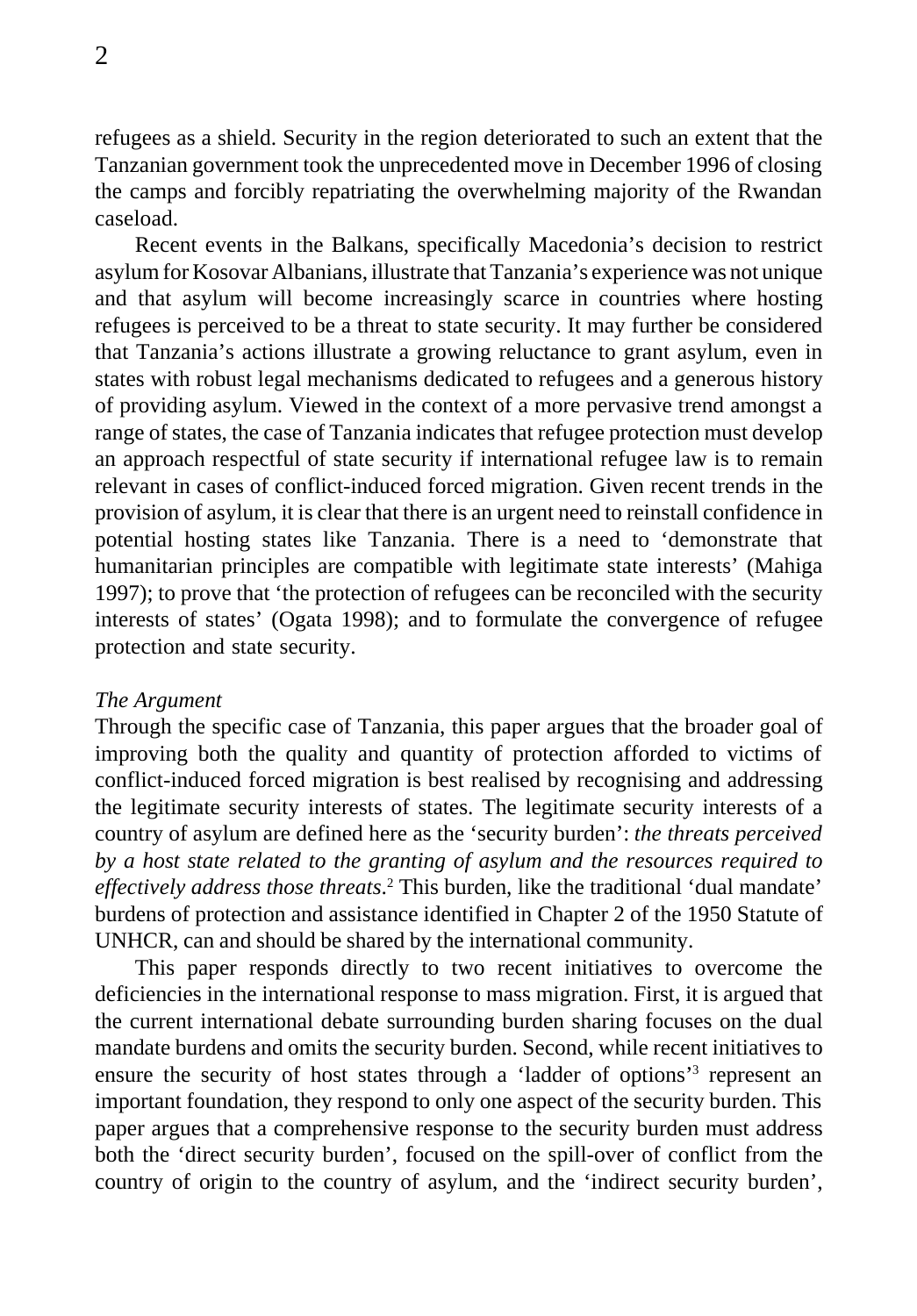characterised by the potential exacerbation of pre-exisitng inter-group tensions in the host country.

# *The Structure*

The paper has five sections. The first argues that security is a burden which is growing in importance, yet one that is not fully addressed by the burden sharing literature. The second elaborates the concept of the security burden, beginning with an understanding of the role of states in the protection of refugees and the primacy of security, and argues that forced migration can be understood as a *cause* of insecurity and not simply a *consequence*. As such, the security burden can be disaggregated into direct security burdens, focused on the spill-over of conflict, and indirect security burdens, emphasising the relevance of 'grievance' and 'opportunity' threats. Each of these threats, and elements of a possible response, will be examined in turn in the third and fourth sections.

Finally, the paper attempts to advance the emerging debate on the applicability of the 'language of security' to the question of refugee protection by responding to recent criticisms of this approach (e.g. Chimni 1998; Goodwin-Gill 1999). It concludes that, while further debate is urgently required, 'speaking the language of states' can reinforce the protection of refugees by ensuring that the quality and quantity of asylum is increased. Given the changing nature of conflict-induced forced migration at the end of the Cold War, the importance of the security burden is greater than ever.

#### **The Importance of Security as a Burden**

# *Explaining the change in Tanzania's hosting policy and the ability of the burden sharing debate to address these changes*

After independence in 1961, Tanzania established a reputation as 'one of the world's most hospitable countries for refugees' (UNHCR 1998a). Tanzania has hosted hundreds of thousands of forced migrants fleeing civil conflicts in its immediate neighbours and from countries as far away as South Africa. The government's 1979 decision to extend an offer of citizenship to 36,000 Rwandan refugees is but one example of the quality of Tanzania's hospitality.<sup>4</sup> In recognition of this reputation, the High Commissioner for Refugees (HCR) awarded the UNHCR Nansen Medal for service to refugees to President Nyerere in 1983 (see Mendel 1997: 35). This reputation, however, changed dramatically in December 1996 with the expulsion of the overwhelming majority of the Rwandan caseload, resulting in charges of violations of international refugee and human rights law (AI 1997b; HRW 1996).

Before examining Tanzania's shift in hosting policy, some background is required to understand the refugee crisis within the context of the Rwandan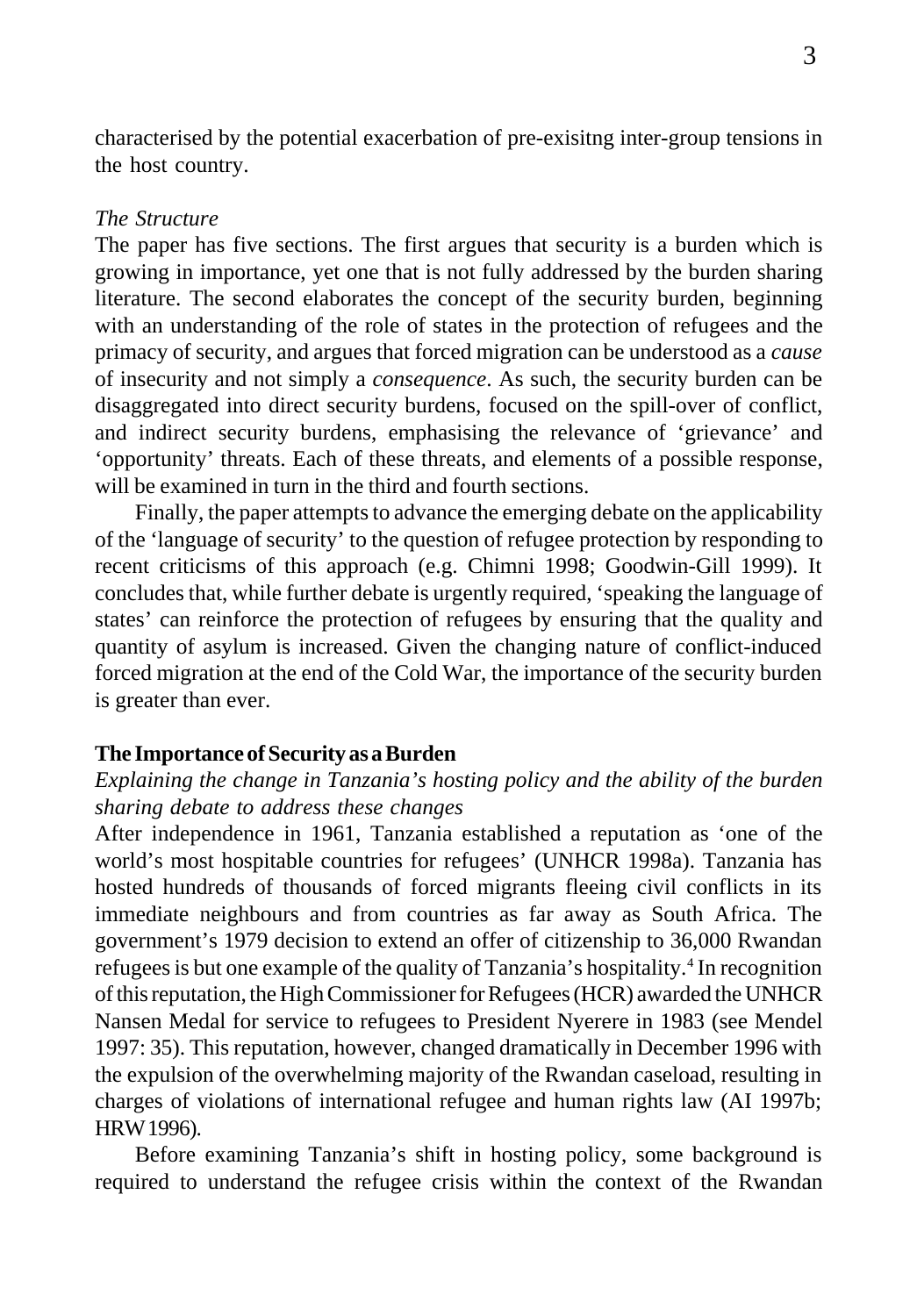genocide and civil war. On 6 April 1994 at 20.30h, the plane carrying Rwandan President Juvenal Habyarimana was shot down on its final approach to Kigali. By 21.15h, *interahamwe*<sup>5</sup> roadblocks had been established throughout the city, followed shortly by the start of systematic killings of Tutsis and moderate Hutus. Forty-eight hours later, the Tutsi-based Rwandan Patriotic Front (RPF) broke the cease-fire imposed by the Arusha Accords, negotiated to end the 1990 civil war. Within a few days, the genocide had spread to the countryside and prompted the first waves of refugees to enter Zaire and Tanzania. In a 24-hour period between 28/ 29 April, some 250,000 refugees crossed the Rusumo bridge into Ngara, Tanzania. It was 'the largest and fastest refugee exodus in modern times' (UNHCR 1998a).

In the next two to three months, genocide and civil war raged in Rwanda. On 18 July 1994, the RPF took the town of Gisenyi, and a new government was formed in Kigali. The Former Government of Rwanda (FGOR) and its supporters withdrew to camps in Zaire and Tanzania, taking with them large sections of the Hutu population. The civil war and genocide left approximately 800,000 dead in Rwanda and hundreds of thousands internally and externally displaced. Eventually, there were approximately 700,000 Rwandans living in camps in the Kigoma and Karagwe regions of Tanzania.

In the months following the initial influx, conditions in both the camps and in the surrounding regions were marked by increasing instability. Within the camps, it was widely reported that suspected *génocidaires* and members of the FGOR 'mingled freely with genuine refugees' (Mahiga 1997: 15). A report commissioned by the Government of Tanzania concluded that insecurity in the border regions had reached 'unacceptable levels' (Rwehabula 1995). UNHCR staff observed that levels of banditry rose dramatically. Environmental degradation also reached alarming levels, and the local population watched 'with increasing frustration as large tracts of forest and agricultural land were destroyed' (Mahiga 1997: 15).

Tanzania's first change in policy came on 31 March 1995 when, almost a year after the initial influx and in the lead-up to the country's first multi-party elections, the government closed its border with Burundi to prevent additional Rwandan forced migrants from fleeing increased levels of conflict in Burundi. Then, 'apparently encouraged by the failure of the international community to criticise the repatriation from Zaire' (Amnesty International 1997a: 1), Tanzania decided to close the Rwandan camps and expel the caseload in December 1996. Given the implications of this radical change in policy, what factors compelled the Tanzanian government to make it?

#### *Explaining Tanzania's Shift in Hosting Policy*

While more detailed analysis of Tanzania's change in policy may be found elsewhere,<sup>6</sup> this paper concentrates on four illustrative explanations. First, the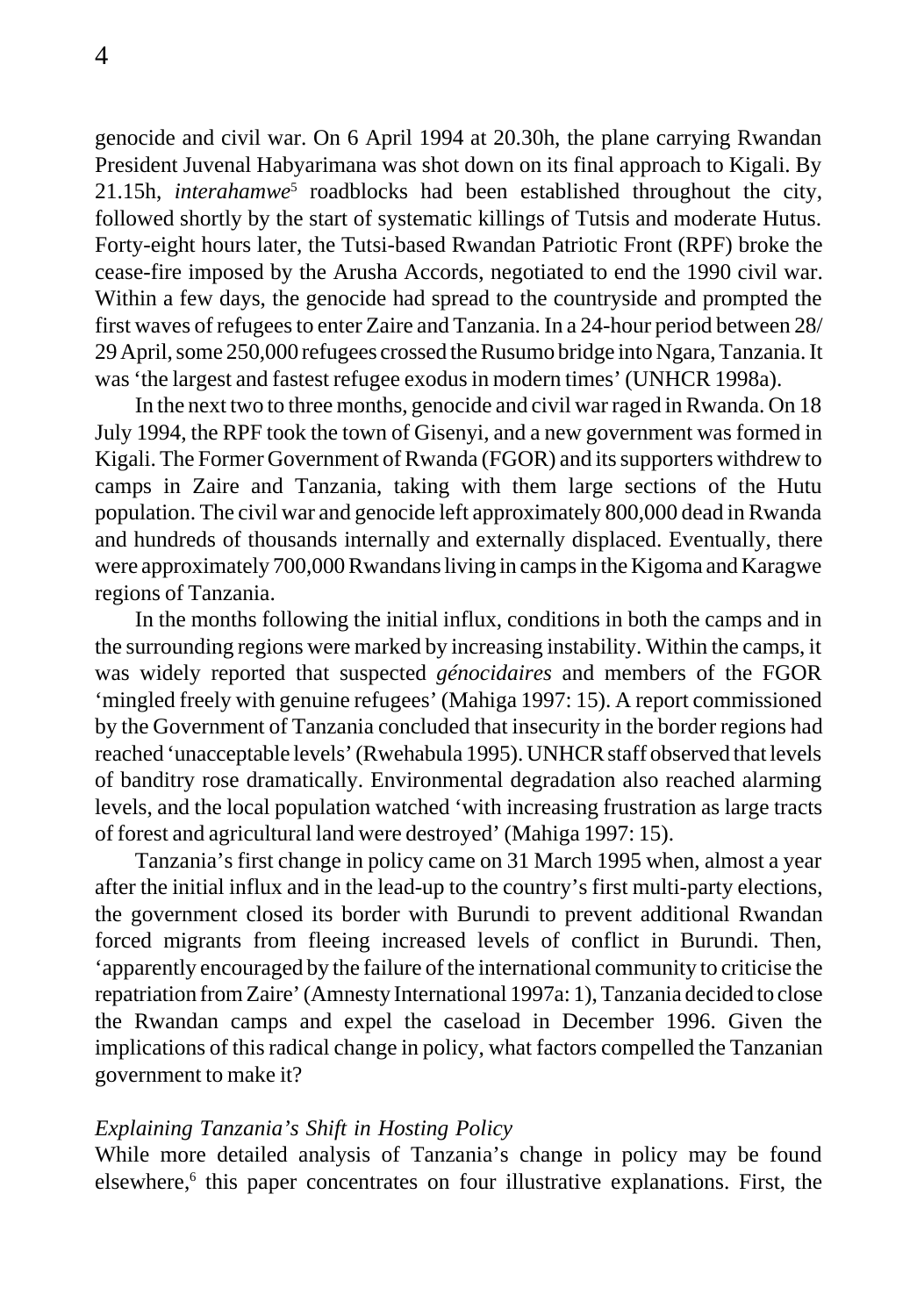quantitative features of the Rwandan caseload are remarkable. It may be difficult to visualise Benaco camp in Ngara District, which became Tanzania's second largest 'city' with a population of roughly 500,000 (Rutinwa 1996: 295). Coupled with its magnitude was the perception that a solution for the Rwandan and Burundian caseloads 'remained elusive ... [a fact which] began to fuel Tanzanian frustrations' (Mahiga 1997: 14).

The Rwandan caseload was also of a particular nature. As outlined above, there were widespread suspicions that the camps were harbouring *génocidaires*. It was commonly understood that members of the camp's population were not fleeing persecution, but justice. Given the qualitative and quantitative nature of the caseload, it has been argued that it is not fair to take the Tanzanian government's treatment of the Rwandan as indicative of a general trend. Instead, there must be a clear recognition that the nature of this population was 'very, very different' (Githinji 1998).

The presence of suspected *génocidaires* in the camps led to problems of both internal and external security. The enforcement of law and order in the camps became increasingly problematic as intimidators within the camps exercised greater control over the refugee population (*ibid*.). Security in the areas surrounding the camps was also jeopardised. There were numerous reports of banditry and attacks on aid convoys on the road between Kigoma and Ngara. While it is difficult to demonstrate that this rise in banditry was caused by the refugees themselves or was simply a factor of the increased number of aid convoys using the route, security in the region was certainly a cause for concern (Rwehabula 1995). This pressure escalated as the FGOR launched armed attacks against Rwanda from camps in Eastern Zaire, causing a dramatic deterioration of security in the region as a whole.

Finally, it is important to understand the financial and structural costs borne by Tanzania while hosting the 1994 Rwandan caseload. Many studies have been conducted on the impact of the refugees on Tanzania (e.g. Green 1994; Musoke 1997a; UNHCR 1998b). Specifically, they focus on the dual mandate burdens of protection and assistance, including the pressures of environmental and infrastructural damage. It has been recognised that while the initial response to the emergency in the early stages was impressive, this support waned over time. This led Rutinwa to conclude that the 'failure of the international community to give adequate assistance to Tanzania was the main reason for the closure of the border...' (1996: 298) and echo calls for the international community to 'reaffirm the existence of a joint responsibility to support refugees and to put in place a credible system of distributing the burden of refugees equitably' (p. 301).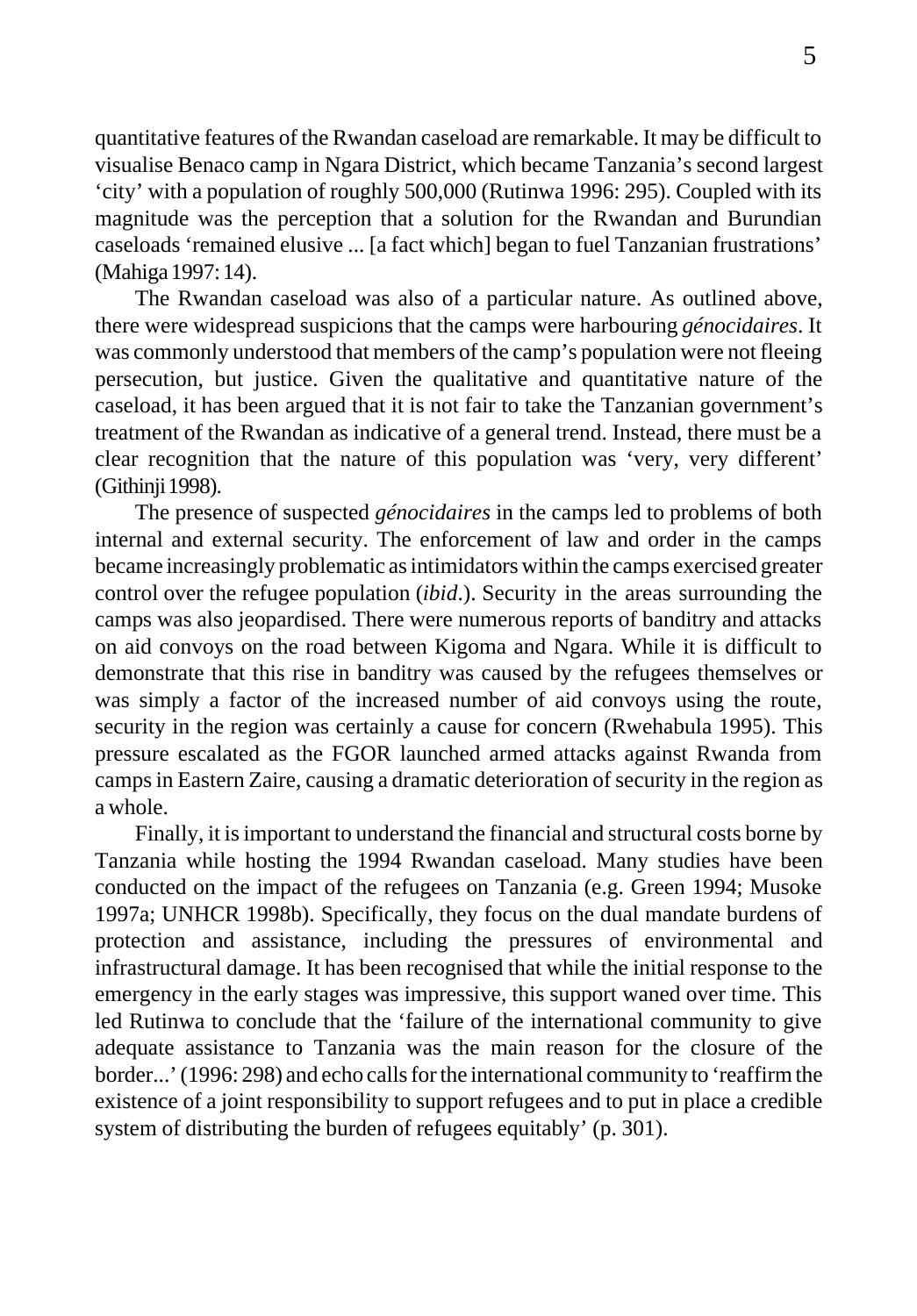#### *The Burden Sharing Debate*

The desirability of 'distributing the burden of refugees equitably' is clearly articulated in the Preamble to the 1951 Convention relating to the Status of Refugees, which states that: 'the grant of asylum may place unduly heavy burdens on certain countries, and ... a satisfactory solution ... cannot therefore be achieved without international cooperation.' The means by which this ideal may be realised has been debated for some time (see Fonteyne 1980; Grahl-Madsen 1983). At the core of early burden sharing proposals was the understanding that 'collective action would strengthen protection for refugees by reducing inequities among recipient states' (Suhrke 1998). The current 'crisis in asylum', characterised by reductions in asylum amongst countries of both the North and the South,<sup>7</sup> has rekindled the burden sharing debate. Indeed, it has been recognised that the speeches delivered by Tanzanian politicians indicating a reduced willingness to host refugees and calling for greater international solidarity in light of the refugee crisis 'could have been delivered verbatim by any developing country hosting significant numbers of refugees' (Mahiga 1997: 15).

Rooted in a desire to reverse the emerging restrictive asylum trends, and thereby increase both the quality and quantity of asylum, there has been a recent resurgence of interest in the prospects of burden sharing. The emphasis here is more on the scope of this recent debate and less on the effectiveness of recent proposals in realising the ideal of burden sharing. The important conclusion will be that the burden sharing debate does not fully address the concerns of host countries like Tanzania as it does not address the security implications associated with hosting refugees.

The most comprehensive attempt to realise effective burden sharing followed the six-year project'Towards the reformulation of international refugee law' (the Reformulation Project), based at the Centre for Refugee Studies at York University (CRS) and under the direction of James Hathaway. Publications resulting from this study include CRS (1996); Hathaway and Neve (1997); Hathaway (1997). The conclusions of the Reformulation Project flow from an understanding that during the post-war era: '... there was a pervasive interest convergence between refugee and host populations. Without such a natural symmetry, however, refugee law can function only if there is a mechanism in place to mitigate the burdens of receiving states' (Hathaway 1997: xxii).

The Reformulation Project proposes such a mechanism to alleviate burdens based on four principles. First, it argues that refugee protection should actively seek solutions in line with state interests, and 'not be bartered away as part of the current upsurge of interests in addressing the "root causes" of involuntary migration' (p. xxiii). It also argues that refugee law should adopt a more 'robust' concept of temporary protection according to the logic that 'if the protection of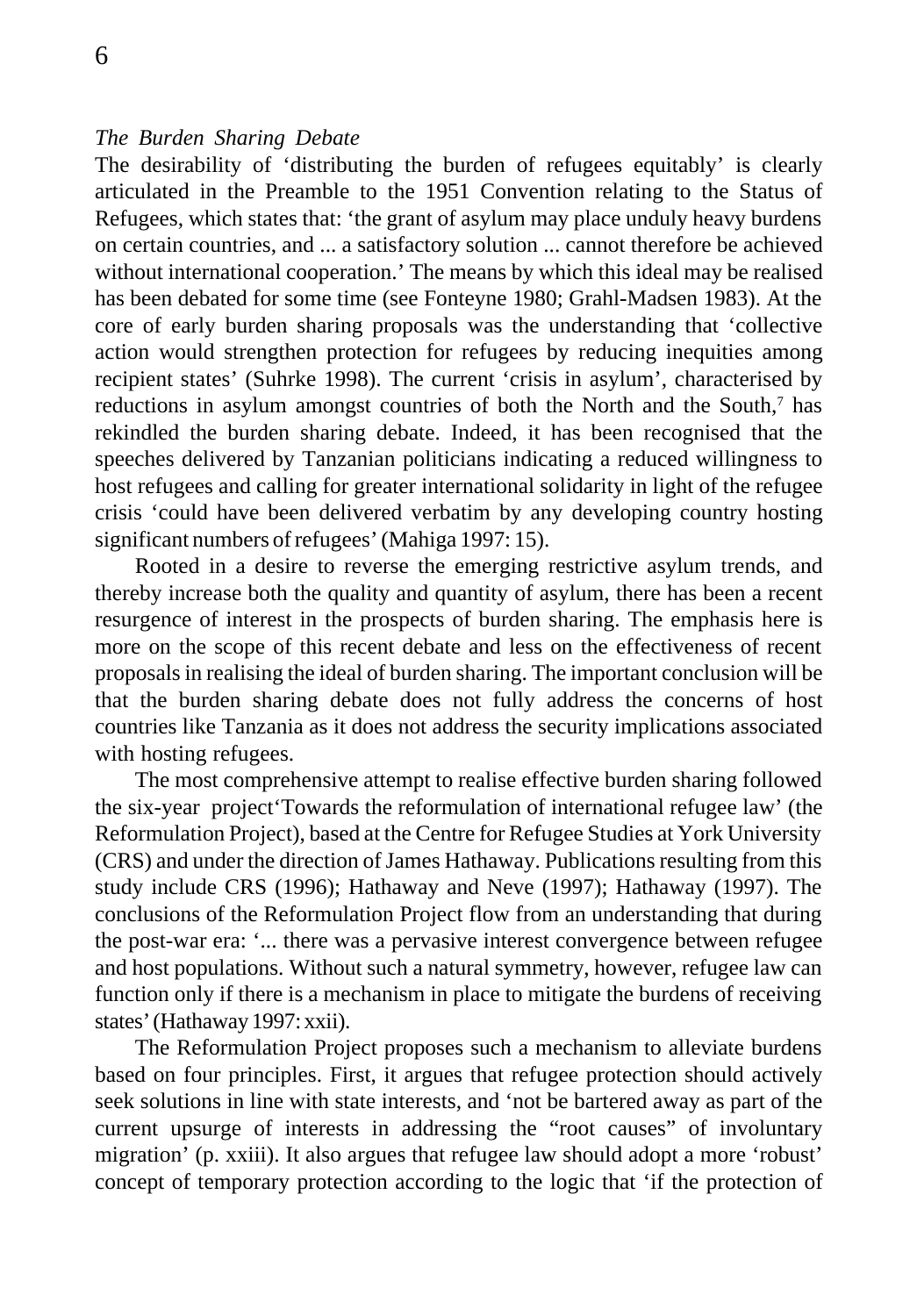refugees is ... respectful of human dignity, it need not be permanent' (*ibid*.). Third, the Project emphasises the 1951 Convention's 'unnecessarily rigid definition of state responsibilities' (p. xxiv) and concludes that there is no need to assume that every state will play an identical role.<sup>8</sup> Finally, it argues that the institutions of the international refugee regime need to be 'retooled' to 'promote and coordinate a process of collectivized responsibility' (*ibid*.), thereby ensuring confidence amongst states that a more systematised and coordinated approach to burden sharing would result in a more dependable response. The Reformulation Project concludes that burden sharing would be more effectively administered if it took place in the context of pre-negotiated responsibilities within 'interest-convergence groups'.

While it would be problematic to premise a critique of this proposal on such a brief summary,<sup>9</sup> it is important to understand how the issues were addressed at the 49th Session of EXCOM, where 'International Solidarity and Burden Sharing in all its Aspects' was adopted as the annual theme (UNHCR 1998c). In the Chairman's summary of the debate, it was recognised that the theme was challenging, 'even though international solidarity and burden sharing are not new concepts' (UNHCR 1998d; see also 1998c). There was widespread support for the concept of burden sharing and international solidarity, but not for the systemisation of a burden sharing system nor for the introduction of obligations in addition to those of the 1951 Convention.10 There was endorsement for the 'institutional collaboration at the operational, advocacy and fundraising levels', but there was 'less support for global mechanisms' (UNHCR 1998d). Clearly, there was no political will for the type of mechanisms proposed by the Reformulation Project.

This must lead to the question of the necessity of new mechanisms in the eyes of those intimately involved in refugee protection. Dennis McNamara, former UNHCR Director of the Division of International Protection, believes that additional obligations are neither necessary, nor would they solve the crisis in asylum. He argues that if states agree to a new set of obligations, the refugee regime will simply be confronted with a new set of non-compliance issues (interview, 11 November 1998). Instead, McNamara believes that international solidarity takes place every day. While the system is not perfect, it functions very well under difficult circumstances.

The goal of this paper is not to reconcile the debate surrounding recent burden sharing proposals. Instead, it aims to show that security issues are not addressed by the current international debate and that this omission has important implications. The Reformulation Project and the EXCOM debate focus exclusively on the dual mandate burdens of protection and assistance according to the 1950 Statute. The case of Tanzania illustrates that while burden sharing did not function as effectively as it could have, a great deal of burden sharing did in fact take place.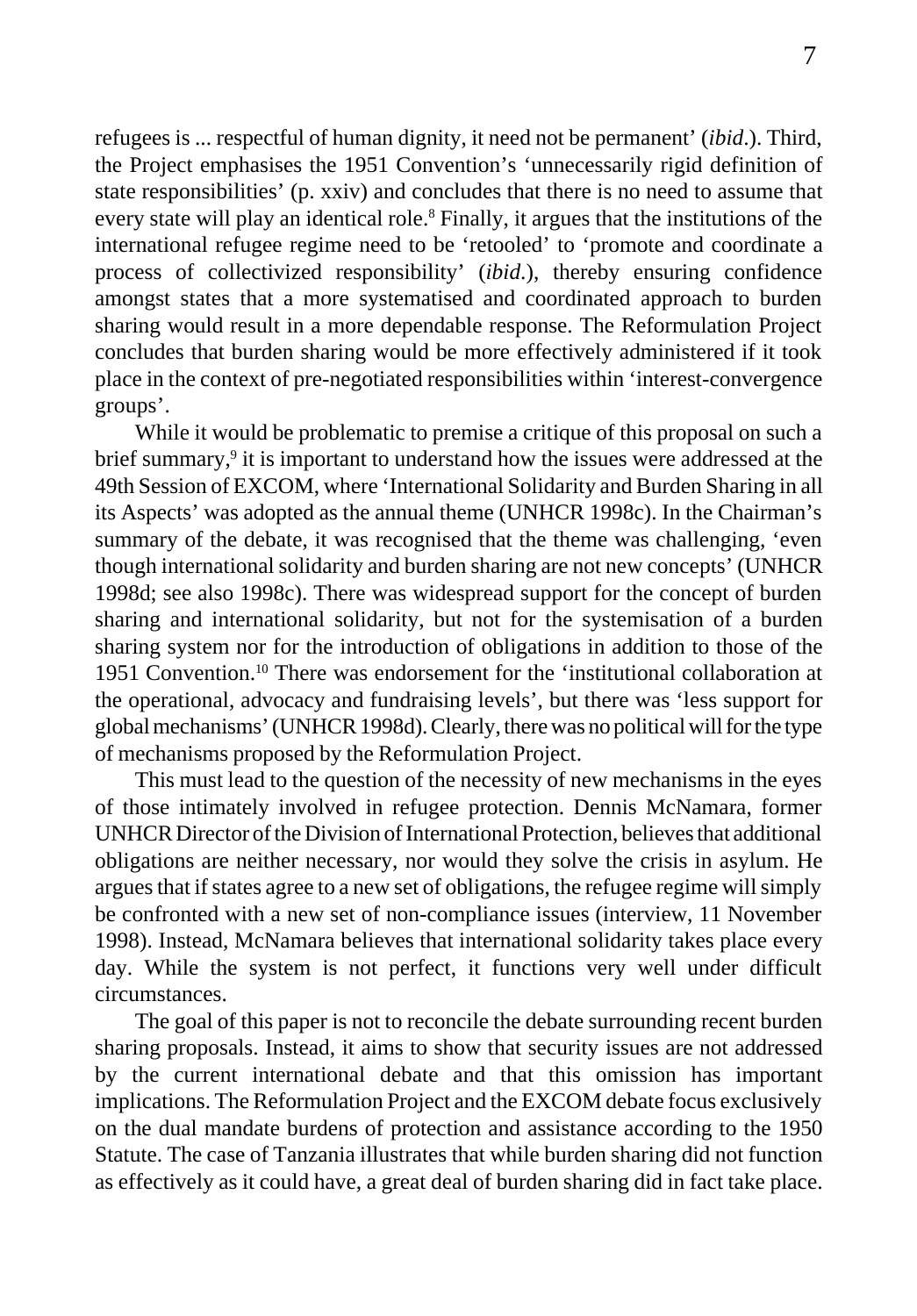The important conclusion, however, is that by focusing exclusively on dual mandate burdens the third, and equally pressing, security burden is overlooked.

# *Burden Sharing in Tanzania 1994-1996*

To understand the effectiveness of burden sharing in Tanzania, one must begin with the response to the crucial early stages of the initial emergency and understand what types of burden sharing did take place. First, when evaluating the initial response, it is important to remember that this was the 'largest and fastest moving influx in modern times' (Mahiga 1995: 2). As Head of the sub-Office in Ngara at the time of the initial influx, Maureen Connelly provides an intimate account of efforts at burden sharing for assistance. She points to the relative success of the emergency assistance given the scale of the emergency. According to Connelly's report, response to the initial influx on 28/29 April was prompt. An informal donors' meeting was held within 48 hours in Dar es Salaam, which 'initiated donor response and interest.' Assistance arrived 'in adequate quantities and quickly' as the World Food Programme was able to deliver food from other country programmes in the region to meet the immediate emergency needs (1995: 3.7). There remains 'a certain sense of pride' that the field and national staff of UNHCR were able to meet the material needs of such a massive population in such a short period of time.<sup>11</sup>

Less successful were efforts at burden sharing for protection. McNamara recognises that the assistance mobilised for the Rwandan caseload was impressive (interview). What was lacking, however, was the political will to separate the *interahamwe* and other *génocidaires* from the civilian population. This inability to separate the combatants from the refugees made the task of protection exceptionally problematic as it dramatically reduced the ability of UNHCR Protection Officers to gain unhindered access to the refugees. This inability to separate was not, however, a function of a lack of protection itself, but a consequence of the security situation resulting from the nature of the population of the camps. This raises the issue of the unaddressed security burden.

Tanzania's Deputy Minister of Home Affairs, E. Mwambulukutu, defending the actions of his government before EXCOM, argued that hosting refugees had become a heavier and more painful burden than ever before for countries like Tanzania; protecting and assisting refugees had 'brought new risks to national security [and has] exacerbated tensions between states' (1997). This is the security burden. It is important here to note that the logic of burden sharing can be applied to the security burden. UN Security Council resolution 1208 of 19 November 1998 affirmed 'the primary responsibility of States hosting refugees to ensure the security and civilian and humanitarian character of refugee camps...' but it also notes that 'a range of measures by the international community are needed to share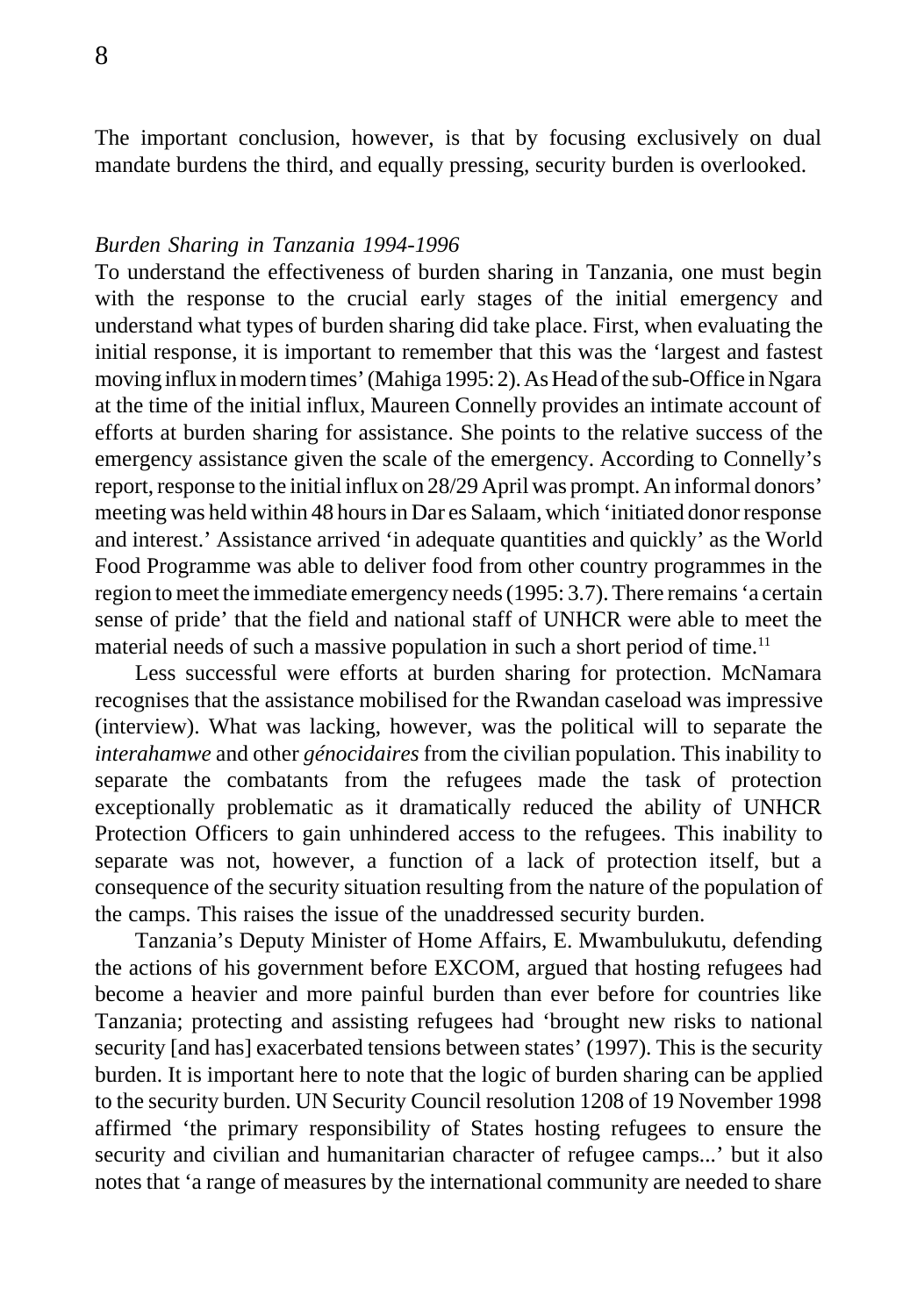the burden borne by … States hosting refugees...' (1998). This logic serves as an important foundation for the remainder of this paper.

Clearly, there is a need to share the material and legal burden of hosting refugees, but not at the expense of state security. As recent events have illustrated, the security burden is the most explosive of the three burdens. There is an urgent need to address this burden in an effective and comprehensive way by applying the logic of burden sharing, as suggested by the Security Council resolution. Before considering specific ways of sharing the security burden, it is examined in more detail.

# **The Security Burden Defined**

*The changing nature of security, the sources of threats, and the link between forced migration and security*

This paper defines the security burden as: *the threats perceived by a host state related to the granting of asylum and the resources required to effectively address those threats.* Implicit in this definition is the assumption that forced migration can act as an independent variable in the relationship between refugees and insecurity. This section argues how forced migration can cause insecurity in the Third World.<sup>12</sup> Working from an understanding of new perspectives of security, this section argues that forced migration poses both direct and indirect threats to countries of asylum.

Before examining the links between forced migration and security, the relationship between national security and a state's decision to grant asylum must be understood. Consider the following series of propositions: First, states have a 'security imperative'; second, states grant asylum; and given the security imperative, and given that states will compromise the security imperative to grant asylum only under very limited conditions, the security imperative must be guaranteed before a country will be willing to grant asylum.

#### *The Primacy of the Security Burden*

To test this set of propositions, it is important to understand first that there is no right to asylum, only the right to 'seek and enjoy in other countries asylum from persecution' (Universal Declaration of Human Rights 1948: Art. 14(1)). Given that states grant asylum, the position of states 'must be seriously considered' (Barutciski 1998: 241) when addressing the current 'crisis in asylum' outlined above. Indeed, states have been identified as central to the current problems surrounding international protection. As McNamara argued at the 48th Session of EXCOM, 'the real root of the problem lies ... in the persistent failure of States to respect and support agreed treaty obligations' (1998). Clearly, any analysis along the lines of this paper must work from the position of states.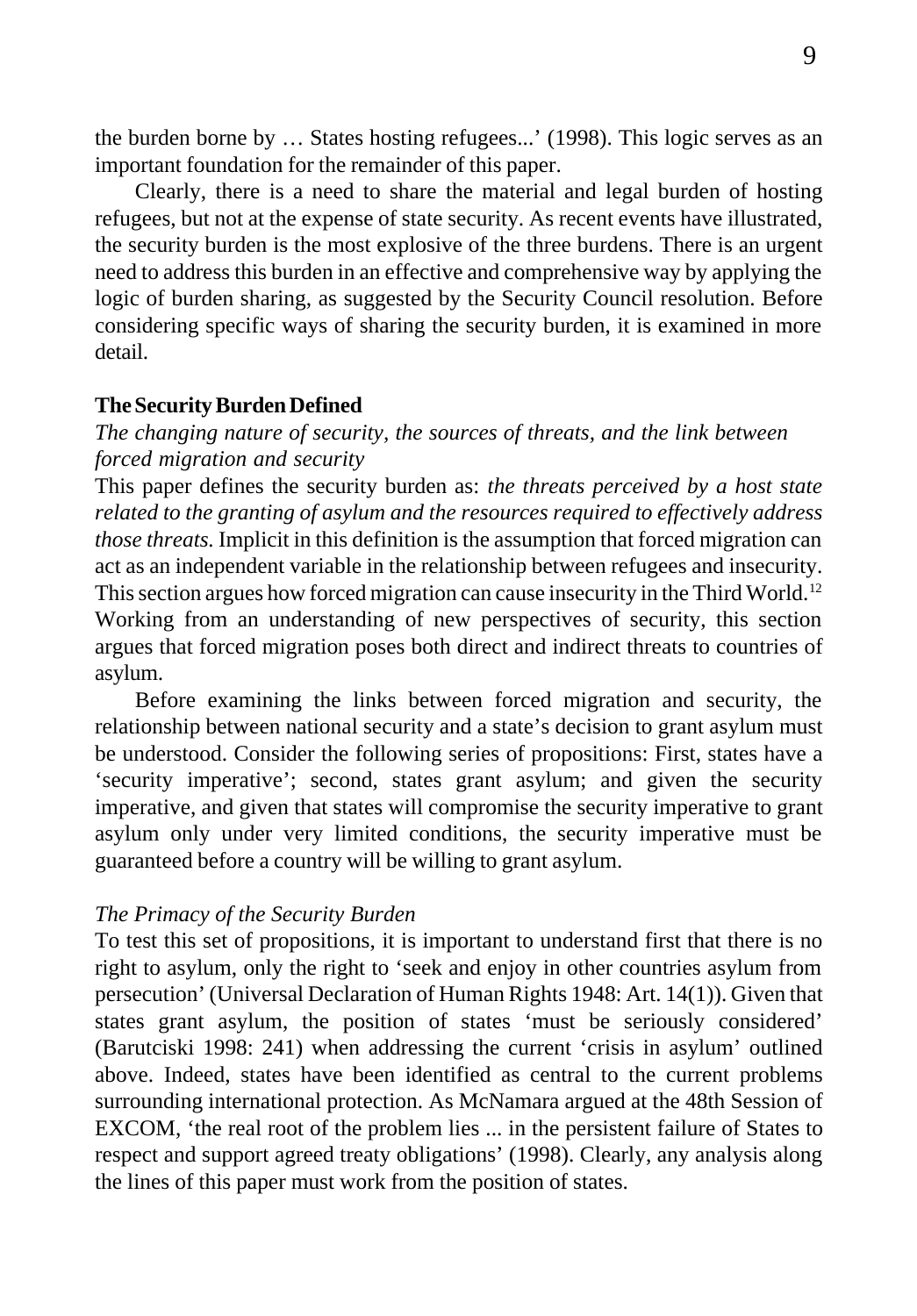To this must be coupled an understanding of the 'security imperative': that 'one of the primary roles of the state is to provide peace and security for its citizens within the national territorial boundaries as well as to ensure their protection against threats from outside' (Maluwa 1995: 654). Security is an absolute priority for states; the granting of asylum is not. In fact, under the 1951 Convention, states are prohibited from expelling a refugee from their territory 'save on grounds of national security or public order' (Art. 32(1)). This priority has been endorsed by HCR Ogata, who argued at the 49th Session of EXCOM that 'the best way to uphold refugee protection ... is to take into consideration the security interests of states' (UNHCR 1998d: 19). These 'security interests' were clearly demonstrated in the GLR towards the end of 1996, and illustrated how state practice is increasingly influenced by the security implications of hosting refugees. As Weiner argues,

...migration and refugee issues, no longer the sole concern of ministers of labour and immigration, are now matters of high international politics, engaging the attention of heads of state, cabinets, and key ministries involved in defence, internal security and external relations (1993: 1).

## *New Perspectives on Security*

Before exploring the link between forced migration and security, it is important to understand how the concept of security has changed since the end of the Cold War. While security 'ranks prominently among the problems facing humanity' (Buzan 1991: 1), it remains a difficult concept to define. What has been widely accepted is the link between 'threats' and 'security'. Insecurity is subjective, and is consequently rooted in the perception of a threat. As Jervis argues, the 'perception of a threat is certainly as important as any construction of an objective threat...' (1976: 6). This is true even if the threat is misperceived and later proved to be without basis (see Berkowitz and Bock 1968: Maluwa 1995: 654). Consequently, the origin of a perceived threat is central to an understanding of security.

During the Cold War, international relations literature was dominated by a specific understanding of security based on 'two major assumptions: one, that most threats to a state's security arise from outside its borders and two, that these threats are primarily, if not exclusively, military in nature and usually require a military response' (Ayoob 1995: 5). This traditional view of security has subsequently been challenged from a number of perspectives (Ullman 1983; Mathews 1989), but the most relevant criticism here is the applicability of this view to the Third World. For many, its relevance is slim. As Ayoob argues, 'the applicability of this historically conditioned definition of security to the analysis of Third World situations has ... created major intellectual and conceptual problems'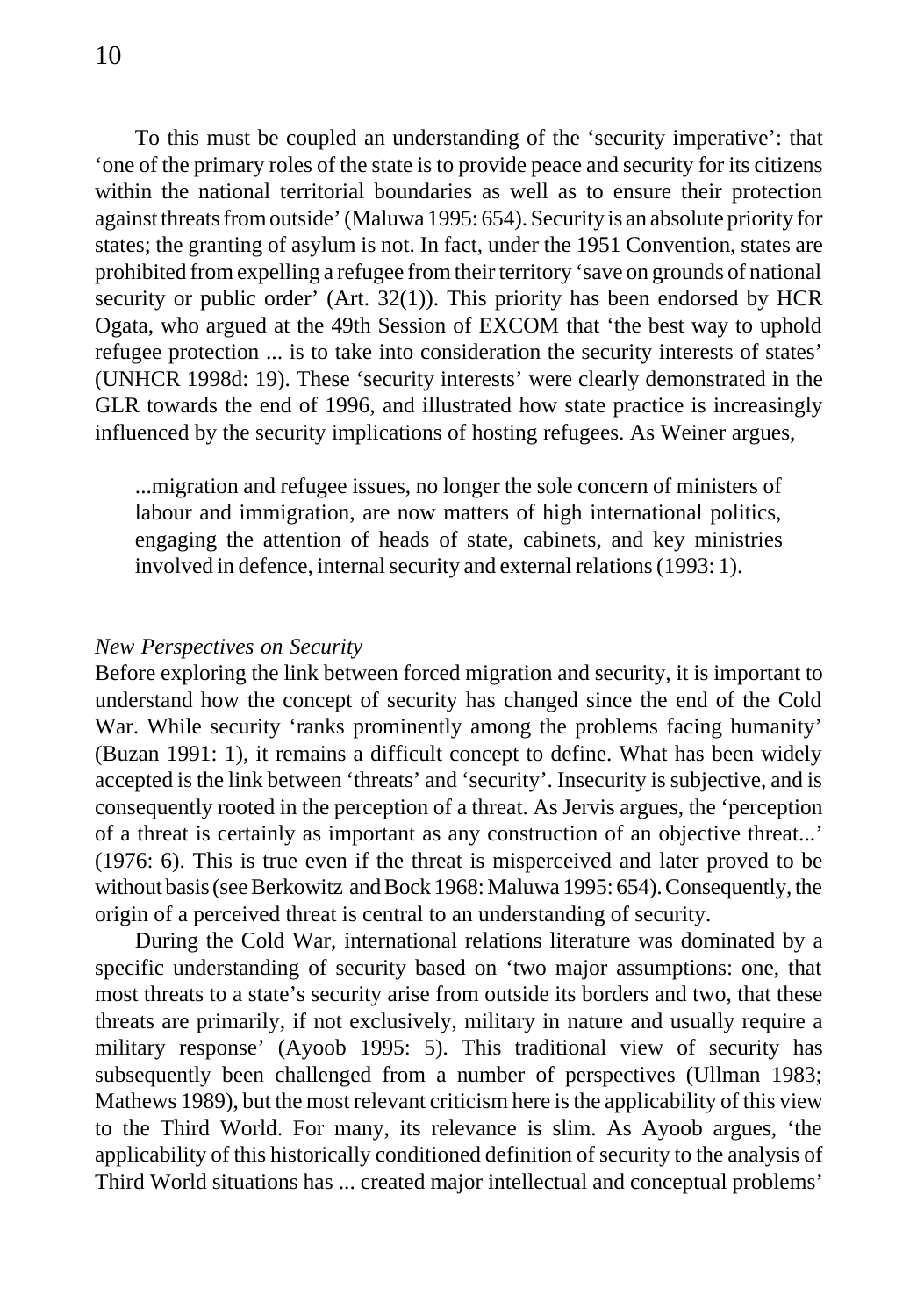(1995: 6). It is now clear that 'despite the rhetoric of many Third World leaders, the sense of insecurity from which [Third World states] suffer emanates largely from within their own borders rather than from outside'. To this new understanding of the significance of internal insecurity must be added the understanding that 'internal conflicts are frequently transformed into inter-state conflicts because of their spill-over effect into neighbouring, often similarly domestically insecure, states' (p. 7). The changing reality of security in the Third World has given rise to the understood need to redefine security and the sources of threats.

A revised understanding of the nature of threats is of profound importance to international security. Specifically, once a 'threat to international peace and security' has been identified, the UN Security Council can sanction the use of force, including the forceful intervention into a sovereign state, under Chapter 7 of the UN Charter. Consequently, the implications of the statement made by the President of the UN Security Council after the first summit-level meeting of the body after the end of the Cold War are not to be understated. In this statement, the President recognised that 'the non-military sources of instability in the economic, social, humanitarian and ecological fields have become threats to peace and security...' (UNSC 1992).

From this expansion in the understanding of threats has emerged the concept of 'human security'. This concept has been advanced by a diverse group of interests, including UNHCR (1997c: ch. 1), the UN Development Programme (UNDP 1994 ch. 2), and the Canadian, Norwegian and Dutch governments (see Axworthy 1997). In a simplified form, human security focuses on the security of the individual, requiring that basic needs be met. More broadly, '... human security recognises that democratic development, human rights and fundamental freedoms, the rule of law, good governance, sustainable development and social equity are as important to global peace as are arms control and disarmament' (DFAIT 1999: 1).

The relevance of this conception of security to forced migration must be understood as a question of causation. For Maluwa, it is important to ask whether 'the refugee problem is to be regarded simply as a consequence and manifestation of the lack of peace and security ... or is it, in fact, one of the root causes of insecurity?' (1995: 655). Lloyd Axworthy, Canadian Minister of Foreign Affairs, argues that human security 'recognises the links between environmental degradation, population growth, ethnic conflicts and forced migration' (1997: 2). In this relationship, forced migration is seen as a consequence, not as a cause, of insecurity. Forced migration is conceived of as a dependent variable, and security as the independent variable. But, as demonstrated by the case of the GLR, 'forced migration is not simply a consequence of conflict and violence; it is also a primary cause' (UNHCR 1997c: 33). Clearly there are occasions where forced migration is the independent variable and security is the dependent variable. A foundation of any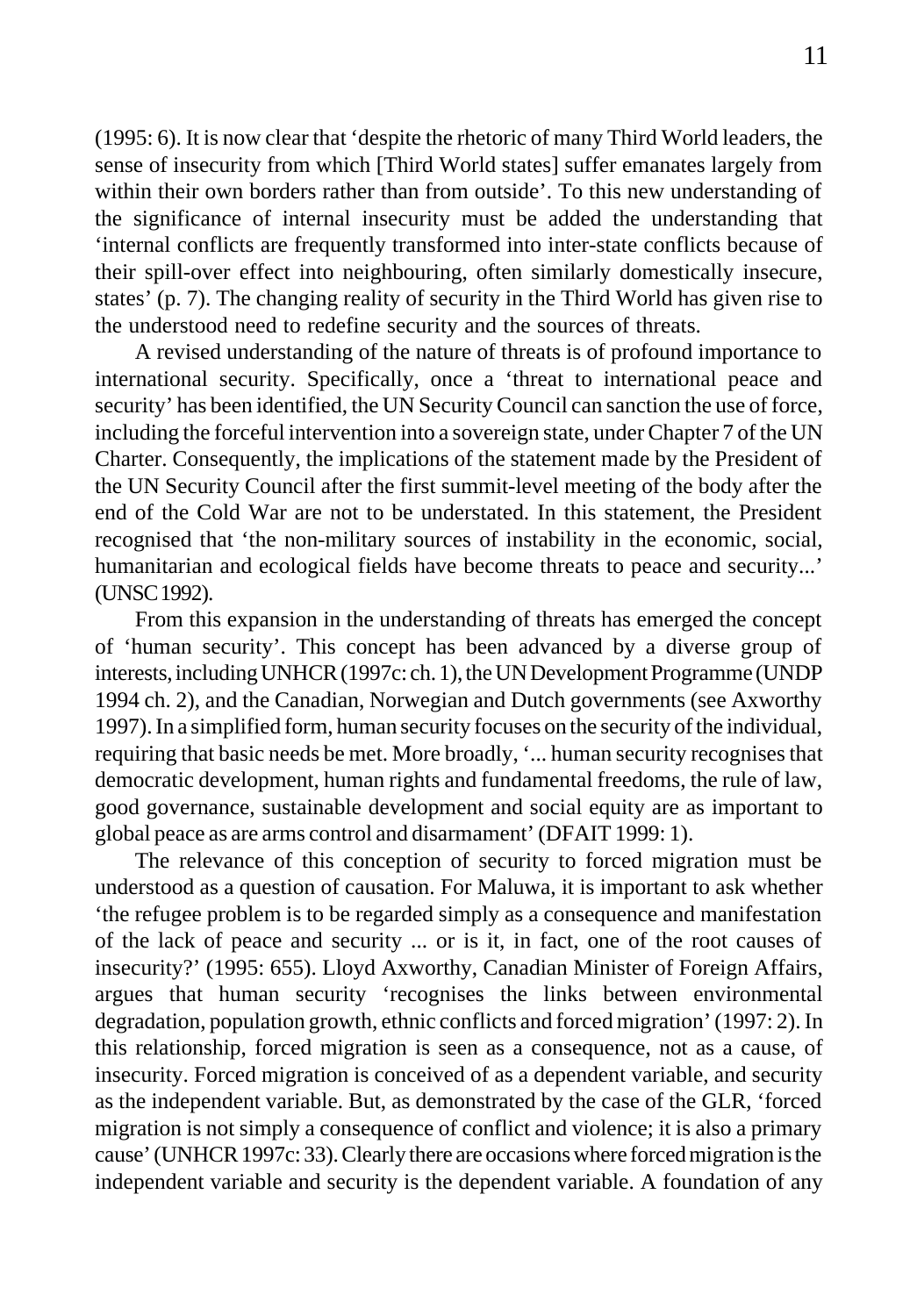effective response to the instability caused by forced migration must be rooted in a broader understanding of insecurity and conflict.

It is here that a second understanding of security becomes important. For Ayoob, a comprehensive understanding of security in the Third World must be rooted in an understanding of the complex process of state building, state legitimacy and competition over scarce resources. This is not to say, however, that 'this emphasis on the primacy of the political realm in the definition of security does not mean the political realm can or should be totally insulated from other realms of human and social activity.' However, the influence of 'other realms in matters that affect security must be filtered through the political realm and must be directly relevant to that realm' (1995: 8).

Forced migration is part of this 'other realm', and Ayoob recognises that when 'developments in other realms ... threaten to have immediate political consequences or are perceived as being able to threaten state boundaries, political institutions or governing regimes, these other variables must be taken into account as a part of a state's security calculus' (*ibid*.). From this understanding, it can be concluded that 'security/insecurity is defined in relation to vulnerabilities ... that threaten or have the potential to bring down or weaken the state structures' (p. 9). Consequently, it may be understood that for forced migration to be seen as a *cause* of insecurity, it must be demonstrated that it has the potential to 'bring down' or 'weaken' state structures.

Weiner notes that 'little systematic comparative attention has been given to the ways in which international population movements create conflicts within and between states, that is, to population flows as an independent rather than as a dependent variable' (1993: 3). The literature that does exist focuses on forced migration and security in a range of circumstances. The following two sections of this paper examine the literature specifically related to refugees and security in what Loescher termed 'South-South flows' (1992) and illustrates that there are three distinct types of security threats posed by forced migration. First, there are *direct threats* from 'refugee warriors' and armed exiles causing a 'spill-over' of conflict as identified by Ayoob. Second, there are *indirect threats*. These indirect threats can be divided into *grievance threats* and *opportunity threats*.

# **The Direct Security Burden**

*'Refugee warriors', the spill-over of conflict and a 'ladder of options'*

# *Direct Threats*

The direct threat, posed by the spill-over of conflict and refugee warriors, is by far the strongest link between forced migration and conflict. There are no intervening variables between forced migration and 'threats to state structures' as the migrants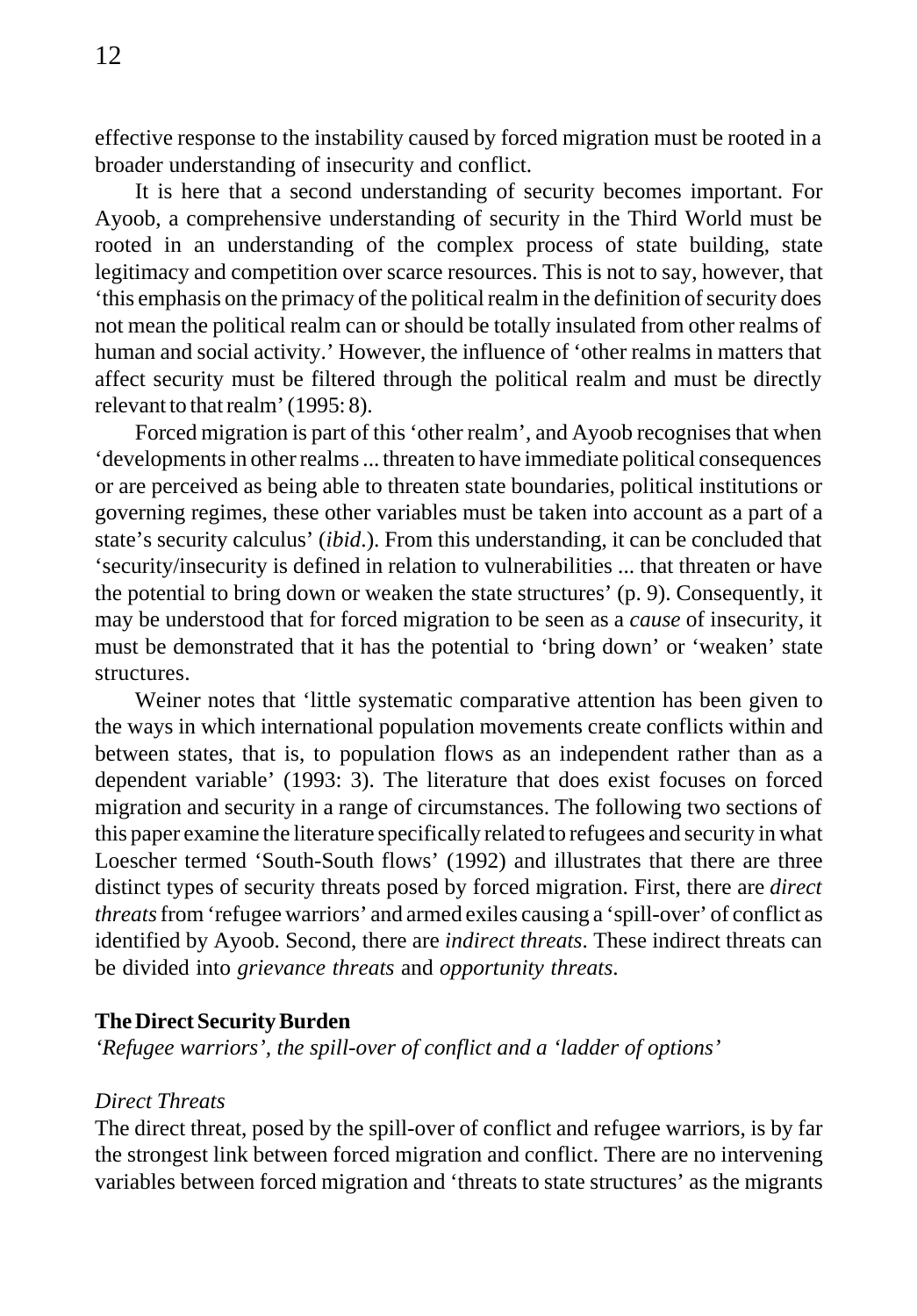themselves are actively engaged in armed campaigns against the country of origin. In the context of the Cold War and ideological East/West tensions, the spill-over of violence assumed a very different meaning than it does today. As Loescher argues, 'the emergence of armed groups of exiles, the so-called "refugee warriors", symbolised for the West the popular rejection of communist governments and served to legitimise the resistance movements' (1992: 11). Examples include the three million Afghan refugees who fled to Pakistan after 1979 and formed a base for *Mujaheddin* resistance to Soviet and Soviet-backed control of Afghanistan. Another example is Western support for the *Khmers Rouges*, identified as a way of containing the regional interests of the Soviet-backed Vietnamese government. A third is American support for the Nicaraguan *Contras*. As part of the Cold War logic of international security, all these groups received US and Western support, both military and political (p. 12).

With the end of the Cold War, the logic has changed but the relevance of refugee warriors remains.13 Refugee warriors continue to play a significant role in the course of recent events in the GLR.14 Weiner argues that refugees have increasingly been found to be basing terrorist attacks from a country of asylum, smuggling arms and participating in drug trafficking to cite but a few examples. Weiner continues that many groups of asylum seekers have been

... regarded with suspicion by intelligence and police authorities of other countries and their requests for asylum have been scrutinised not only for whether they have a well-founded fear of persecution, but for whether their presence might constitute a threat to the host country (1993: 14).

The location of refugee warriors on the border makes their presence especially salient. In cases of mass migration in the Third World, it has been argued that 'raids and guerrilla activity across the border may drag the host state into an existing conflict, and in fact this may be the deliberate strategy of the armed exile group' (Dowty and Loescher 1996: 49). In a broader sense, the insecurity caused by the presence of these groups is compounded by the fact that 'refugee warriors invite retaliation, complicate relations with other states, and threaten the host states and the security of their citizens' (Loescher 1992: 15).

It must, however, be emphasised that 'refugee warriors' are not refugees and consequently are not deserving of international protection. Specifically, individual asylum seekers who have committed a war crime, a crime against humanity, a serious non-political crime or a crime which is clearly disproportionate in relation to political aims are excluded from refugee status under Art. 1(F) of the 1951 Convention. Art. 2 of the 1951 Convention continues by affirming that: 'Every refugee has duties to the country in which he finds himself, which requires in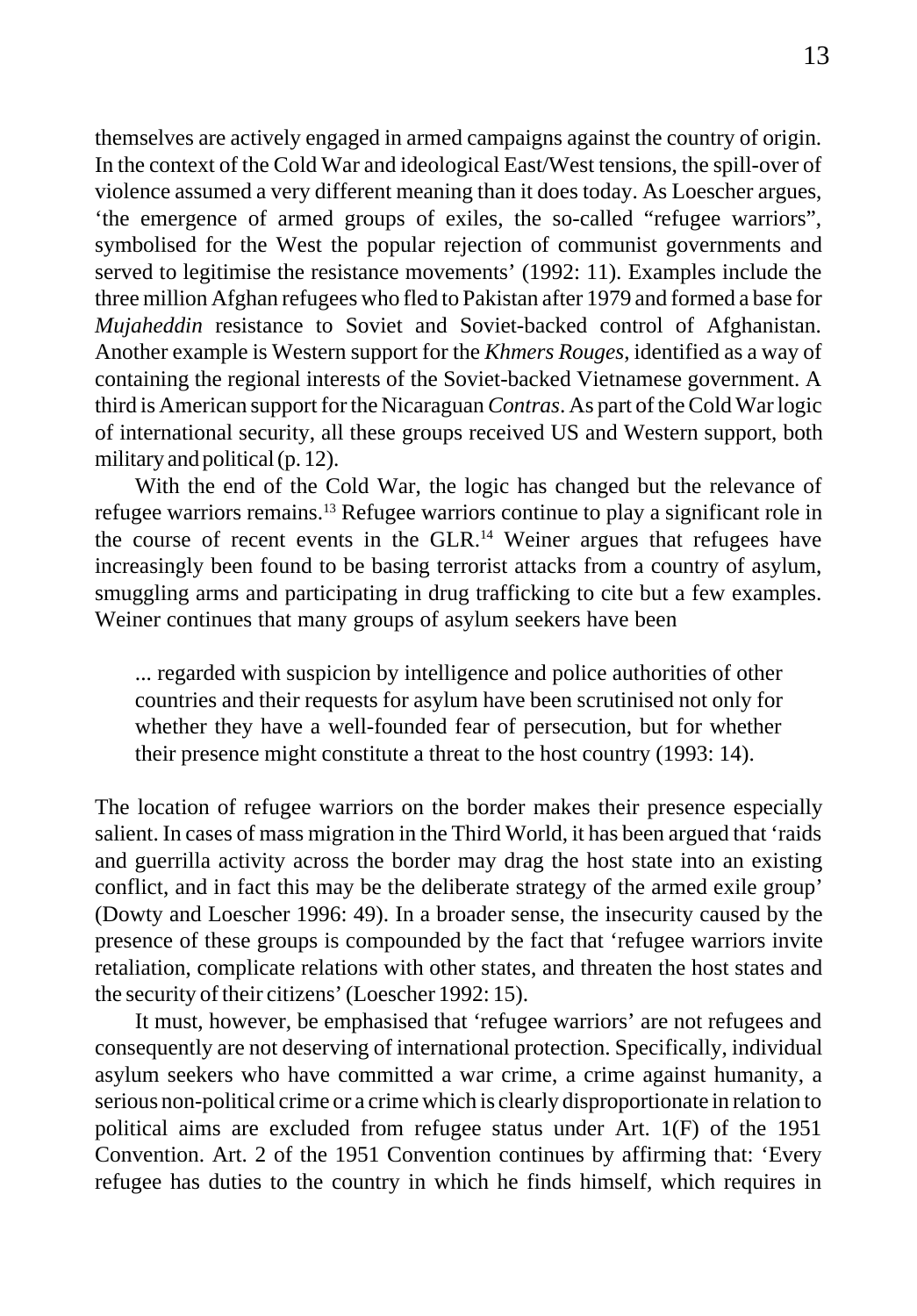particular that he conform to its laws and regulations as well as to measures taken for the maintenance of public order.' Following on these provisions, the challenge in cases of 'refugee warriors' is their identification through a rigorous determination procedure, exclusion and physical separation from the refugee population. These challenges are well illustrated by the case of Tanzania.

# *Nature of the Tanzanian Direct Security Burden*

Five characteristics of the Rwandan caseload contributed to Tanzania's direct security burden. The first was the nature of the influx, described as the 'strategic withdrawal of a population' (Crisp 1998). The displacement of large sections of the Rwandan population was a deliberate strategy on the part of the FGOR, designed to provide them with a base from which they could continue their campaign against the new government in Kigali. It has been argued that mass displacement, either within or between countries, is often designed to meet specific strategic objectives. In such contexts, 'the movement and presence of displaced populations has impinged very directly on the security concerns of states and other actors' (OAU/ UNHCR 1998; see also Loescher 1992, Weiner 1993).

The nature of the influx had implications for the composition of the population within the camps. At the opening of the Regional Meeting on Refugee Issues in the Great Lakes in Kampala (the Kampala Meeting), the Secretary-General of the OAU noted that members of the FGOR and elements of the *interahamwe* crossed into Zaire and Tanzania with military equipment.<sup>15</sup> These elements maintained a strong influence over the population within the camps, as '*bona fide* refugees were held hostage, intimidated and even killed when they expressed the wish to return home.<sup>'16</sup> Legitimate refugees were used as a human shield by the FGOR, representing one of the most pressing security implications of the caseload.17

It has also been recognised that the location of the camps furthered the strategic objectives of the FGOR and brought the camps directly 'into the logic of war' (OAU/UNHCR 1998, Working Paper 1: 2). Contrary to UNHCR policy,<sup>18</sup> the camps housing the Rwandan caseload were located exceptionally close to the Rwandan border. Given the security imperative outlined above, states are by nature sensitive to all activities in their border regions. Clearly, 'when those areas are populated by large numbers of displaced and destitute people, including those bearing arms, the potential for instability is evidently high' (OAU/UNHCR 1998, Working Paper 1: 2). The weak rule of law within and around the camps also had security implications. Efforts to establish and maintain law and order within the camps were problematic. Consequently, 'displaced populations came under the control of political and military elements' (p. 3). These problems had broader security implications for the areas around the camps as the activities of the criminal elements extended beyond the camp boundaries. 94 deaths and 74 cases of armed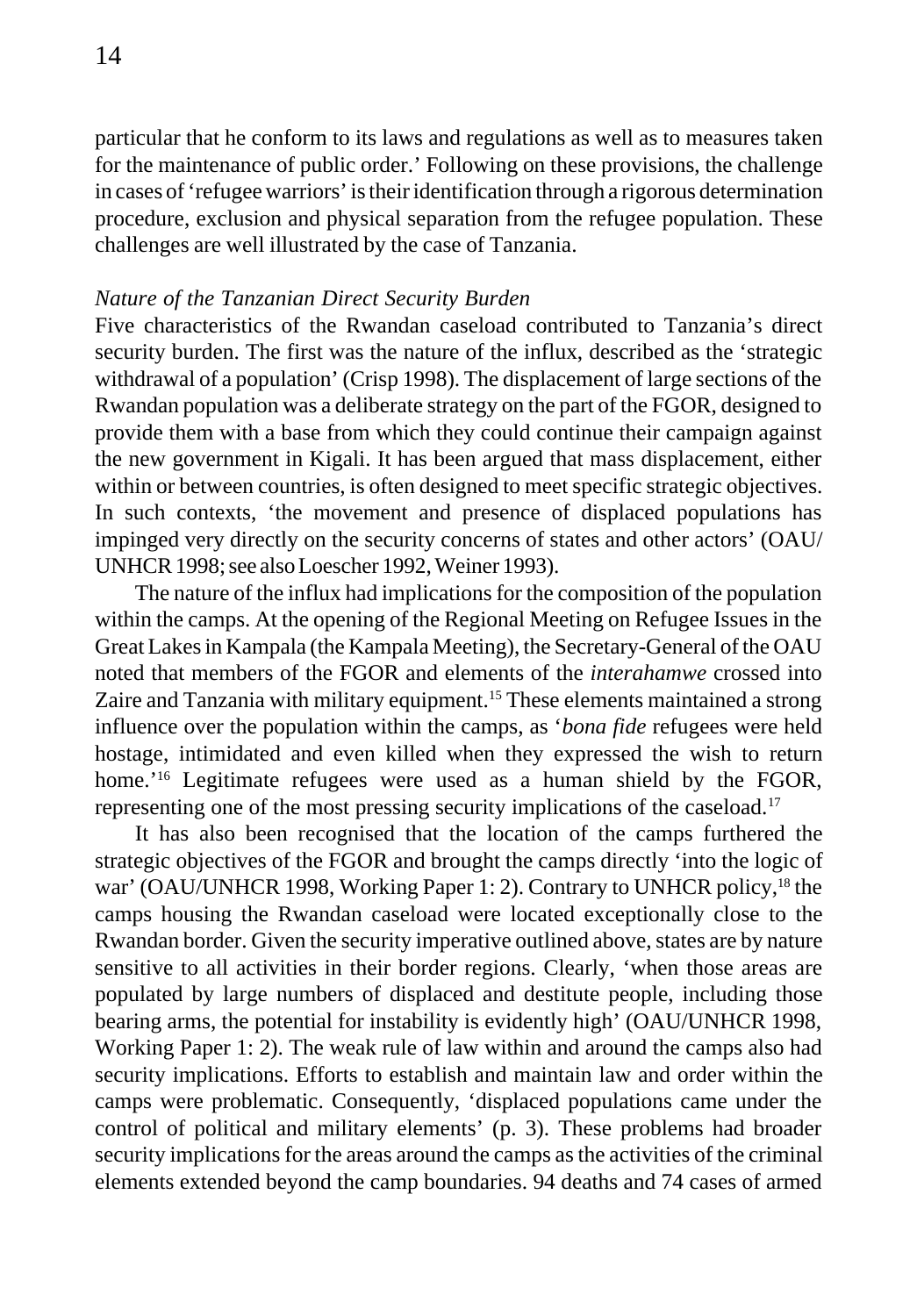robbery have been attributed to the refugee population in Kigoma region alone. Musoke argues that 'a criminal pattern' can be discerned in Kigoma and Kagera regions and attributed to refugees (1997b).

These five characteristics of the Rwandan caseload resulted in a direct security burden for Tanzania and a clear threat perception on the part of the new government of Rwanda. Given Jervis' argument on the importance of perception in the identification of threats, only the perception that the refugee camps were harbouring armed elements was sufficient to cause tensions between states. Following armed campaigns by the FGOR against the new Tutsi-dominated government in Kigali based in Eastern Zaire and reaching deep into Rwandan territory, it should come as no surprise that Rwanda viewed the situation in Tanzania with suspicion. As the Tanzanian Minister of Foreign Affairs argued:

...the presence of refugees [in Tanzania] is a source of tension in the relations between Tanzania and Burundi, and to a certain extent Rwanda, arising from the suspicion that the refugees are regrouping and training for warfare for attacking the countries of origin...<sup>19</sup>

# *Toward a Structured Response: Separation and the Ladder of Options*

While the OAU, UNHCR and regional states called for the disarming and separating of the armed elements, these calls regrettably 'went unheeded by the international community' (Statement by OAU Secretary-General, Kampala Meeting). Reflecting on this experience and the deterioration of security which followed, the UN Secretary General recognised the negative impact refugees and insecurity have on the broader project of peacebuilding and regional stability. He noted that:

... the safety of refugees has increasingly become a matter of international concern, as has the security of States hosting large refugee populations or having such population near their borders. The potential threat to African States posed by the movement of large numbers of refugees when they are mingled with combatants must be acknowledged (UNSG 1998: 12).

He called for 'the establishment of an international mechanism to assist host governments in maintaining the security and neutrality of refugee camps and settlements' (p. 12-13). After reviewing and debating the Secretary-General's report, the UN Security Council on 19 November 1998 adopted Resolution 1208, reaffirming the responsibility of host states in ensuring the security and humanitarian character of camps, as outlined above.

This position was also clearly informed by the opinions of HCR Ogata, who called for 'a ladder of options' to address the question of the security threats of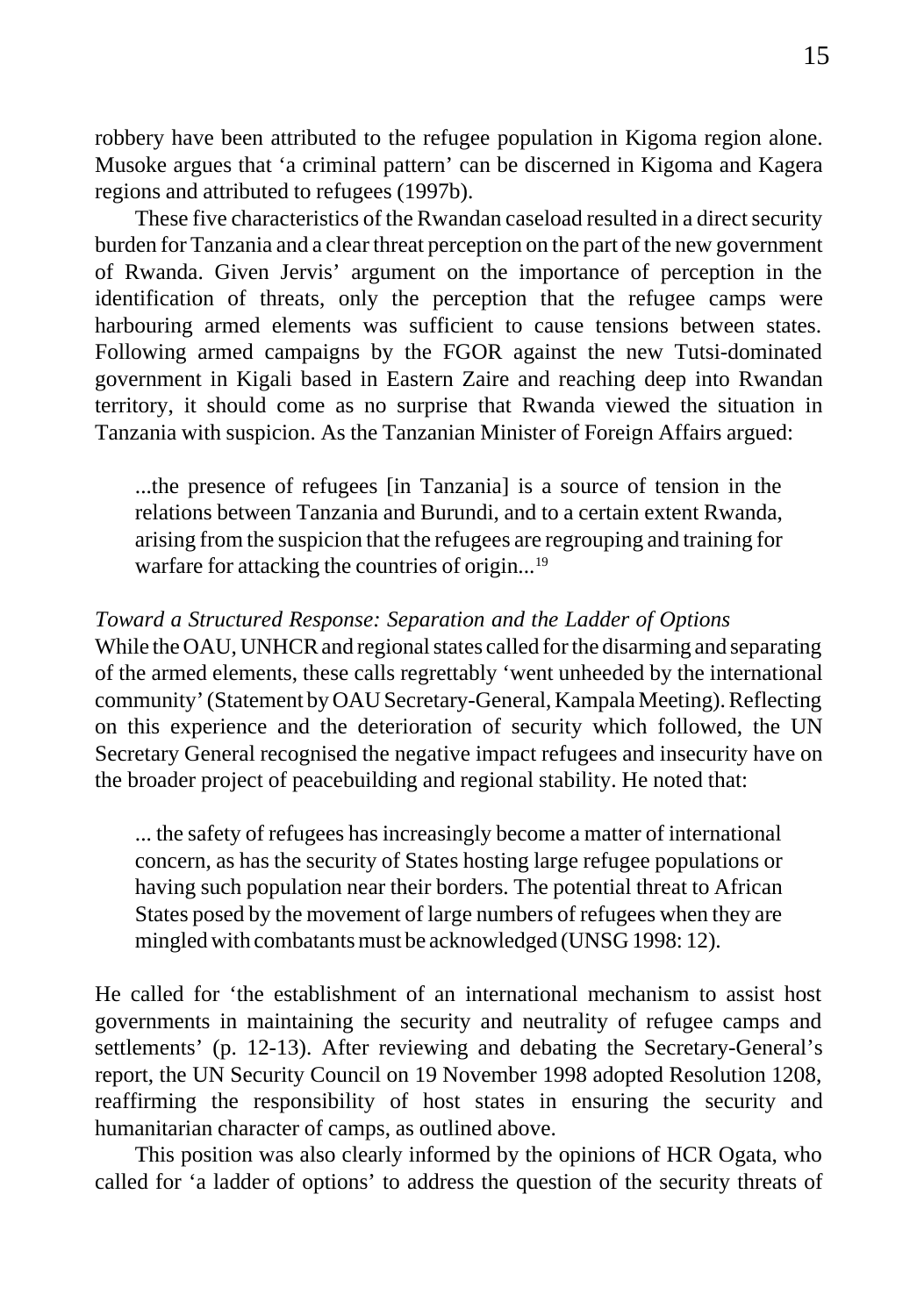hosting refugees as early as October 1997 (statement in Copenhagen, 20 October). The specific ways in which the international community could respond to the direct security burden were examined during the 14th Meeting of the EXCOM Standing Committee while addressing an Information Note on 11 February 1999. The proposal, known as the 'ladder of options', received a 'positive and enthusiastic reaction' (Kahn 1999).

There are three 'rungs' in the 'ladder of options'. While the 'rungs' are intended to be mutually reinforcing, each 'rung' addresses different levels of insecurity in refugee-affected regions. The first 'rung' on the ladder, the 'soft options', focuses on contingency planning and preventive measures on behalf of potential host states and the international community coupled with capacity building of the law-enforcement services of the country of asylum.

The 'medium options' focus on monitoring and policing. The Information Note outlines a number of specific ideas which 'go beyond the strict competence of humanitarian organisations such as UNHCR, but fall short of deploying an external military force' (UNHCR 1999a: 14). Such provisions were discussed between UNHCR and the UN Department of Peacekeeping Operations in the run-up to Security Council Resolution 1208. These discussions agreed that the concept of multi-national civilian observers was a 'novel and potentially useful proposition' (*ibid*.). The work of the Kosovo Verification Mission was cited as a potentially useful example of this type of endeavour. Given the shortcomings of this mission, the circumstances surrounding its withdrawal from Kosovo and the initiation of forceful intervention by NATO countries, this example must be seriously reconsidered.

Forceful intervention under Chapter 7 of the UN Charter is the focus of the third and last 'rung' of the 'ladder' - the 'hard options'. This type of deployment would be only in exceptional circumstances, the possibility of which has been recognised by the President of the UN Security Council who argued that 'massive displacements of civilian populations in conflict may pose a serious challenge to international peace and security' (UNSC 1997). Under these circumstances, there is a 'need to ensure that forces are equipped and trained to address refugee issues when such objectives form part of the force's agreed mission' (UNHCR 1999a: 20).

While the 'ladder of options' is still in its infancy, it lays an important foundation. It recognises that while security is the primary responsibility of the host state, the international community and regional actors have vital roles to play. Here, the logic of burden sharing may be applicable, as articulated in UNSC resolution 1208 and as developed in the literature on regional peacekeeping initiatives in Africa (see Furley and May 1998).

The 'hard options' of the ladder are, however, the most difficult and controversial. To some, it may seem that forced migration simply cannot pose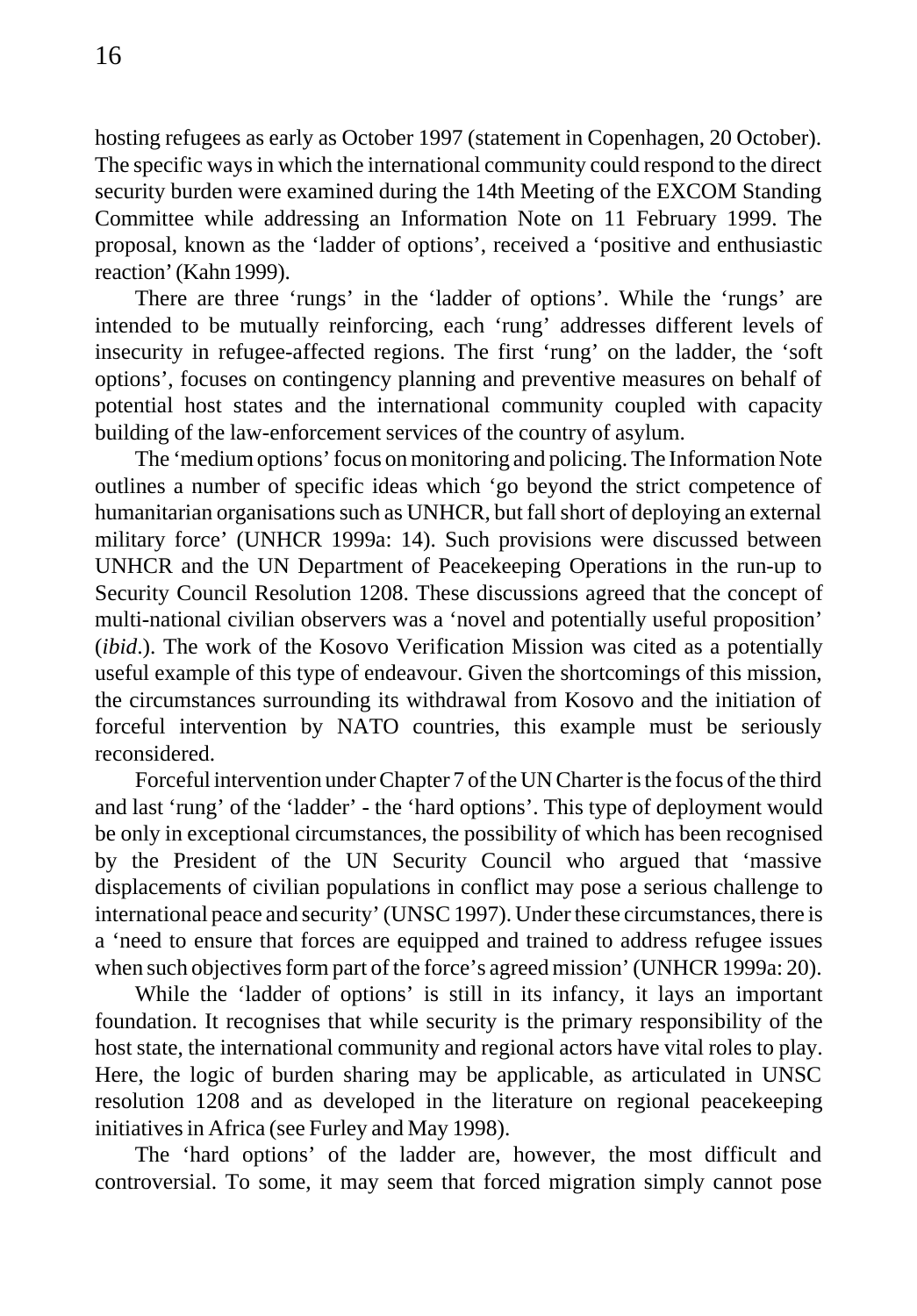'threats to international peace and security' as 'refugees ... rarely represent a threat that even a small and weak state cannot handle on its own by applying some military force' (Suhrke 1998: 6). The link between refugees and security as addressed in this paper challenges this conclusion, and is further addressed by Dowty and Loescher who argue that 'as a threat to peace and security, the imposition of refugees on other states falls under Chapter 7 of the UN Charter and therefore legitimates enforcement action' (1996: 45).

HCR Ogata has argued that 'while the concept [of a ladder of options] is fairly clear in theory, it is now essential to give it practical implementation' (Statement in Ottawa, 4 November 1998). In her closing remarks to the 50th Session of EXCOM, she called for the support of EXCOM members to make the proposals of the ladder of options 'easily accessible and implementable' (1999). While it would be problematic to base an analysis of the approach on the limited information available, the ladder of options approach may be criticised for taking refugee protection too far into the realm of security and 'beyond the refugee issue.'<sup>20</sup> While such criticisms will be addressed in the conclusion of this paper, it is important here to recognise that the ladder of options approach does not fully address the security burden. Specifically, the ladder of options does not address what this paper identifies as the indirect security burdens of grievance and opportunity threats.

#### **The Indirect Security Burden**

More difficult to identify than direct threats are the indirect threats posed by refugees through altering either the levels of 'grievance' or the 'opportunity structure' in a country of asylum. In these cases, refugees alone are a necessary but not a sufficient cause of insecurity. The presence of refugees can exacerbate previously existing tensions and change the balance of grievance and opportunity in the country of asylum. For this reason, refugees play a significant if indirect role in the causes of insecurity and violence, with consequences potentially of the same scale as the direct threats.

Generally, Maluwa argues that 'unwanted migrants and refugees may cause … intercommunal tensions within the receiving state' (1995: 672). Maluwa includes two broad sets of causes. The first set is rooted in antagonistic ethnic, cultural, religious or linguistic forces within the host population. The second is based on the potential endangerment to the host country's social and economic stability and security, especially where the presence of large numbers of refugees begins to translate into competition for scarce jobs, economic resources and social security services. In fact, the social and economic capacity of many Third World states, as illustrated by Ayoob, magnifies these indirect threats.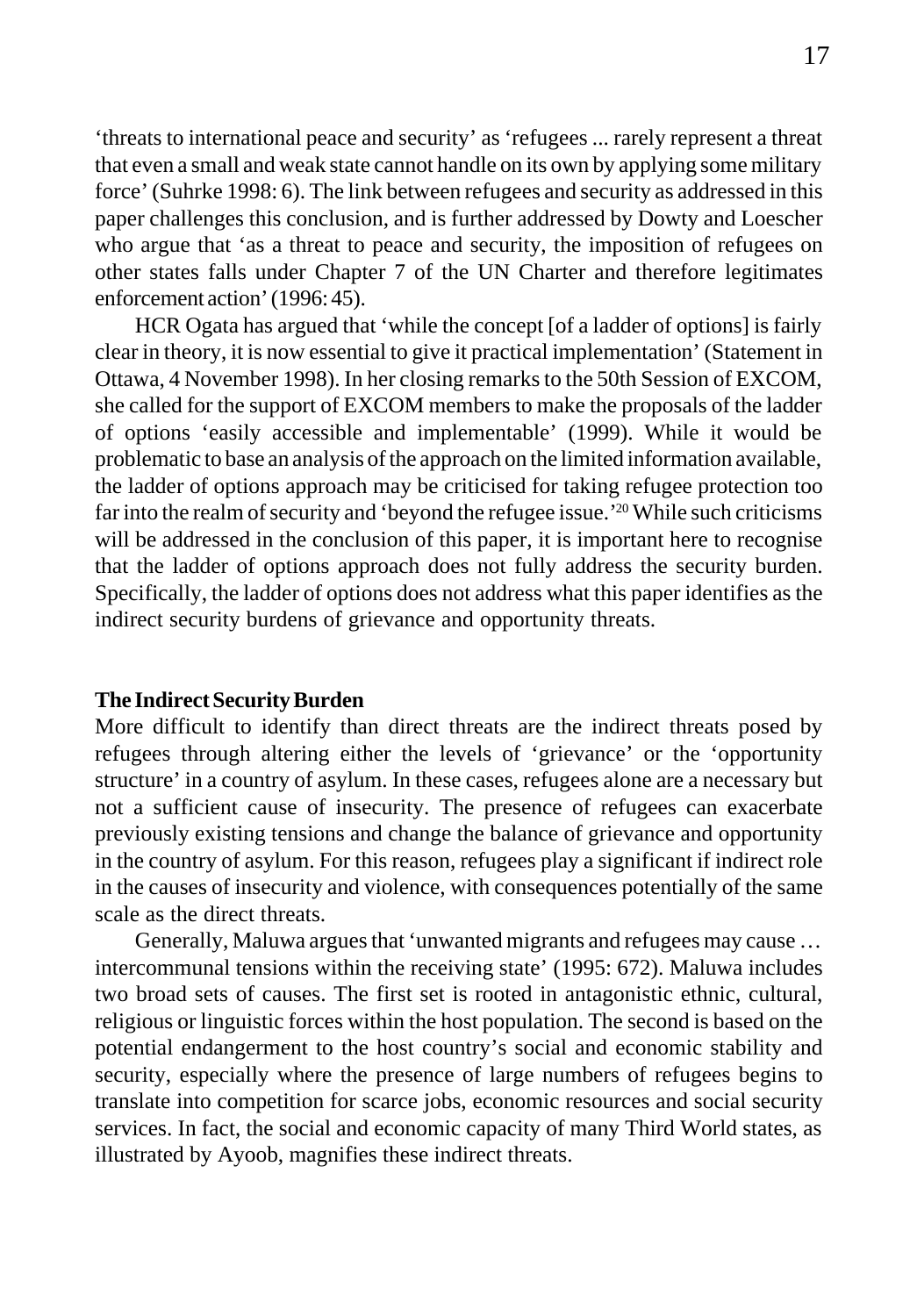# *Grievance Threats*

Grievance threats are rooted in understandings of distributive justice and spheres of moral communities. 'Grievance'refers to an individual's or a group's perception of 'unfair distribution' (Deutsch 1985: 1). Levels of grievance are a product of group identity and perceptions of distributive justice. Theories of group identity examine the concept of 'us' and 'them'. Billig frames his understanding of group identity in the context of frustration-aggression models (1976: 121-179). These models argue that when a goal or objective is blocked, frustration ensues and is often manifested in aggression (p. 123-126). Billig continues this line of reasoning by emphasising the need for 'out-groups', groups that are outside an individual's primary group the 'in-group'. As he explains, social order would collapse if individuals met every frustrating experience with an aggressive response. For this reason, groups develop social pressures to ensure that this aggression is displaced 'and in particular, is displaced onto individuals outside the in-group' (p. 151). What emerges is a group identity that reinforces differences between the groups. These differences are maintained through ethnocentrism, defined as 'the prevalence of ingroup preferences and out-group derogation' (Brown 1986: 535).

An understanding of group identity must be coupled with relative deprivation, defined as 'the perceived discrepancy between what a person obtains and what he believes he is entitled to obtain' (Deutsch 1985: 51). A variable that is central to an understanding of distributive justice is what Deutsch calls the 'scope of moral community' (p. 4). This variable determines to whom a specific perception of justice is applicable. The scope of a moral community permits a number of actions that would otherwise be forbidden as 'the narrower one's conception of one's community, the narrower will be the scope of situations in which one's actions will be governed by considerations of justice' (p. 4).

From Germany to South Africa, reports of xenophobic attacks on 'foreigners' are often best understood in these terms. Here, the importance of ethnic affinity and group identity cannot be overstated. If a host population perceives the incoming refugee as 'one of us', positive and generous conceptions of distributive justice will apply. The empirical evidence is overwhelming. As Loescher argues,

... in the Third World, the remarkable receptivity provided to millions of Afghans in Pakistan and Iran, to ethnic kin from Bulgaria in Turkey, to Ethiopians in the Sudan, to Ogadeni Ethiopians in Somalia, to southern Sudanese in Uganda, to Issaq Somali in Djibouti and to Mozambicans in Malawi has been facilitated by the ethnic and linguistic characteristics they share with their hosts (1992: 42).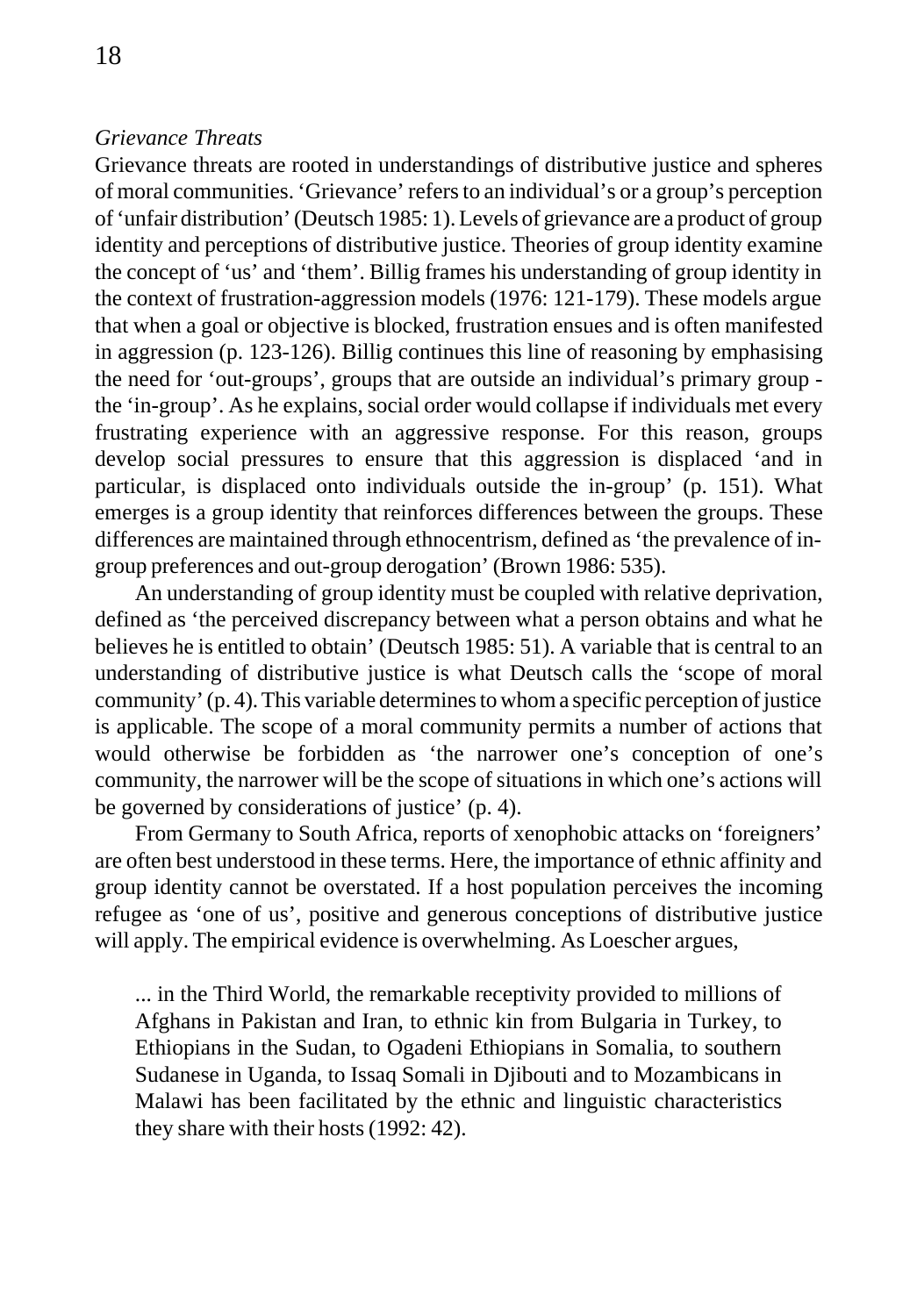Conversely, if the refugees are seen as members of an 'out-group', they are likely to receive a hostile reception. In cases where there is a division along ethnic, linguistic or religious lines, 'a major population influx can place precariously balanced multiethnic societies under great strain and may even threaten the political balance of power' (*ibid*.).

Grievance threats may be divided into two categories: direct and indirect grievances. Direct grievances are the result of the perception that refugees are benefiting from preferential treatment compared to the local community, which in turn may lead to what Deutsch called an 'awakening of a sense of injustice' manifested in xenophobia. This was an important consideration for the Malawian Red Cross during its work with the Mozambican caseload, rising to 10 per cent of the national population. Great efforts were made to ensure that the local population did not feel abandoned in favour of the refugees. Local capacity was improved through the provision of health and sanitation to the local communities, in addition to supplemental food aid during the drought of 1992.<sup>21</sup>

This type of attention has proved to be especially important given that refugees, 'as an out-group, can be blamed for all untoward activities' (UNHCR 1997a). While levels of crime may rise by no more than expected with a comparable rise in population, refugees increasingly are seen as the cause. Maluwa also argues that the 'presence of massive numbers of refugees' can 'create feelings of resentment and suspicion, as the refugee population increasingly, and often wrongly, gets blamed for the economic conditions that may arise within the domestic population'. This can lead to a point where 'poverty, unemployment, scarcity of resources, and even crime and disease, are suddenly attributed to the presence of these refugees and other foreigners' (1995: 657).

The potential economic impact of mass forced migration into a region leads to an understanding of the nature of indirect grievance threats. These are cases where the presence of refugees alters domestic conditions by association, and results in frustration directed at the refugee population. Refugees can generate local grievance through their negative impact on the environment and food security, and through their competition for scare resources. For example, refugees compete with the local community for firewood. In time, this places a measurable additional burden on women and children who are required to invest considerable extra time to find and collect wood (Musoke 1997a: 8). It has also been argued that local populations may also be adversely affected as the inflow of food aid will have negative repercussions for the local market prices for staples such as maize and rice. In short, an influx will often be perceived by the local population as 'direct competitors for local resources; they have a rightful claim and therefore feel entitled to what they receive...' (Loescher 1992: 48).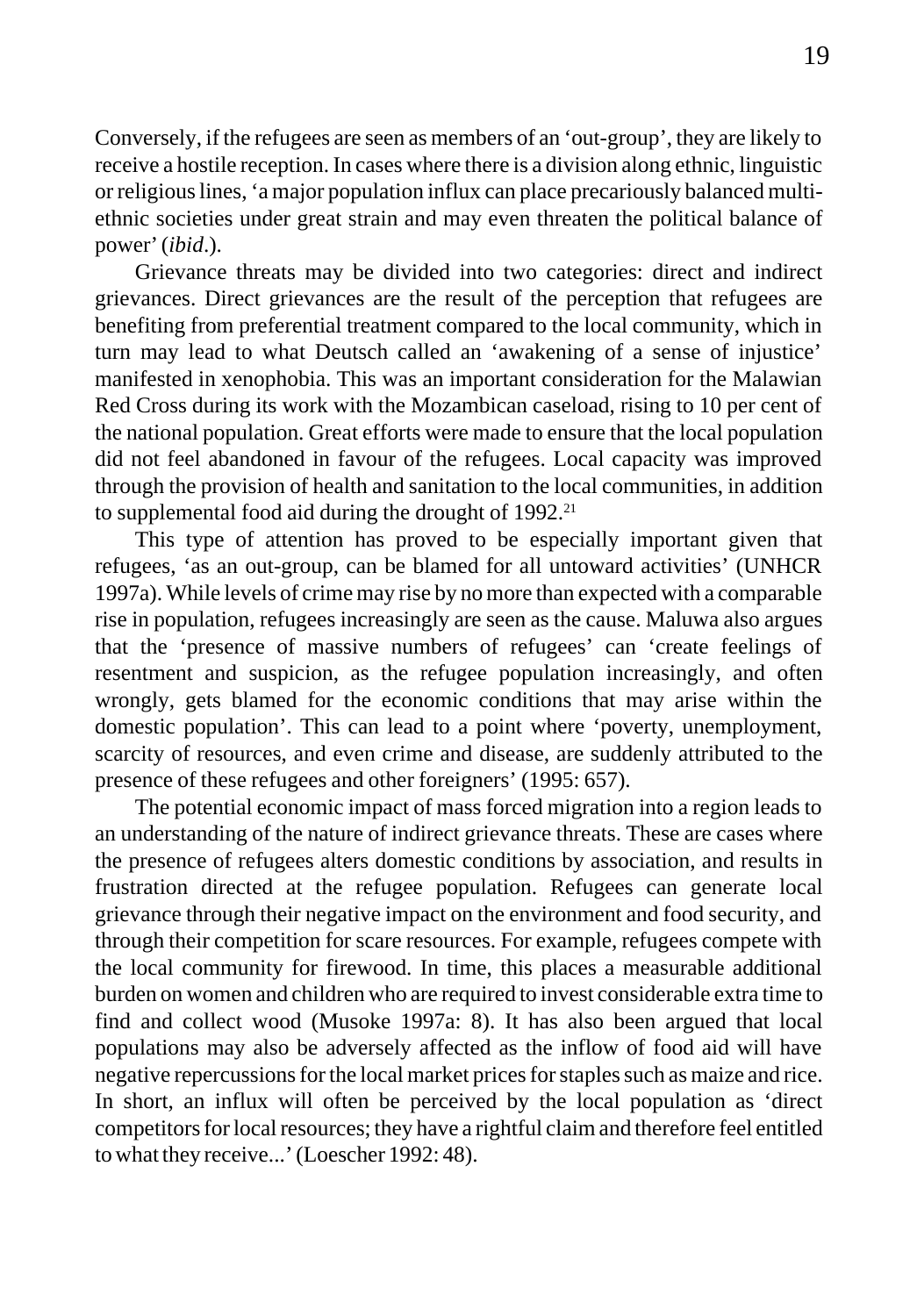# *Opportunity Threats*

The second indirect threat posed by refugees is rooted in the concept of 'political opportunity', defined as the 'consistent dimensions of the political environment that provide incentives for people to undertake collective action by affecting their expectations for success or failure...' (Tarrow 1994: 85). There are a number of different understandings of opportunity structure and what they involve (see Tarrow 1994; Tilly 1978). Central to this paper are their commonalities. Theories of social movements emphasise that when groups hold an advantage in the area of resources, alignments, elite support and potential allies, it is held that they will act based on the belief that their likelihood of success has been increased (Tarrow 1994: 81-88).

Two key features of opportunity structures must be emphasised. First, opportunity structures are relative. A group's opportunity is measured in relation to competing groups. Therefore, opportunity structure can be seen as a balance of power, where a gain in resources or allies by one side is a relative loss for the other. Opportunity is a zero-sum game. Second, opportunities change. Groups are motivated to act when the balance is perceived to be in their favour.

Weiner has argued that 'legal definitions of citizenship aside, most societies react with alarm when there is an unregulated large-scale illegal migration of people who do not share their culture or national identity'. Opportunity threats are, however, also more specifically linked to the understanding that the presence of refugees has been demonstrated to accelerate 'existing internal conflicts in the host country' (1993: 16). This type of threat was most recently evident in Macedonia's reluctance to accept the flood of refugees from Kosovo. Speaking at a UNHCR emergency meeting on the Kosovo crisis on 6 April 1999, the Macedonian Deputy Foreign Minister argued that the mass of Kosovar Albanian refugees 'threatened to destabilise Macedonia's ethnic balance.'

Changes in ethnic composition may also provide the political opportunity for pre-existing challenger groups in the country of asylum. In the case of Albania, former President Sali Berisha tried, but failed, to regain power through force at the end of 1998. It has recently been reported that his supporters may again try to take control of Albania 'if they feel the Kosovo crisis and the arrival of refugees has strengthened their hand' (*Economist* 1999: 24). Clearly, opportunity threats result from the expectations of success on the part of pre-existing challenger groups being raised by changes in the ethnic or religious composition in a region, but also from the consequent diversion of state resources and the destabilising influence of an unsettled population.

Opportunity threats may also be felt in regions of the country not hosting refugees resulting from the diversion of state resources. The diversion of state resources, specifically in the provision of security personnel, could provide the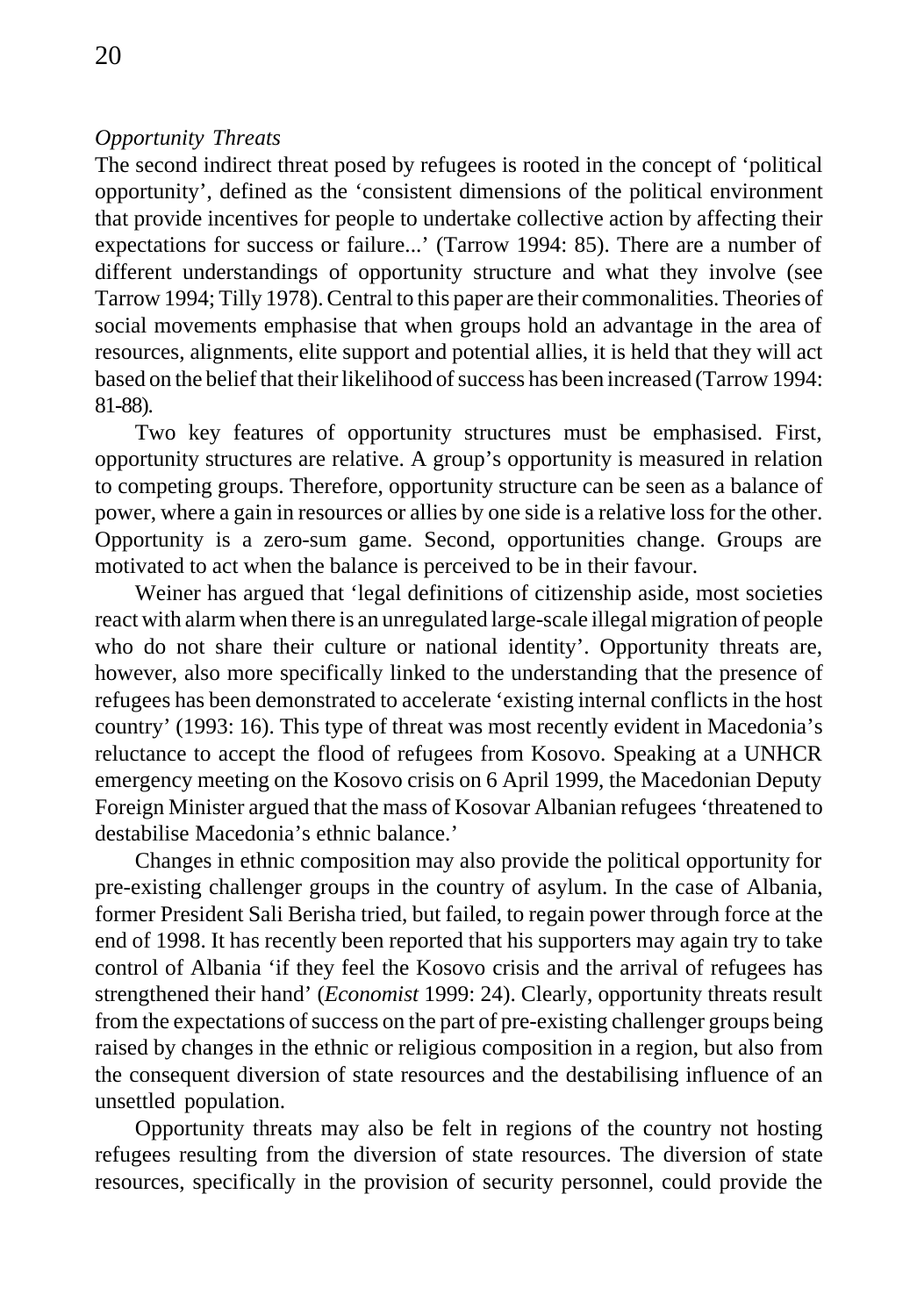opportunity for the rise of a challenger group in another region. Finally, the presence of a large, unsettled population has a destabilising influence on the opportunity structure. As the case of the Middle East illustrates, the on-going presence and undetermined status of the Palestinian refugees from 1948 in Lebanon has posed security threats for both countries of asylum and Israel. Their status is also an unresolved and problematic issue in the current peace talks.

# *Responding to the Indirect Security Burden: Peacebuilding and Rights-based Repatriation*

While the direct security burden may be addressed through a ladder of options, it is clear from the argument presented above that this approach addresses only part of the security burden. Indirect security burdens are as pressing as the direct security burden. By illustrating the salience of the indirect security burden in Tanzania, this section argues that it should not be excluded from the on-going policy debate. Instead, the logic of burden sharing should be extended to the indirect burdens through peacebuilding initiatives.

*An Agenda for Peace* defines peacebuilding as any 'action to identify and support structures which will tend to consolidate peace and advance a sense of confidence and well-being among people' (UNSG 1992: 11). Under this heading falls a broad range of activities from disarming combatants and repatriating refugees to rebuilding legal and judicial systems, rebuilding government structures and promoting formal and informal political participation. The idea and practice of peacebuilding was developed in the *Inventory of Post Conflict Peacebuilding Activities* (the *Inventory*) (UN-DESIPA 1996). Two elements of effective peacebuilding outlined in the *Inventory* are especially relevant to this paper, namely a comprehensive approach to reintegration for refugees and the rehabilitation of areas affected by the conflict.<sup>22</sup>

Coupled with peacebuilding must be an understanding of the viability of durable solutions. Any discussion of the implementation of the three durable solutions typically pursued by UNHCR - local integration, resettlement and repatriation - must be rooted in an understanding of their viability given the current mood of the international community. Returning to the case of Tanzania, the only viable durable solution for the overwhelming majority of the Rwandan caseload was repatriation. Local integration, once a preferred option to further the national development of Tanzania, was not a viable first option. Kuchio has commented that 'Tanzania is supportive of solutions for the [Rwandan] caseload, but solutions out of Tanzania' (interview with author). This position was emphasised by Tanzanian Deputy Minister of Home Affairs E. Mwambulukutu who argued that 'Tanzanians were becoming restless with so many refugees and a resentful local population may turn hostile to refugees and ... oppose local integration' (in Mahiga 1997: 15).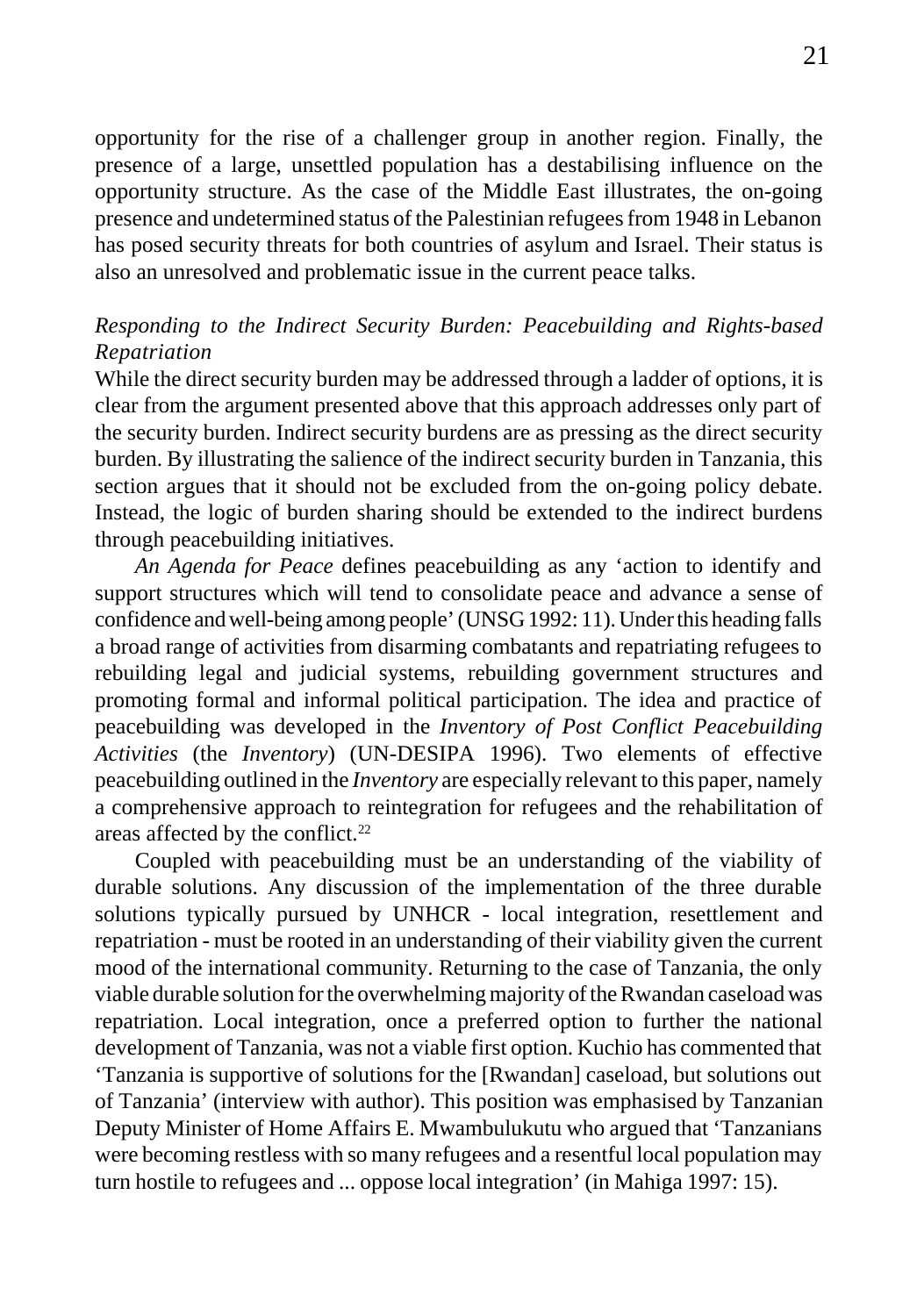Third country resettlement was also an unlikely option given both the size of the Rwandan caseload and the 'very limited response by Western countries to third country resettlement of African refugees' (Rogge 1994: 20). Only three Western countries have adopted annual planning levels for African refugees.<sup>23</sup> Loescher adds to this pessimism by noting that 'third-country settlement is offered to no more than one per cent of the world's refugees; and faced with economic difficulties and growing xenophobia, Western nations are much more reluctant to admit large numbers of people' (Loescher 1993: 148). There is clearly a 'dominant and continuing consensus' among Western governments that 'Africa's refugees are an African problem best resolved in Africa by Africans' (Rogge 1994: 20).

This leaves repatriation, which has been embraced as 'the ideal solution for refugee problems' in the specific context of the GLR (Mwambulukutu, speaking to the 48th Session of EXCOM 1997). Regional support for repatriation is evidenced by the fact that the most concerned countries of asylum joined UNHCR and the Government of Rwanda in concluding Tripartite Agreements on the Voluntary Repatriation of Rwandan Refugees, which stated that 'voluntary repatriation, where feasible, constitutes the best durable solution to the refugee problem.<sup>'24</sup> It is also clear that the majority of refugees themselves wanted to return to Rwanda but were prevented by the extremist elements (Githinji 1998). While popular, given the heavy criticisms levelled against Tanzania and UNHCR by AI and HRW, it must be recognised that repatriation is a difficult process. It can, however, be concluded that while the ideal repatriation is voluntary, if conditions including the intimidation of extremists preclude voluntary repatriation then repatriation 'respectful of human dignity' should be pursued (Hathaway 1997: xxiii).

The legal foundation of voluntariness in repatriations needs to be more fully understood. EXCOM Conclusion No. 40 (1985) addresses the question of voluntary repatriation in some detail. The Conclusion reaffirms that 'voluntary repatriation was, in principle, the best solution to a refugee problem, and that it was desirable and opportune to emphasise the importance of this solution and to develop international cooperation in effecting it' (UNHCR 1985). This does not, however, constitute a binding legal obligation but a statement of good policy. It is, however, legally addressed under Article V(1) of the OAU Convention which states that 'the essentially voluntary character of repatriation shall be respected in all cases and no refugee shall be repatriated against his will.' It is important to emphasise the generality of this obligation. To state that repatriation must be 'essentially' voluntary does not require it to be 'strictly' voluntary. It does, however, require it to ensure the spirit of voluntarism and humanitarianism which are essential rights of the individual refugee.

Voluntary repatriation and an active reintegration programme should be pursued in the majority of cases as this is the stated desire of most individual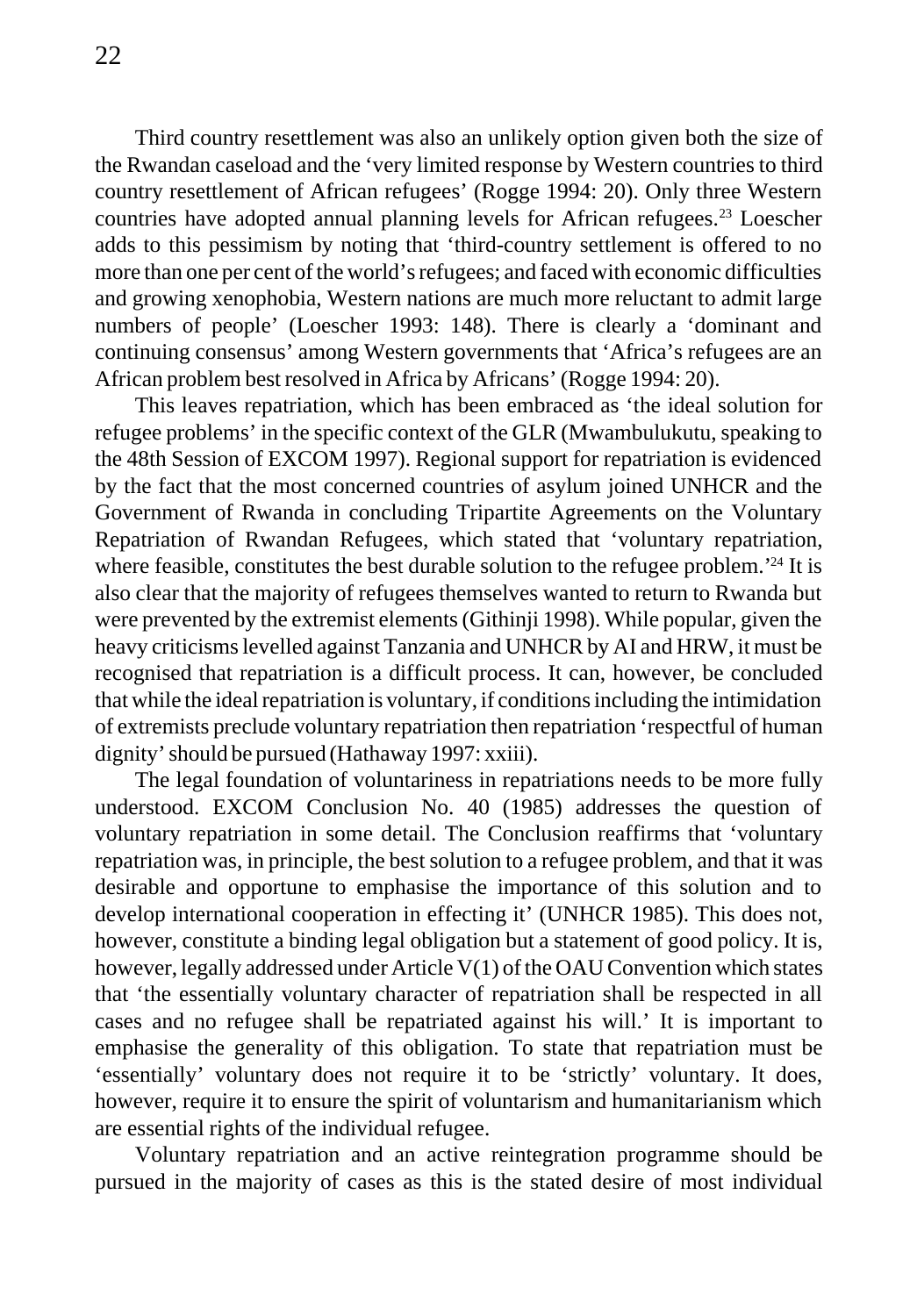refugees,<sup>25</sup> directly addresses the opportunity burden, promotes regional peacebuilding and demonstrates the ability to reconcile refugee protection with state interests. This repatriation must, however, take place only under certain circumstances and respecting the rights of refugees. It must be recognised that 'it is all too often taken for granted that the return of refugees to their country of origin is a "natural" and thus a "problem free" process' (Rogge 1994: 21). To address the problems associated with repatriation, four limitations must be respected. Repatriation must take place only under certain conditions and with the opportunity to file individual asylum claims. In addition, it must be supported by a comprehensive reintegration programme rooted in the principles of peacebuilding, and be the expressed desire of the majority of the caseload.

# Effective Repatriation

The primary foundation for any repatriation must be the expressed desire to repatriate by the overwhelming majority of the refugee population. In the case of the Rwandan refugees in Tanzania, there is evidence that most wanted to return to Rwanda and rebuild their lives. The low levels of voluntary repatriation prior to December 1996 can be partially explained through the presence of intimidators within the camps. There are a number of documented cases of refugees registering for voluntary repatriation who were verbally and even physically harassed by the elements of the FGOR anxious to maintain the strategic value of the refugee population. UNHCR believes that without this intimidation, subscription to the repatriation programmes would have been much higher (interviews with Githinji and Kuchio). Likewise, AI has argued that many refugees were being 'coerced and terrorised to stay by extremists ... who controlled the camps' (1997a: 4).

Second, repatriation will only accomplish its primary objectives if it takes place in the context of effective reintegration upon return to the country of origin. Repatriation is only durable and respectful of the refugees' rights if they are not likely to face persecution upon return. The formulation of such a reintegration programme will be addressed later. Here, it is important to understand the implications for initiating repatriation. As Barutciski argues, if refugees are not likely to face persecution upon return to their country of origin, then protection is no longer needed, refugee status should cease and the caseload should return:

... to maintain the credibility of what is left of the 1951 regime, it is necessary to return individuals who no longer need protection. In principle, these people are refugees no more and they consequently do not need the special protection that international law accords to the limited group of victims of human rights abuse who satisfy the refugee definition (1998: 245).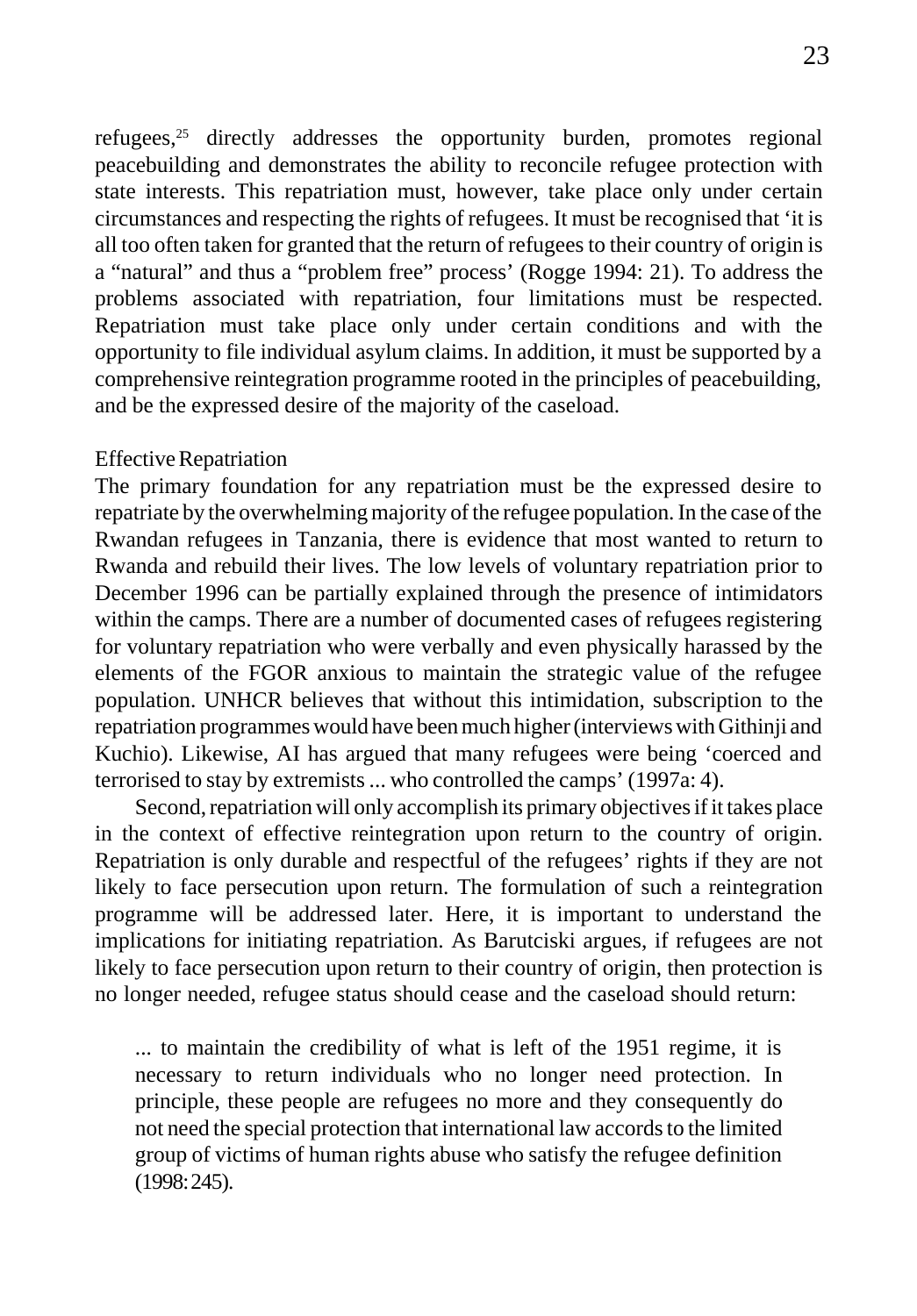This more rigorous application of the cessation clauses of both the 1951 Convention and the OAU Convention must logically be coupled with efforts by UNHCR to ensure that the conditions in the country of origin are safe for return and to relay that information more effectively to the refugees. Quintero-Marino has argued that UNHCR made extensive efforts to ensure the existence of these conditions, but was unable to effectively relay the information to the refugees due to the pressures of the intimidators (1996: 62-75).

A third precondition for repatriation under this proposal is the opportunity for individual refugees to make individual asylum claims, thereby entering the normal individual determination process of the country of asylum. This provision was identified as one of the core elements of effective repatriation by HCR Ogata, who argues that efforts to 'determine the individual status of those unwilling to return to Rwanda in order to identify those persons in need of protection' should be part of any comprehensive approach to repatriation (1996). Limited screening did in fact take place during the 'evacuation' of the Rwandan caseload from Tanzania in 1996, and approximately 6,000 individual asylum applications were submitted.<sup>26</sup>

Repatriation must also be coupled with a comprehensive reintegration programme rooted in the principles of peacebuilding as introduced above. Three basic conditions need to be addressed for effective reintegration to take place. The first precondition is the design of a comprehensive and community-oriented approach. The programme should not simply focus on individuals, but on the ability of individuals to live effectively within a community in an attempt to address the roots of the identity-based nature of the civil war and genocide in Rwanda. Consequently, special attention should be given to the rehabilitation of those sectors of society that facilitate this integration. It should, however, empower individuals to 'identify their own needs, priorities and solutions.' It is argued that only in this sense will individuals 'develop a personal stake in the reconstruction of their communities and be prepared to invest the necessary time, effort and resources in that process' (OAU/UNHCR 1998: Working Paper 2: 7).

Specifically in the context of the Rwandan caseload, the promotion of reconciliation and justice is a second important precondition. These efforts must concentrate on the problems of arrests and detention, retribution against refugees, arbitration in property disputes and rebuilding a justice system decimated by the genocide. The problems associated with arrests and detention were identified by AI (1997b) as preoccupations of some refugees not willing to return to Rwanda in 1996. The Kampala Meeting recognised this need, and affirmed that a 'conventional reintegration programme ... should be complemented with activities which are more specifically designed to promote reconciliation and justice' (OAU/UNHCR 1998: Working Paper 2: 7). While the styling of these efforts has been detailed elsewhere (Quintero-Marino 1996), the underlying objective of reintegration and peacebuilding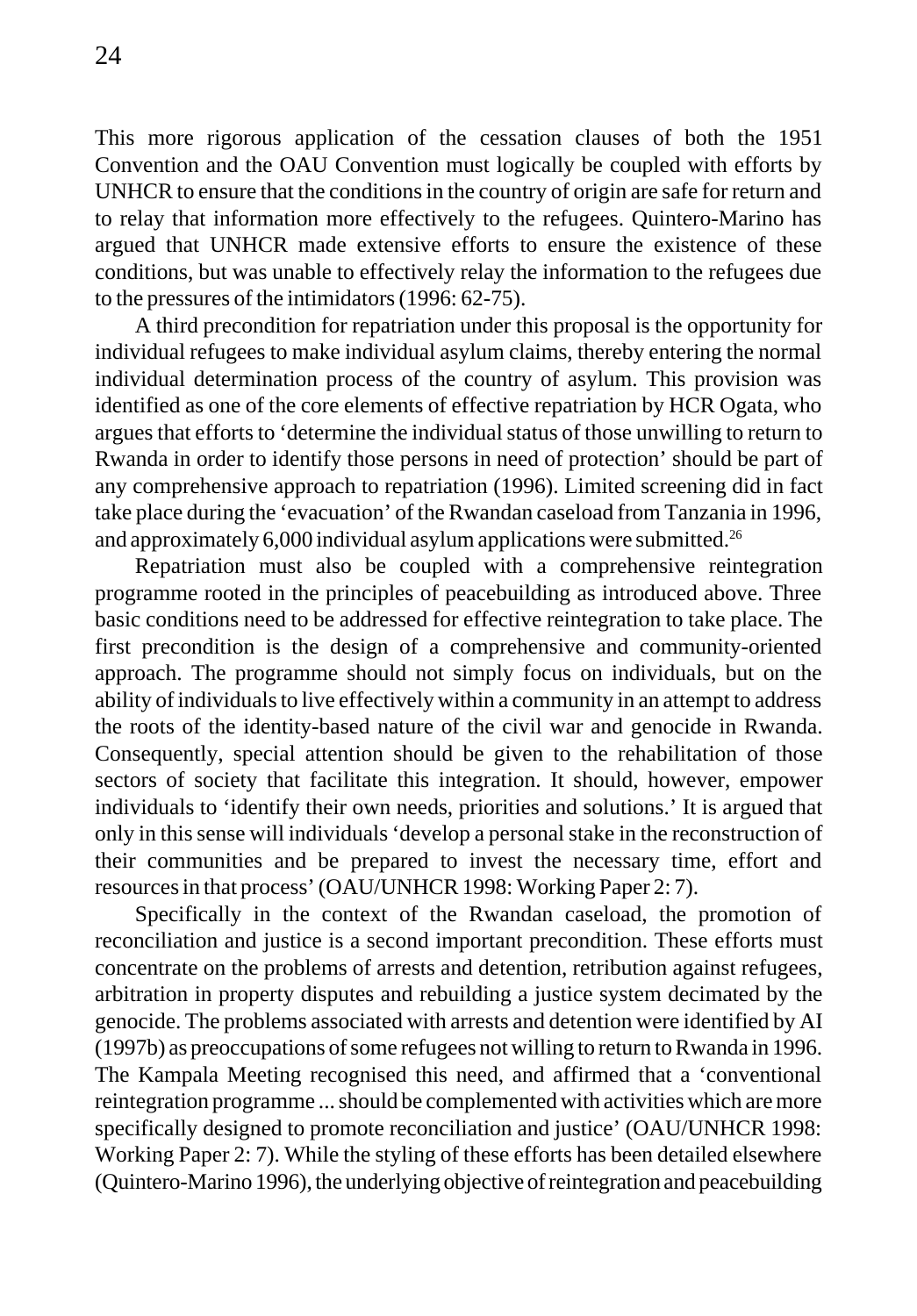is rooted in ensuring that people can 'acknowledge each other's rights and ... resolve their differences peacefully' (OAU/UNHCR 1998: Working Paper 2: 7).

Finally, a reintegration programme must be sustainable. Given the complex and pervasive roots of the conflict in the GLR, peacebuilding will remain a protracted endeavour. Events in Central Africa have demonstrated that while the task of forcibly returning a caseload with the use of minimal force is easy, it does not necessarily result in long-term regional stability. Sustainable security may only be realised if the returned population will be fully reintegrated into the community. The realisation of this goal requires sustainability in both the design of the programme and the levels of international support.

Sustainability can be partially ensured through the design of reintegration programmes. It is important that 'reintegration programmes are balanced in their composition' and, like peacebuilding, target a broad and complementary range of sectors from health and education to social services, housing and credit facilities (p. 9). These mutually-reinforcing programmes, however, are likely to have recurring costs. Schools need teachers and supplies. Medical centres need doctors and drugs. Facilities provided in support of reintegration will be of little use if operating costs are not met. The sustainability of these programmes can be promoted through coordination and partnerships between organisations involved in the short-term implementation, like UNHCR, and those responsible for long-term development, like I INDP 27

Underlying these efforts, however, must be generous and long-term international support. Short-term support for these projects has been forthcoming, but once the crisis falls from the headlines, long-term support tends to fade. Burden sharing needs to be ensured. Given commitments to peacebuilding and the recognition that the preventive measures of reconciliation and reintegration are cost-effective, Western states have expressed degrees of willingness to participate in longer-term initiatives (see OECD 1997). Recast as a security priority, support for longer-term initiatives is likely to increase. It is important to note that while repatriation directly addresses opportunity threats to Tanzania, a comprehensive and sustainable reintegration programme serves broader peacebuilding and regional security objectives by diminishing the likelihood of the re-emergence of violence.

#### Addressing Grievance Threats

Peacebuilding principles also play an important role in addressing grievance threats, rooted in perceptions of unfair distribution. It has been noted that 'a common source of discontent for a local population, especially one that is poor, is to see refugee receiving services or entitlements which are not available to them' (UNHCR 1997a). Based on extensive interviews in the refugee-affected regions in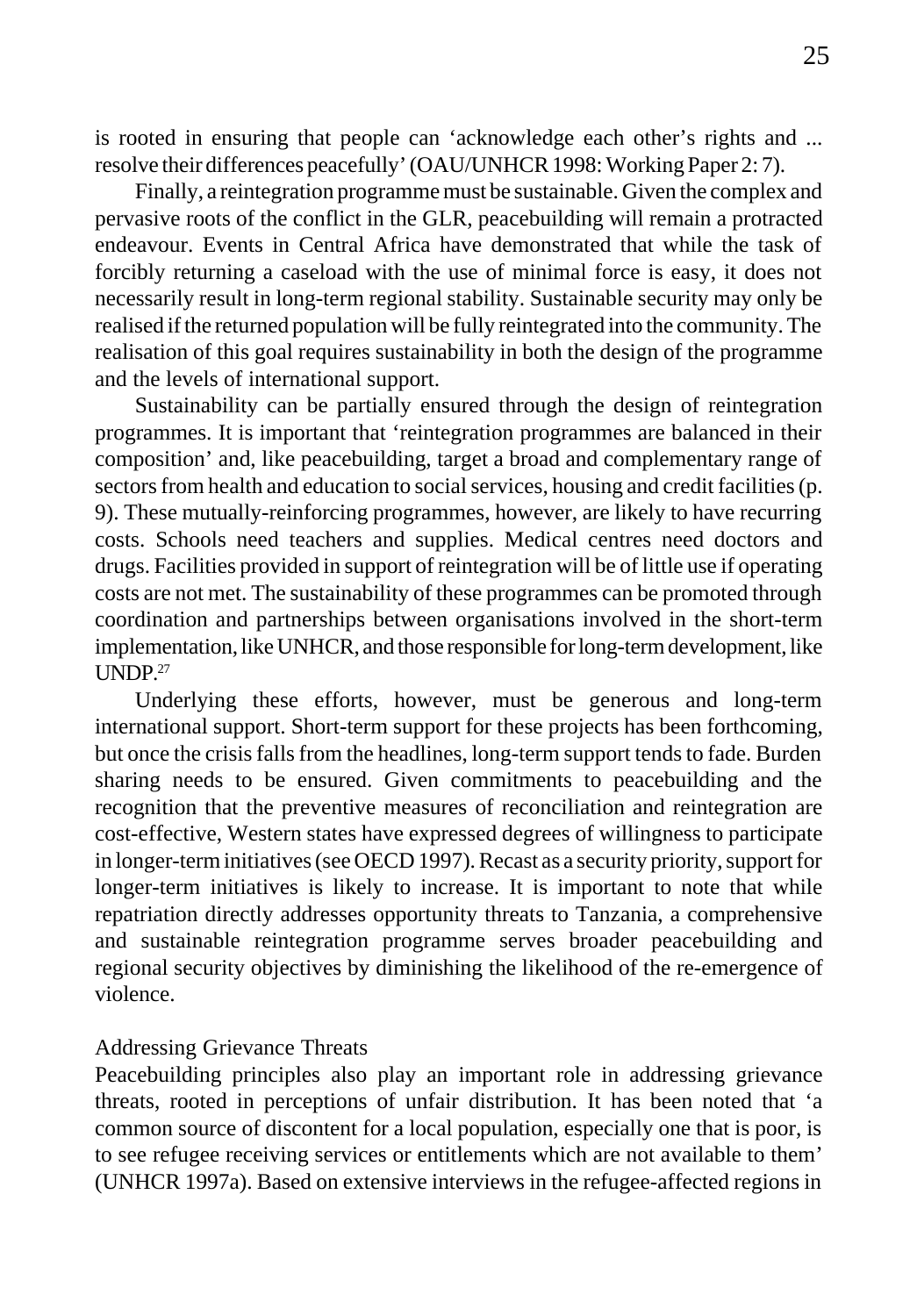Western Tanzania, Musoke concludes that the local population perceived 'discriminatory and other negative attitudes and actions on the part of UNHCR and other NGOs and agencies operating in the refugee-affected areas' towards the local population (1997b). UNHCR itself has recognised that its assistance mandate may at times be interpreted in an 'over-legalistic' way and at times treat the local population as 'second class citizens' (1997a). This belief is supported by the example of a project to protect a camp in Ngara against insect infestation by spraying. The pilot turned off the spray when overflying the adjoining village. Consequently, the village suffered an infestation while the camp did not (*ibid*.).

The consequences of such a strict adherence to policy have been recognised by UNHCR. At the organisation level, EXCOM has recognised that 'the imbalance between the level of international support designed to meet refugee needs and the level of support designed to meet the needs of the host community, and the delay in actual provision of the latter, has caused tensions between local people and refugees in both Tanzania and Zaire' (*ibid*.). While UNHCR policy should clearly be adjusted along the lines suggested by EXCOM, it should not be expected to independently address the pressures of host community support during the influx, and rehabilitation once the refugees have been repatriated. As with the response to the opportunity threats, an effective response to grievance threats must be rooted in international support and burden sharing through the application of peacebuilding principles.

The *Inventory* clearly argues that 'in post-conflict situations, it is often necessary to give preferential treatment to those [areas] particularly involved in *or affected by* the conflict in order to address the grievances' that result in conflict (UN-DESIPA 1996: 51; emphasis added). This should not be limited to the country of origin, but be logically extended to the country of asylum. Host region rehabilitation is good policy for two reasons: it sustains regional willingness to host refugees in the future and reduces security concerns by addressing the grievances that underlie conflict.

The Kampala Meeting identified eight sectors that deserve particular attention in host area rehabilitation: environmental rehabilitation, physical infrastructure, social infrastructure, agriculture and food security, livestock rehabilitation, aquifer rehabilitation, local administrative capacity and the rehabilitation of local markets (OAU/UNHCR 1998: Working Paper 3: 1-3). This list clearly mirrors priorities endorsed by the UN in the *Inventory*. The political will to support these initiatives has already been demonstrated through support for a special UNDP/UNHCR initiative. The Kampala Meeting reported that in the Kagera region of Tanzania alone, the total commitment to rehabilitation programmes amounted to US\$25 million by January 1997 (p. 3).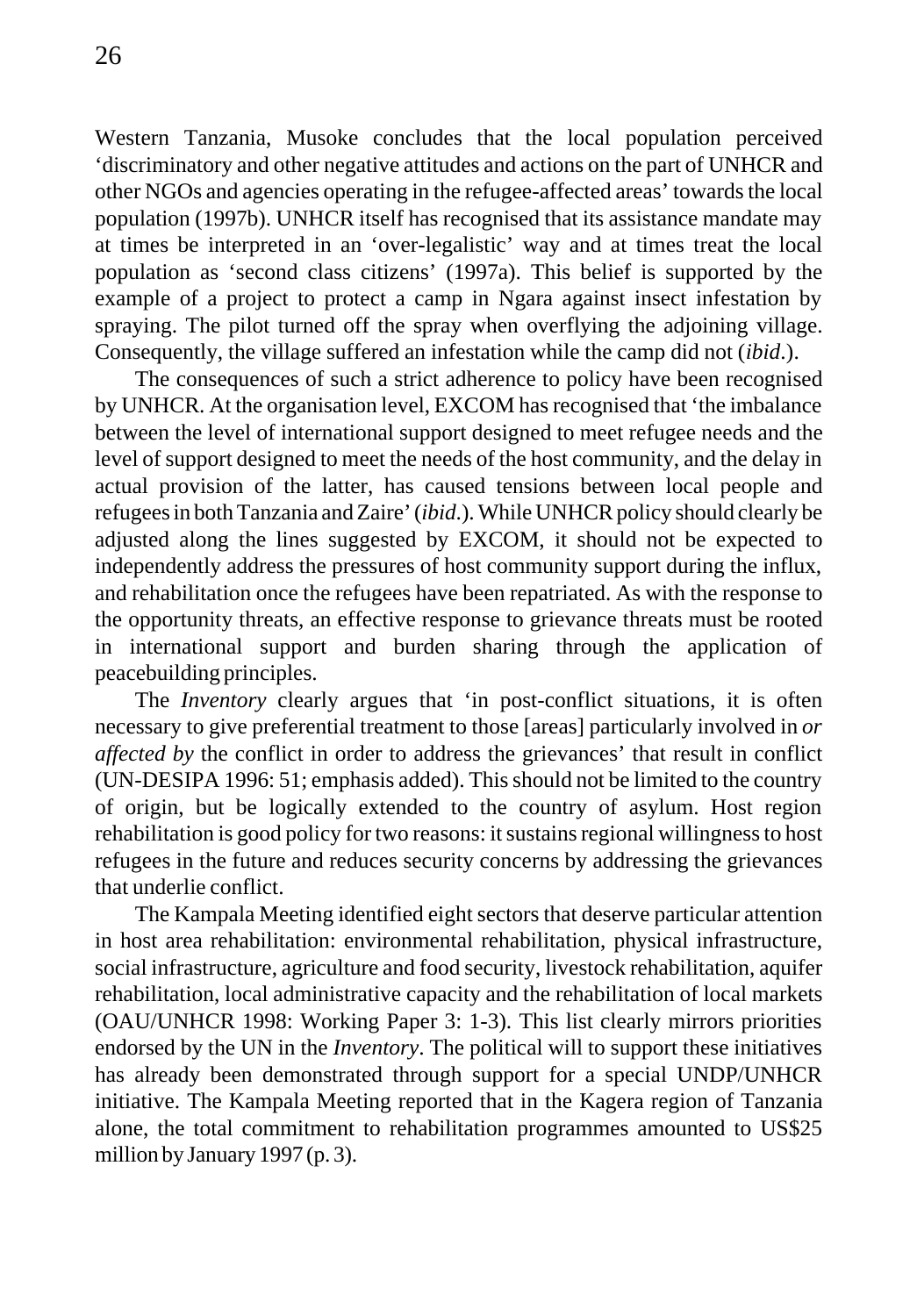While the initiatives of reintegration and rehabilitation are already pursued for humanitarian reasons, it is important to understand how they can address security issues. As indirect security burdens are as potentially explosive as direct security burdens, an effective response to conflict-induced forced migration must address host-area grievances and shifts in political opportunity not simply as humanitarian objectives but as security imperatives. While the severity of the indirect security burden may not be immediately apparent, especially in cases where there is ethnic affinity between the influx and the host community, this burden must be given full consideration. Left unaddressed, feelings of grievance and shifts in political opportunity can cause insecurity many years after the initial influx.

# **Conclusion**

*Supporting Refugee Protection by Employing the Language of Security*

In the wake of the maelstrom of violence that engulfed the GLR in 1994, Tanzania was confronted with a massive refugee problem. The Rwandan caseload placed demands on Tanzania which exceeded its capacity to respond. After a long history of hosting victims of conflict-induced forced migration, the scale and nature of the Rwandan influx caused Tanzania to forcibly expel the overwhelming majority of this caseload. While the case of Tanzania is troubling on its own, it is cause for profound concern when understood as part of a broader phenomenon. Tanzania is but one of many cases in recent history where states have perceived refugee protection and their national interests to be contradictory, and consequently have restricted asylum.

This crisis in asylum has led a diverse group of actors to critically re-examine the international response to forced migration. It is now widely accepted that states like Tanzania shoulder a significant burden by hosting refugees. In the spirit of international solidarity, some authors have called for a more structured, and therefore dependable, system for sharing this burden between a wider number of actors. The logic of burden sharing is clearly an essential ingredient to the formulation of a more effective response to the deficiencies of the current system. The burden sharing debate must, however, recognise that states like Tanzania face burdens beyond the traditional dual mandate burdens of protection and assistance. Specifically, Tanzania's decision to change its hosting policy was heavily dependent upon security considerations. Consequently, if the international debate on burden sharing is to effectively address the most pressing burdens borne by host states it must respond to the security burden.

Given the changing nature of conflict and security in the Third World since the end of the Cold War, it is now clear that forced migration can cause insecurity. As demonstrated by recent events in the GLR, refugee warriors have regionalised the conflict of their country of origin by employing refugee camps as a base of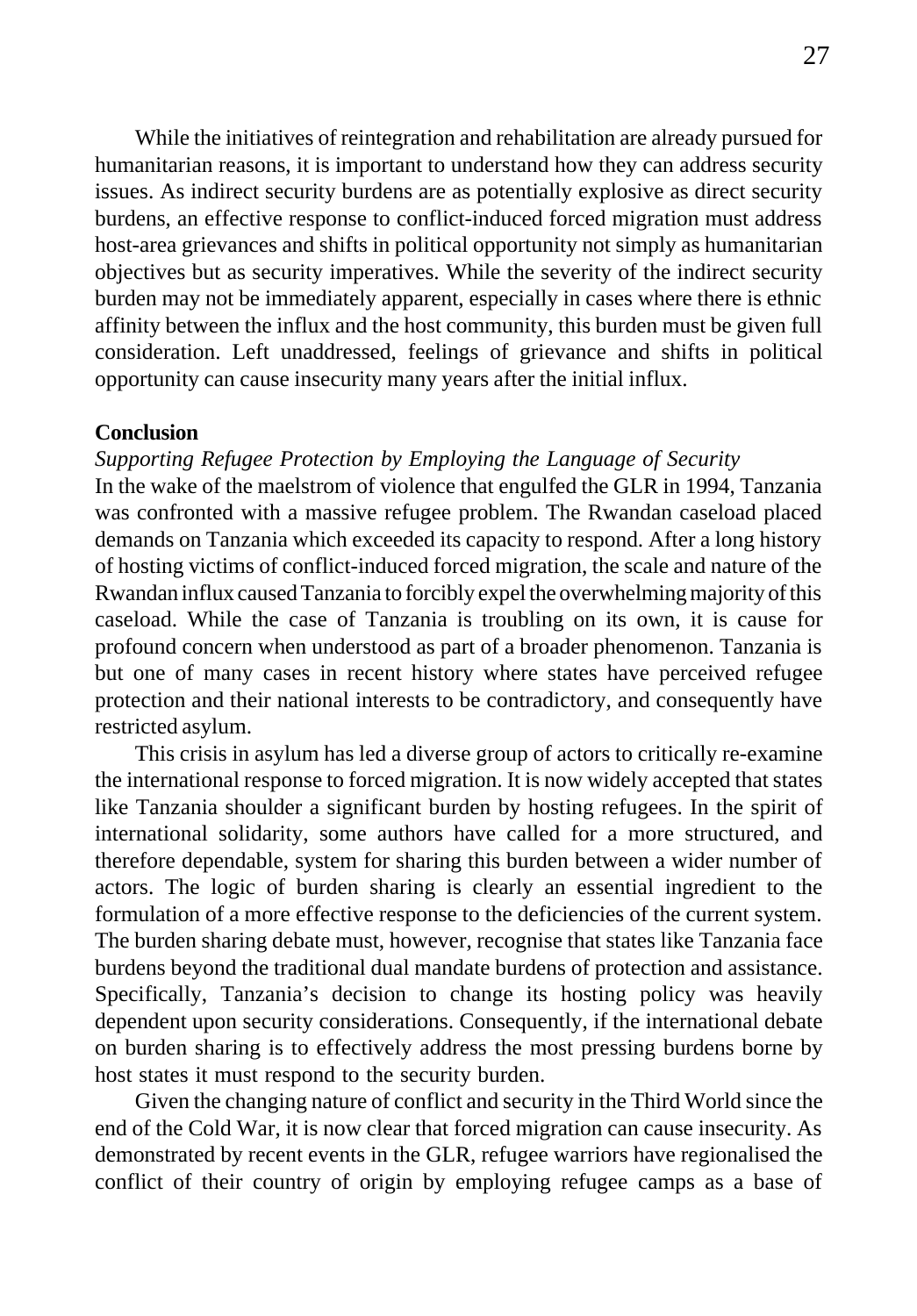operations and refugees as a shield. In these cases, forced migration represents a direct security burden. The security implications of hosting victims of forced migration are not, however, limited to refugee warriors and the direct security burden. Changes in the balance of political opportunity and feelings of relative deprivation within the host community, compounded by the effects of group identity, can exacerbate pre-existing tensions within a country and lead to conflict. In these cases, migrants cause an indirect security burden, which is potentially as explosive as the direct security burden. The indirect security burden, while included in the on-going assistance debate within UNHCR, is excluded from recent efforts within the UN to address the security implications of hosting refugees, specifically Security Council resolution 1208 and the 'ladder of options' Information Note presented to EXCOM. The security implications of these burdens must, however, be included in the ladder of options approach if it is to fully address Tanzania's security burden.

# *The Implications of the 'Security Approach'*

Some authors have cautioned against adopting a security perspective when addressing state responses to refugees.28 Such authors may criticise the approach of this paper for being too intimate with state interests and that, as threats are based on perceptions, states may 'hold the system hostage'. It might be argued that states cannot be at the centre of any programme of refugee protection, but that such a programme must be centred on the refugee. It may also be argued that the security approach adopted by this paper employs definitions and instruments premised on Western notions of security. Such notions may not be viewed as sympathetic to the interests and concerns of Southern states.

While greater debate on the implications of adopting a security approach is necessary, it must be emphasised that the solutions identified in this paper are not centred on the interests of states but premised on an understanding of the importance of the state. It follows that any system dedicated to protecting refugees can, and must, function in a way that is mindful of the needs of states. There is a certain realm of the possible within which solutions are to be found. In the practice of finding practical solutions, there must be a realisation that states have limits and interests. The goal is to articulate the protection of refugees in terms of these limits and interests. This is the goal of 'speaking the language of states', and, given the security imperative, no word carries more currency in this language than security.

There are, however, a number of questions that remain unanswered and which require additional research. Paramount among these questions is an appropriate definition of security that 'on the one hand, does not dismiss all fears, and, on the other, does not regard all anxieties over immigration and refugees as a justification for exclusion' (Weiner 1993: 9). The identification of such a definition would go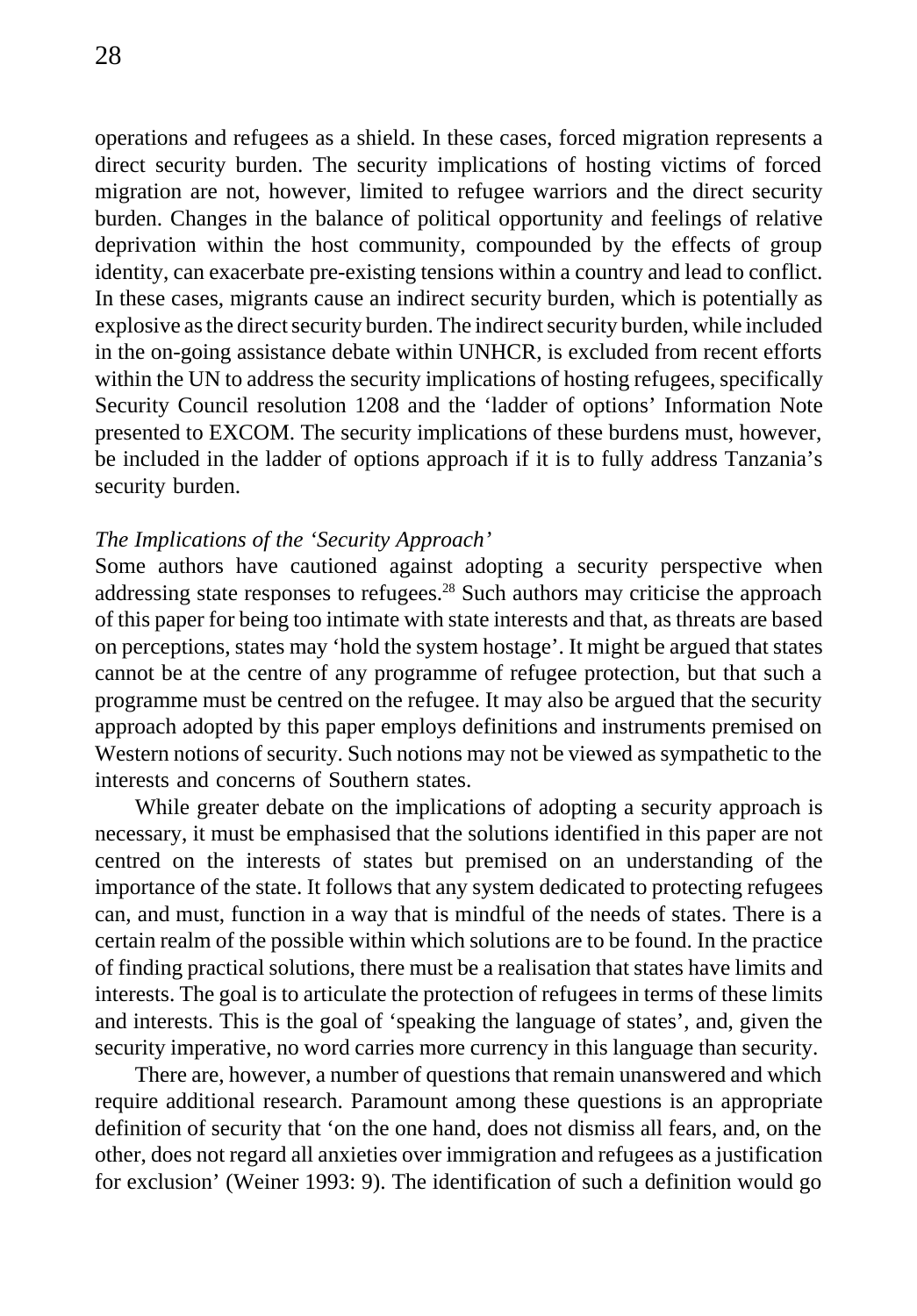some way to avoid the 'slippery slope' where states may increasingly draw upon the language of security to hold the refugee regime hostage. Second, it would be beneficial to understand the commonalties and differences of the security burden in different regions. A comparative analysis would contribute to an understanding of the relevance of security considerations while developing regionally-specific responses based on the capabilities and concerns of regional actors.

Finally, it is important to address the concern that the practical implementation of the approach outlined in this paper would necessarily involve a closer association of humanitarian organisations, like UNHCR, and ostensibly political bodies such as NATO and the UN Security Council. Chimni cautions that the 'structure, decision-making process and often lack of concern for the human rights consequences' of decisions by bodies such as NATO and the UN Security Council 'are increasingly being questioned by public opinion in the Third World' (1998: 296). This caution has relevance beyond the question of the implications of the security approach. The specific needs, priorities and concerns of Third World states, who host the overwhelming majority of the world's refugees, cannot be ignored if effective refugee protection is to be ensured.

The outstanding concerns notwithstanding, it may be concluded that given the changing nature of conflict after the Cold War, conflict-induced forced migration of the size, speed and scale of the Rwandan exodus in 1994, remains an alarming possibility in Africa and beyond. Given the regionalisation of conflict and the domestic instability caused by a mass influx, forced migration left unaddressed is likely to continue to have security implications for the host state. Given that a state's decision to grant asylum is dependent upon security considerations, refugee protection must develop an approach that addresses state security if it is to remain relevant in cases of conflict-induced forced migration. This convergence of refugee protection and state security is both necessary and possible.

# **Notes**

<sup>1</sup> M.Phil., St. Antony's College, University of Oxford, 1999. This paper is an adaptation of the author's M.Phil. thesis: 'Towards an Effective Response to Conflict-Induced Forced Migration and the Security Burden in Tanzania: Burden Sharing and the Convergence of Refugee Protection and State Security', 1999. Elements of this paper have been presented in two seminars at the Centre for the Study of Forced Migration, University of Dar es Salaam in January 1999, at the School of International Studies, Jawaharlal Nehru University, New Delhi on 5 November 1999, and at the International Conference on Forced Migration and Displacement, Jadavpur University, Calcutta, in April 2000. The author would like to thank Michael Barutciski for his comments and encouragement. The author welcomes comments and criticism, and may be contacted at jhs\_milner@hotmail.com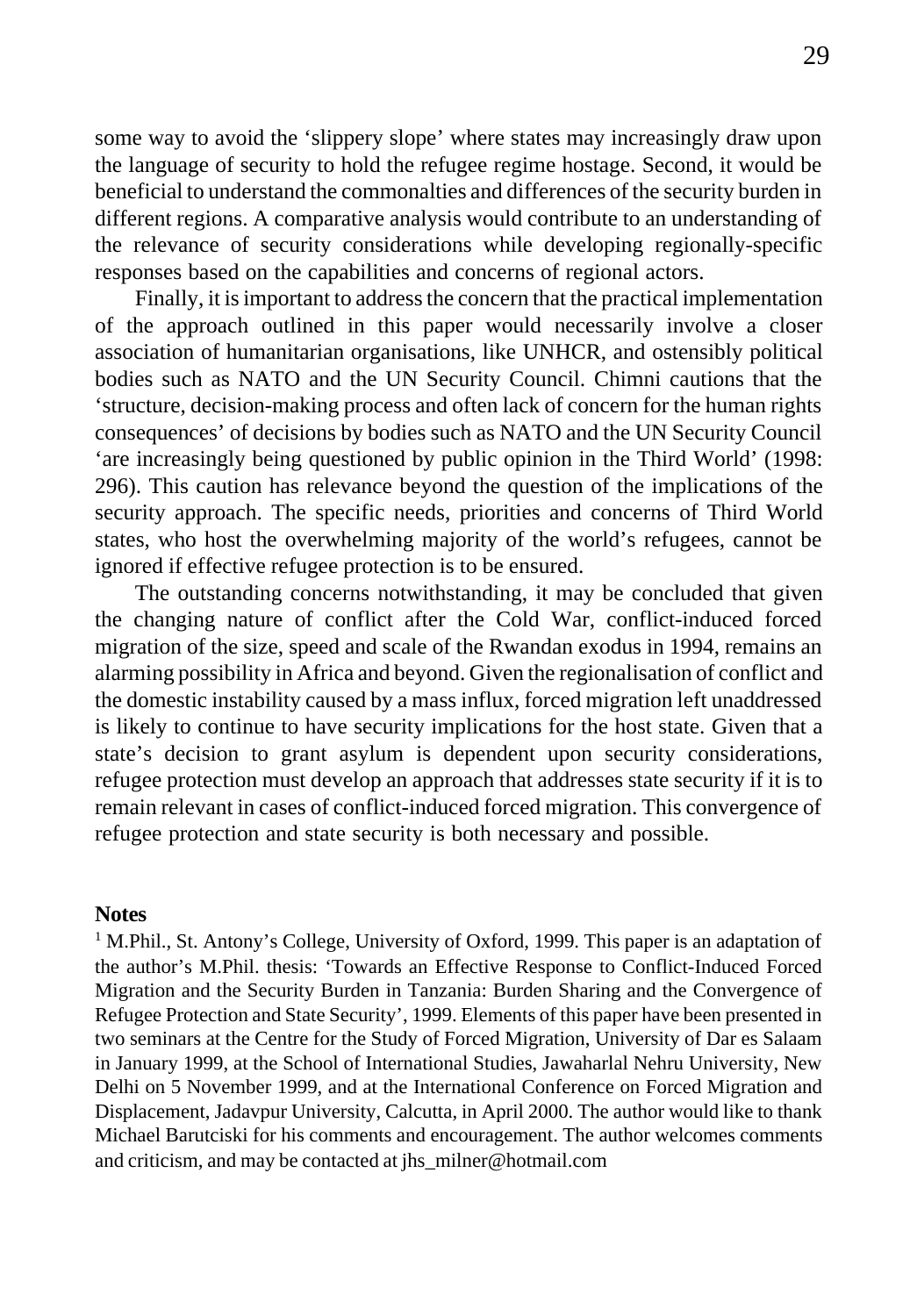$2$ <sup>2</sup> This definition draws from the literature on the nature of security and the links between migration and security. See: Buzan (1991), Jervis (1976), Loescher (1992), Maluwa (1995) and Weiner (1993).

<sup>3</sup> As articulated in UN Security Council Resolution 1208 of 19 November 1998 and the 'ladder of options' Information Note presented to the Standing Committee of the Executive Committee of the High Commissioner's Programme (EXCOM) on 11 February 1999 (the Information Note).

<sup>4</sup> It is important to note that 'Tanzania and Botswana remain the only sub-Saharan African countries to date which have granted permanent residency and citizenship to some of their refugees' (Rogge 1994: 20).

<sup>5</sup> *Interahamwe*, or 'those who stand together' in Kinyarwanda, was the militia loyal to the Hutu extremists. See Prunier (1995).

<sup>6</sup> A more detailed analysis of the case reveals that there are six mutually-reinforcing explanations for Tanzania's change in policy: multi-partyism and the changes in Tanzanian political culture, changes in foreign policy, the magnitude of the Rwandan caseload, the nature of the caseload, external and internal security, and the lack of international support for the burdens of protection and assistance. See Rutinwa (1996); Mahiga (1995).

<sup>7</sup> Barutciski notes that after the 48th Session of EXCOM, 'the Chairman observed that ... the institution of asylum was under serious threat due to the reluctance of host states to assume the burden associated with refugee protection.' Barutciski emphasises that 'any analysis of the current situation has to be placed against this backdrop' (1998: 237).

<sup>8</sup> Referred to as 'common but differentiated responsibilities'. See CRS (1996).

 $9$  The most salient critiques have focused on: the capitulation to state interests, the lack of evidence that a systematised set of arrangements would be more effective, that formalised schemes would result simply in burden-shifting and 'beggar-thy-neighbour' policies, that the interest of the North wanes once refugees are contained in the South, that the proposals commodify refugees, and that states are not likely to commit to additional obligations. See: Suhrke (1998); Anker *et al*. (1998).

<sup>10</sup> Jeffrey Crisp, Senior Policy Research Officer, Matt Cutts, Research Officer (Policy), and Sivanka Dhanapala, Research Officer (Policy), Centre for Documentation and Research, UNHCR, interview with author, Geneva, 10 November 1998.

<sup>11</sup> Kapya, interview with author. It is, however, important to note that this support was difficult to sustain over time.

<sup>12</sup> For an understanding of the term 'Third World' see Ayoob (1995: 12-16); MacFarlane (1999: 15-33).

<sup>13</sup> In this sense, changing responses to forced migration must be understood within the context of the changes in the international system since the end of the Cold War. See Boswell (1999), 48.

 $<sup>14</sup>$  An example of this relevance may be found in the kidnapping and killing of eight western</sup> tourists in Bwindi National Park in 1999 reportedly by elements of the *Interahamwe.* See: BBC Online Network, 'World: Africa Interahamwe: A serious military threat', 2 March 1999; and 'World: Africa Hunt for Hutu rebels', 4 March 1999. For a broader understanding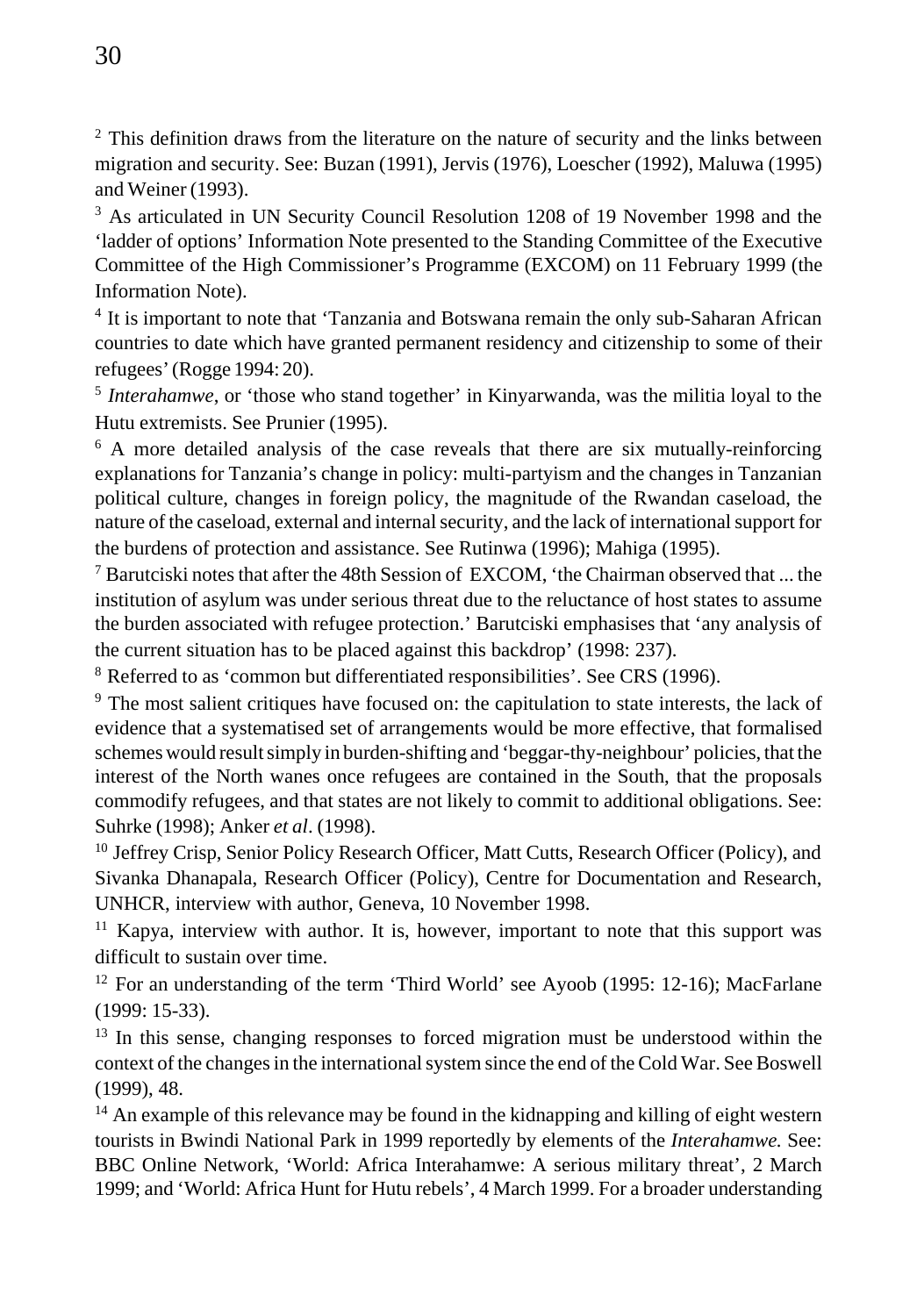of the rise of refugee warrior groups in the GLR, see Prunier 1998; Reed 1998; van der Meeren 1996.

<sup>15</sup> These claims have since been supported by the UN International Commission of Inquiry on Arms Flows to Former Rwandan Forces, which concluded in November 1998 that 'in eastern DRC and western Tanzania, tens of thousands of [*interahamwe* and the former armed forces of Rwanda] trained, rearmed and plotted to retake control of Rwanda.'

<sup>16</sup> Statement by Salim A. Salim, OAU Secretary-General, Kampala Meeting.

 $17 \cdot ...$  Where there is a massive influx of people in need of asylum, immediate measures should be taken to separate the civilian population from soldiers and militiamen' (UNSG 1998: 18). <sup>18</sup> EXCOM Conclusion No. 48 (1987): 'Military or Armed Attacks on Refugee Camps and

Settlements' emphasises that 'wherever possible' refugee camps should be located 'at a reasonable distance from the frontier of the country of origin' (UNHCR 1987).

<sup>19</sup> 'Border Closure Triggers Debate', *The Guardian (Tanzania)*, 19 July 1995. Note: The emphasis on Burundi's perceptions can be explained by the fact that the speech was made in the context of the border closure with Burundi in response to the potential arrival of an additional 700,000 Rwandans. See Rutinwa (1996).

<sup>20</sup> Guy Goodwin-Gill, 'The expanding realm of UNHCR activities', seminar for RSP, Queen Elizabeth House, University of Oxford, 23 October 1998. It has also been argued that the merging of humanitarianism and military intervention represents questionable policy (see MacFarlane 1998). Third, it has been argued that this type of intervention is rooted in the inconsistent application of ethics, and is consequently problematic (see Adelman 1998).

<sup>21</sup> Experience of author in the region, July/August 1992; and Peter Walker, Director, Disaster Policy Department, IFRC, interview with author, Geneva, 9 November 1998.

<sup>22</sup> While presenting a detailed understanding of the complexity of peacebuilding, the *Inventory* has been criticised from a number of perspectives. It can be argued that it lacks a comprehensive analytical and strategic understanding of peacebuilding. Second, it has been criticised for not emphasising the lengthy commitment associated with effective peacebuilding. For a more comprehensive and critical view of peacebuilding, see works by Bush, Ginifer, Kühne, Wirwick, and Wirwick and Miller (eds.) in the bibliography.

<sup>23</sup> US (3,000), Canada (1,000), Australia (250). See Rogge 1994: 20.

<sup>24</sup> UNHCR and Rwanda signed Tripartite agreements with Zaire on 24 October 1994, with Burundi on 14 December 1994 and with Tanzania on 12 April 1995.

<sup>25</sup> As Rogge argues, 'few of Africa's refugees ever saw their exile as permanent. They intended to return as soon as peace was established' in their country of origin' (1994: 19). Some authors have, however, argued that this is an overly simplistic position and that the views of refugees themselves, specifically on the question of repatriation, 'remain poorly understood' (Pottier 1996: 403).

<sup>26</sup> Kuchio, interview with author. There are, however, more pressing criticisms of the way in which the 'expulsion' was carried out. HRW reported that tear-gas and sticks were used by the Tanzanian authorities to 'herd refugees towards the [Rwandan] border ... in violation of international refugee law' (1996: 1).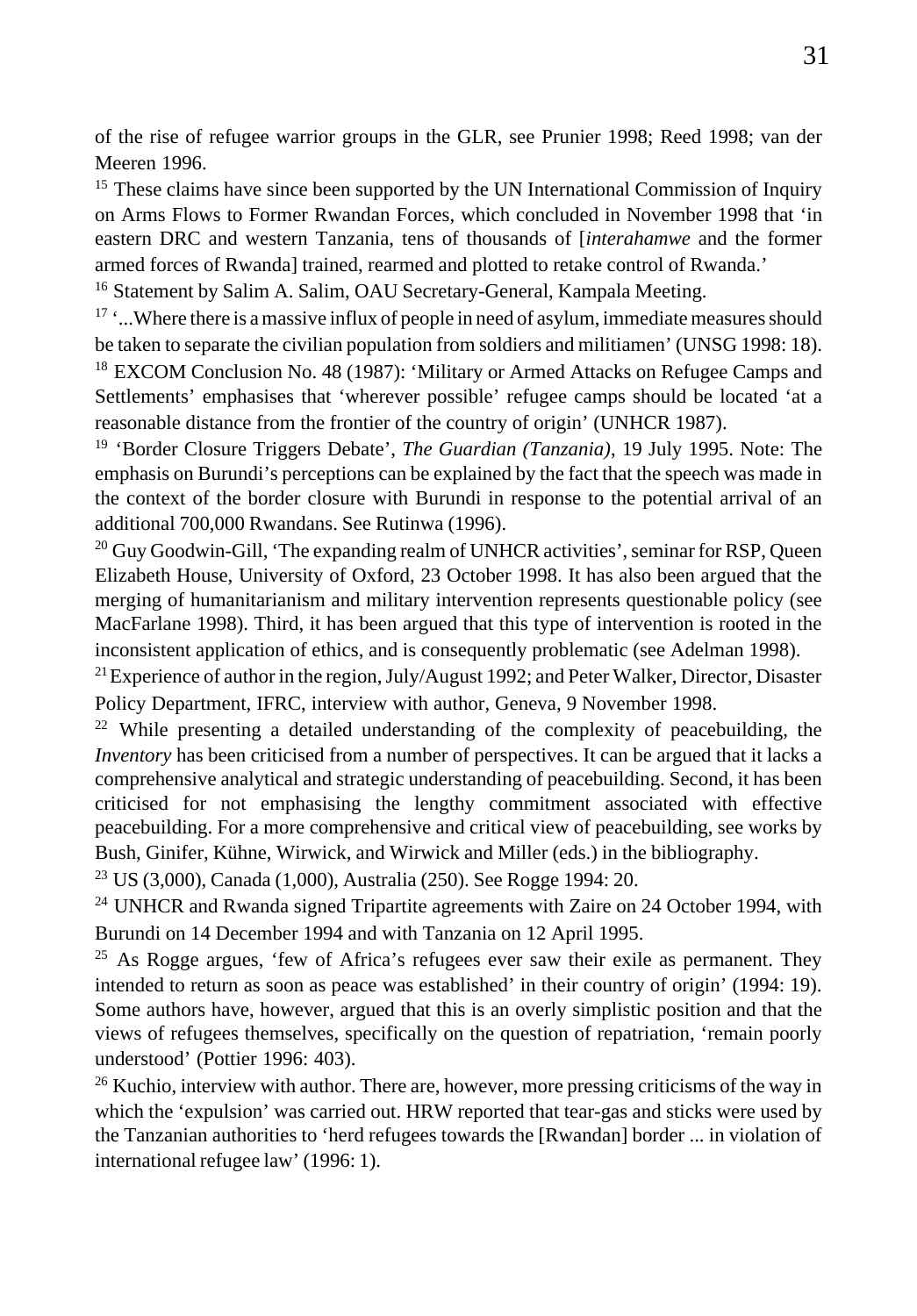$^{27}$  To this end, the debate surrounding the Annual Theme of the 50th Session of EXCOM, 'Strengthening Partnership to Ensure Protection, also in relation to security', is encouraging.  $28$  See: Chimni (1998) and Goodwin-Gill (1999). This body of criticism is limited, and the author encourages others to actively engage in this important area of debate.

# **References**

- Adelman, Howard (1998) 'The Ethics of Peacekeeping and Humanitarian Relief: A Pragmatic versus a Principled Approach: The Case of Zaire.' Paper presented to the Congress of the Social Sciences and Humanities, Canadian Society for the Study of Practical Ethics, University of Ottawa, 30 May - 1 June.
- AI (Amnesty International) (1997a) 'Great Lakes Region: Still in Need of Protection: Repatriation, Refoulement and the Safety of Refugees and the Internally Displaced.' AI Index: AFR 02/07/97.
- (1997b) 'Rwanda: Human rights overlooked in mass repatriation.' AI Index: AFR 47/02/ 97.
- Anker, Deborah, Joan Fitzpatrick and Andrew Shacknove (1998)'Crisis and Cure: A Reply to Hathaway/Neve and Schuck.' *Harvard Human Right Journal* 11.
- Axworthy, Lloyd (1997) 'Canada and human security: the need for leadership,' *Intellectual Journal* 52.
- Ayoob, Mohammed (1995) *The Third World Security Predicament: State Making, Regional Conflict and the International System.* London: Lynne Rienner.
- Barutciski, Michael (1998)'Developments: Involuntary Repatriation when Refugee Protection is no Longer Necessary: Moving Forward after the 48th Session of the Executive Committee.' *International Journal of Refugee Law* 10(1/2).
- Berkowitz, Morton, and P.G. Bock (1968) 'National Security.' in David Sills (ed.) *International Encyclopaedia of the Social Sciences*. New York: Macmillan.
- Billig, Michael (1976) *Social Psychology and Intergroup Relations*. London: Academic Press.
- Boswell, Christina (1999)'The Conflict Between Refugee Rights and National Interests: Background and Policy Strategies.' In UNHCR, Department of International Protection. 'Reconciling State Interests with International Obligations: Interdisciplinary Regional Symposia on Challenges to Asylum and Refugee Protection,' September.
- Brown, Roger (1986) *Social Psychology: The Second Edition.* London: Collier Macmillan.
- Bui, Quang (1988)'Ensuring the civilian and neutral character of refugee-populated areas: a ladder of options.' Working paper. Geneva: UNHCR, July.
- Bush, Kenneth (1995)'Towards a Balanced Approach to Rebuilding War-Torn Societies.' *Canadian Foreign Policy* 3, Winter.
- Buzan, Barry (1991) *People, States and Fear: An Agenda for International Security Studies in the Post-Cold War Era.* Second Edition. London: Harvester Wheatsheaf.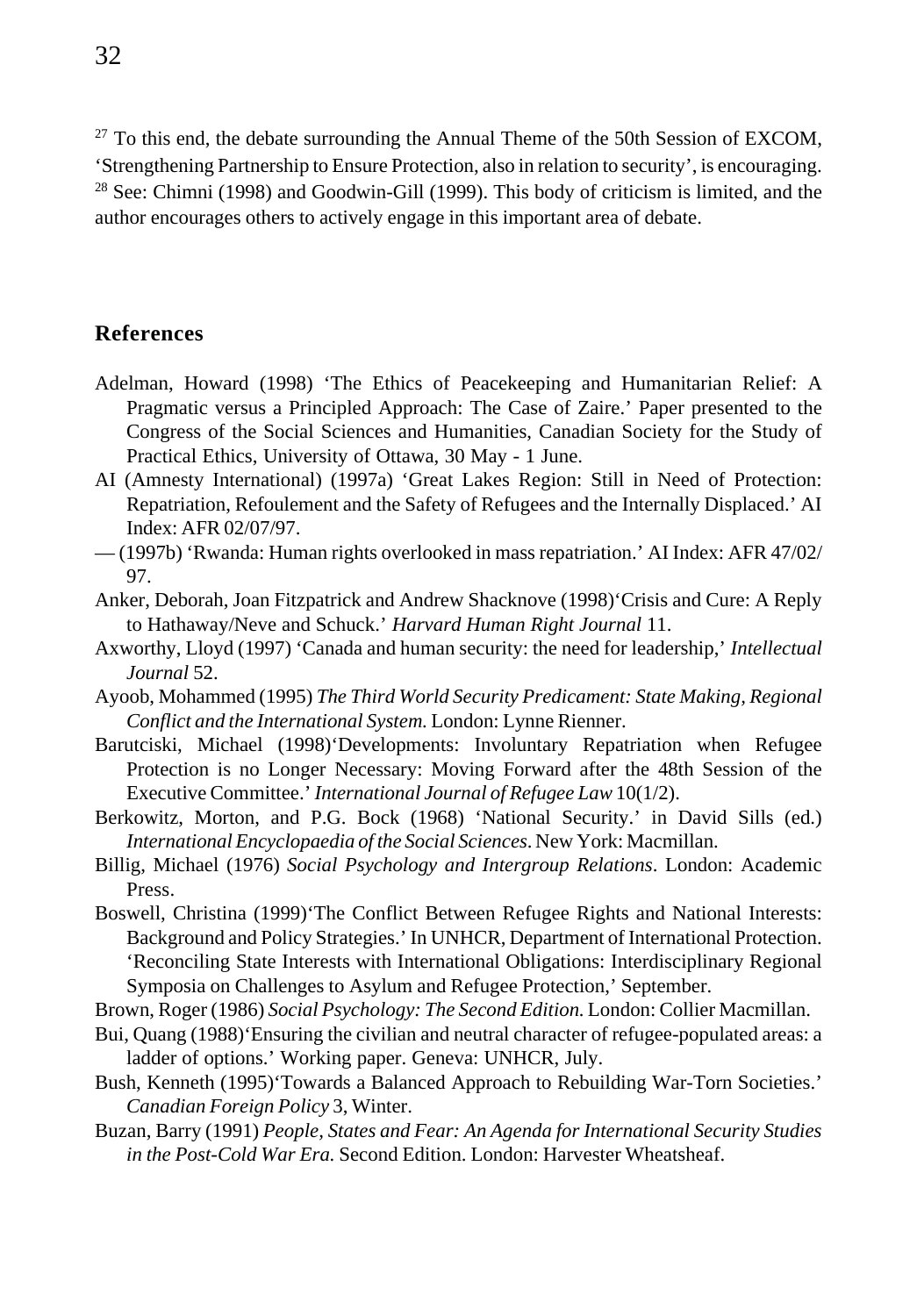- Centre for Refugee Studies (1996) 'Common but Differentiated Responsibility: A Model for Enhanced International Refugee Protection within Interest Convergence Groups.' Discussion Paper, Refugee Law Research Unit, Centre for Refugee Studies, York University. 25 March.
- Chimni, B.S. (1998) 'The Global Refugee Problem in the  $21<sup>st</sup>$  Century and the Emerging Security Paradigm: A Disturbing Trend.' in A. Anghie and G. Sturgess (eds.), *Legal Visions of the 21st Century: Essays in Honour of Judge Christopher Weeramantry.* The Netherlands, Kluwer Law International.
- Connelly, Maureen (UNHCR Ngara) (1995) 'The International Response to the Refugee Emergency in Tanzania: October 1993 - July 1994.' Paper presented to the International Workshop in the Refugee Crisis in the Great Lakes Region, Arusha, Tanzania, 16 - 19 August.
- Crisp, Jeffery (Senior Policy Research Officer, UNHCR) (1998) Seminar for the Refugee Studies Programme, University of Oxford, 25 February.
- DFAIT (Department of Foreign Affairs and International Trade, Government of Canada) (1999) 'Notes for an address by the Honourable Lloyd Axworthy Minister of Foreign Affairs to the National Forum.' Montréal, Québec, 22 January.
- Deutsch, Morton (1985) *Distributive Justice: A Social-Psychological Perspective.* London: Yale University Press.
- Dowty, Alan and Gil Loescher (1996) 'Refugee Flows as Grounds for International Action.' *International Security* 21(1).
- *Economist* (1999) 'The Refugees: Still They Flee', 10-16 April: 24.
- Fonteyne, J.-P. L. (1980) 'Burden-Sharing: An Analysis of the Nature and Function of International Solidarity in Cases of Mass Influx of Refugees.' *The Australian Year Book of International Law* 8.
- Furley, O. and R. May (eds.) (1998) *Peacekeeping in Africa.* Aldershot: Ashgate.
- Ginifer, Jeremy (1996) 'Development and the UN Peace Mission: A New Interface Required?' *International Peacekeeping* 3(2).
- Githinji, Lucy (UNHCR Desk Officer, Tanzania) (1998) Interview with author, Geneva, 10 November.
- Goodwin-Gill, Guy S. (1999) 'Editorial: Refugees and Security.' *IJRL* 11(1).
- Grahl-Madsen, A. (1983) 'Ways and prospects of international co-operation in refugee matters.' *AWR Bulletin.* 23(2/3).
- Green, R.H. (1994) 'That they may be whole again: off-setting Refugee Influx Burdens on Ngara and Karagwe districts.' UNICEF report. Dar es Salaam, September.
- Hathaway, James C. (ed.) (1997) *Reconceiving International Refugee Law.* Nijhoff Law Specials 30. London: Martinus Nijhoff .
- Hathaway, James C. and R. Alexander Neve (1997) 'Making International Refugee Law Relevant Again: A Proposal for Collectivized and Solution-Oriented Protection.' *Harvard Human Rights Journal* 10.
- HRW (Human Rights Watch) (1996) 'Human Rights Watch/Africa Calls on the Tanzanian Government and UNHCR to Respect International Law.' Press release. London: HRW, 17 December.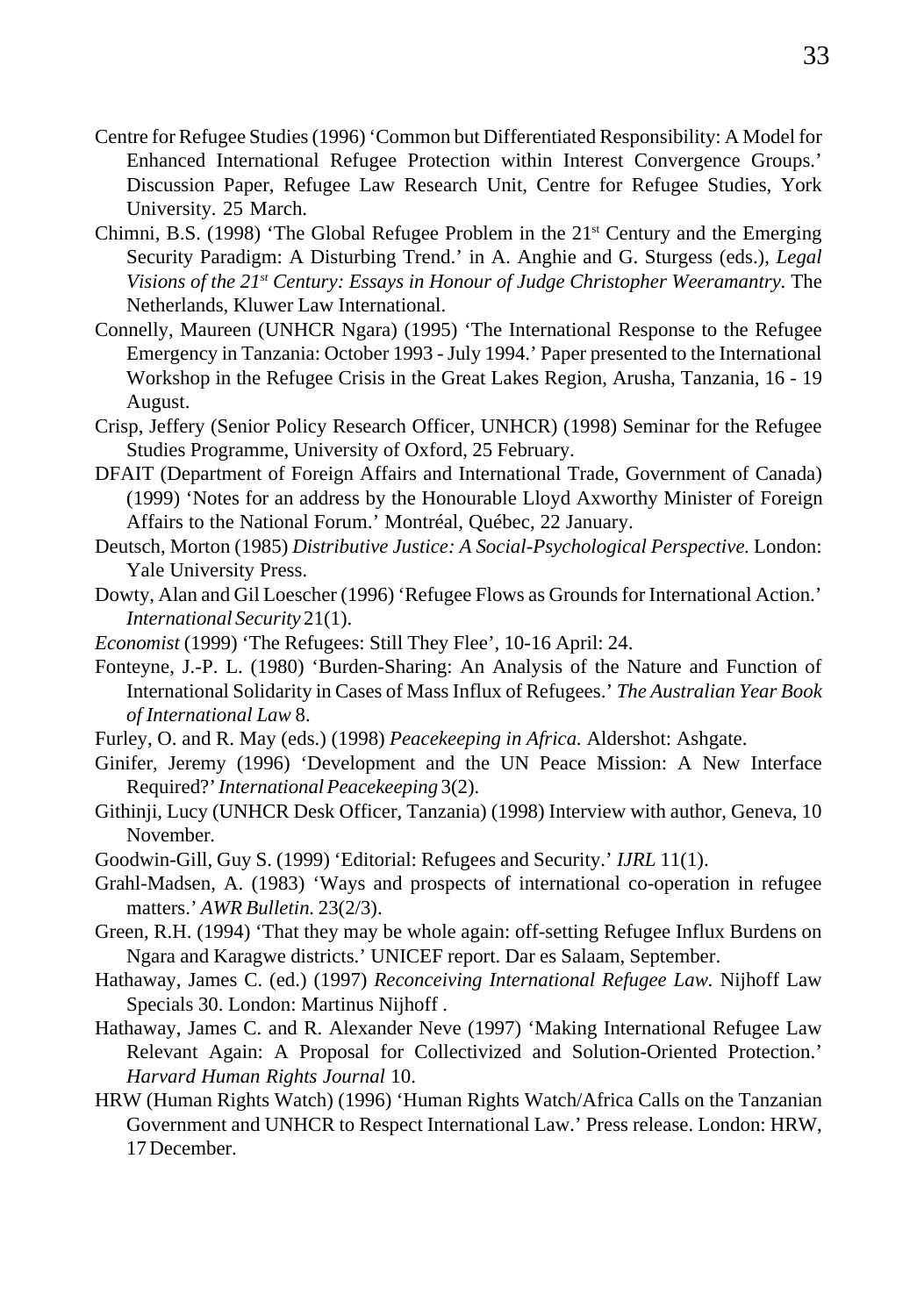- Jervis, Robert (1976) *Perception and Misperception in International Politics.* Princeton: Princeton University Press.
- Khan, Irene (1999) 'The United Nations: The Work of UNHCR', All Souls Foreign Policy Studies Programme, All Souls College, University of Oxford, 12 February.
- Kühne, Winrich (1996) *Winning the Peace: Report of the International Workshop on Concepts and Lessons Learned of Post-Conflict Peacebuilding: Berlin, 4-6 July 1996.* Berlin: Stiftung Wissenschaft und Politik.
- Loescher, Gil (1992) *Refugee Movements and International Security.* Adelphi Paper 268. London: Nuffield Press for International Institute for Strategic Studies.
- (1993) *Beyond Charity: International Cooperation and the Global Refugee Crisis*. Oxford: OUP.
- MacFarlane, S.N. (1998) *Peace Support Operations and Humanitarian Action: A Conference Report.* Halifax, NS: Centre for Foreign Policy Studies, Dalhousie University.
- (1999) 'Taking Stock: The Third World and the End of the Cold War' in Fawcett, L. and Y. Sayigh (eds.)*The Third World beyond the Cold War: Continuity and Change.* Oxford: Clarendon Press.
- Mahiga, Augustine (UNHCR Deputy Director, Great Lakes Unit) (1995) 'The International and the UNHCR Humanitarian Response to the Rwanda Emergency.' Paper presented to the International Workshop on the Refugee Crisis in the Great Lakes Region, Arusha, Tanzania, 16 - 19 August.
- (1997) 'A Change in Direction for Tanzania.' *Refugees* 110, Special edition: 'Crisis in the Great Lakes : Anatomy of a Tragedy' Winter.
- Maluwa, Tiyanjana (1995) 'The Refugee Problem and the Quest for Peace and Security in Southern Africa.' *International Journal of Refugee Law* 7(4).
- Mathews, Jessica (1989) 'Redefining Security.' *Foreign Affairs* 68(2).
- McNamara, Dennis (1998) 'Opinion: The Future of Protection and the Responsibility of the State: Statement to the 48th Session of the UNHCR Executive Committee.' *International Journal of Refugee Law* 10(1/2).
- Mendel, Toby D. (1997) 'Refugee Law and Practice in Tanzania.' *International Journal of Refugee Law* 9(1).
- Musoke, Issa Kaboko (1997a) 'The Negative Environmental Impacts of the Influx of Refugees in the Kagera and Kigoma Regions of Tanzania.' Paper presented a the Annual Seminar on 'The Problem of Refugees in Eastern and Central Africa', Demographic Training Unit, University of Dar es Salaam, Tanzania, 5 - 6 June.
- (1997b) 'From Hospitality to Total Hostility: Peasant Response to the Influx of Rwandan and Burundi Refugees in the Kagera and Kigoma regions of Tanzania.' Paper presented at the Annual Seminar on 'The Problem of Refugees in Eastern and Central Africa', Demographic Training Unit, University of Dar es Salaam, Tanzania, 5 - 6 June.

Mwambulukutu, E. (1997) Statement to the 48th Session of EXCOM, Geneva, 15 October.

- OAU/UNHCR (1988) 'Report of the Regional Meeting on Refugee Issues in the Great Lakes.' Kampala: 8 - 9 May.
- OECD (Organisation for Economic Co-operation and Development) (1997) Development Assistance Committee. 'DAC Guidelines on Conflict, Peace and Development Cooperation': C/MIN(97)20, Restricted (15 May).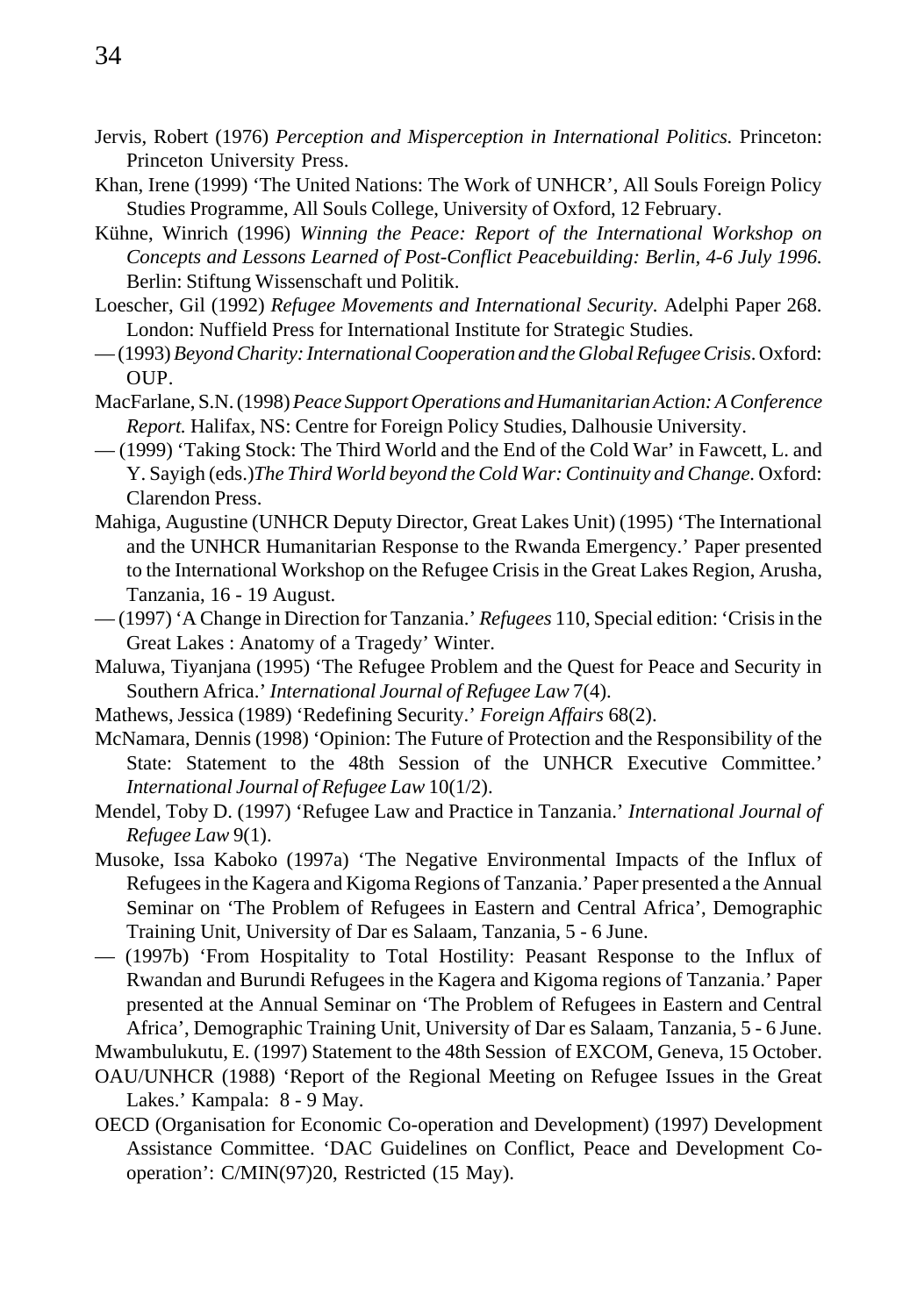- Ogata, S. (1996) 'Speeches of the High Commissioner: Remarks by Mrs. Sadako Ogata, United Nations High Commissioner for Refugees, to the Security Council', New York, 25 October.
- (1998) 'Opening Comments', 'Report of the Regional Meeting on Refugee Issues in the Great Lakes.' Kampala: OAU and UNHCR, 8 - 9 May.
- (1999) 'Closing Remarks of the United Nations High Commissioner for Refugees at the Fiftieth Session of the Executive Committee of the High Commissioner's Programme', Geneva, 8 October.
- Pottier, Johan (1996) 'Relief and Repatriation: Views by Rwandan Refugees; Lessons for Humanitarian Aid Workers.' *African Affairs* 95.
- Prunier, Gérard (1995) *The Rwanda Crisis: History of a Genocide.* London: Hurst and Company.
- (1998) 'The Rwandan Patriotic Front', in Christopher Clapham (ed.), *African Guerrillas.* Oxford, James Currey.
- Quintero-Marino, Roberto (1996) *International Refugee Law and the Rwandese Caseload: a proposal for a durable solution.* Kigali: UNHCR, BO Kigali, March.
- Reed, W.C. (1998) 'Guerrillas in the Midst: The Former Government of Rwanda (FGOR) and the Alliance of Democratic Forces for the Liberation of Congo-Zaire (ADFL) in Eastern Zaire', in Clapham, Christopher (ed.). *African Guerrillas*. Oxford: James Currey.
- Rogge, John R. (1996) 'Repatriation of Refugees: A not so simple "optimum" solution.' in Tim Allen and Hubert Morsink (eds.). *When Refugees Go Home: African Experiences.* London: UNRISD/James Currey.
- Rutinwa, Bonaventure (1996) 'The Tanzanian Government's Response to the Rwandan Emergency.' *Journal of Refugee Studies* 9(3).
- Rwehabula, J. (1995) 'A Short Brief on the Refugee Problem and Security along the Tanzania - Rwanda - Burundi Borders.' Report to the Prime Minister's Office, United Republic of Tanzania. 31 August.
- Schuck, Peter (1997) 'Refugee Burden-Sharing: A Modest Proposal.' *Yale Journal of International Law* 22(2).
- Suhrke, Astri (1998) 'Burden-sharing during Refugee Emergencies: The Logic of Collective versus National Action.' *Journal of Refugee Studies* 11(4).
- Tarrow, Sidney (1994) *Power in Movement: Social Movements, Collective Action and Politics.* Cambridge Studies in Comparative Politics. Cambridge: CUP.
- Tilly, Charles (1978) *From Mobilization to Revolution*. Reading, Mass: Addison-Wesley. Ullman, Richard (1983) 'Redefining Security.' *International Security* 8(1).
- UN-DESIPA (United Nations, Department for Economic and Social Information and Policy Analysis). *An Inventory of Post-Conflict Peace-Building Activities.* New York: United Nations.
- UNDP (United Nations Development Programme) (1994) *Human Development Report 1994.* New York: OUP.
- UNHCR (1985) 'Report of the 36th Session of the Executive Committee of the High Commissioner's Programme': UN Doc. A/AC.96/673.
- (1987) 'Report of the 38th Session of the Executive Committee of the High Commissioner's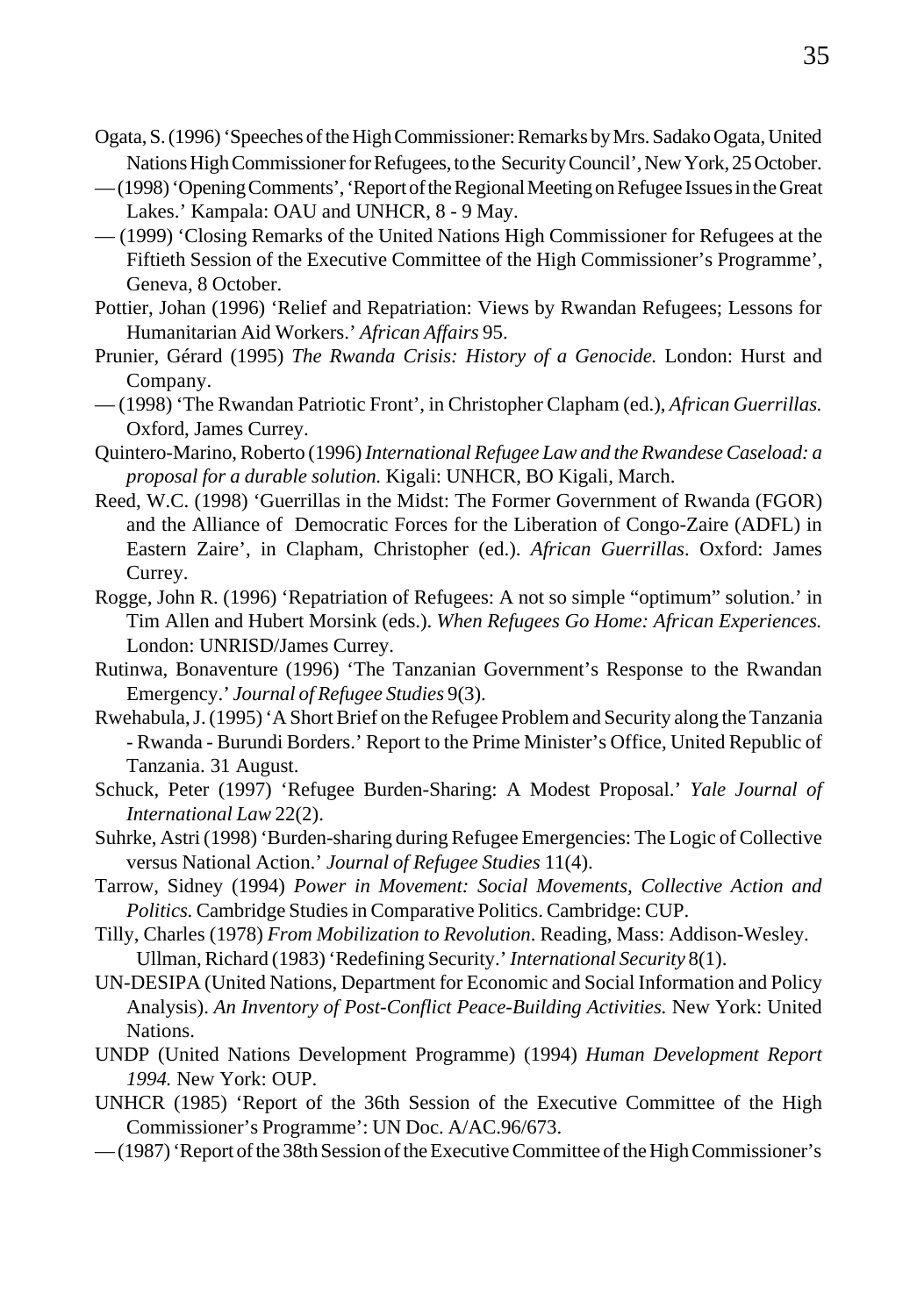Programme': UN Doc. A/AC.96/702.

- (1997a) 'Social and Economic Impact of Large Refugee Populations on Host Developing Countries': UN Doc. EC/47/SC/CRP.7. 6 January.
- (1997b) Report of the Forty-Eighth Session of the Executive Committee of the High Commissioner's Programme': UN Doc. A/AC.96/895.
- (1997c) *State of the World's Refugees: A Humanitarian Agenda.* Oxford: OUP.
- (1998a) Centre for Documentation and Research. 'UNHCR Country Profiles: Tanzania: updated July 1998.'
- (1998b) 'Economic and Social Impact of Massive Refugee Populations on Host Developing Countries, as well as Other Countries: A Quantitative Assessment on the Basis of Special Case Studies': UN Doc. EC/48/SC/CRP.40. 3 August.
- (1998c) 'Annual Theme: International Solidarity and Burden-Sharing in all its Aspects: National, Regional and International Responsibilities for Refugees': UN Doc. A/AC.96/ 904. 7 September.
- (1998d) 'Report of the 49th Session of the Executive Committee of the High Commissioner's Programme': UN Doc. A/AC.96/911. 12 October.
- (1998e) 'Burundi-Tanzania-UNHCR Agree on Tripartite Mechanism: Press Release.' 16 February.
- (1999) 'The Security, and Civilian and Humanitarian Character of Refugee Camps and Settlements': UN Doc. EC/49/SC/INF.2. 14 January.
- UNSC (United Nations Security Council) (1992) Statement by the President of the Security Council': UN Doc. S/PRST/1992/5. 31 January.
- (1997) 'Statement by the President of the Security Council': UN Doc. S/PRST/1997/34 (19 June).
- (1998) 'Resolution 1208 (1998) Adopted by the Security Council at its 3945th meeting, on 19 November 1998': UN Doc. S/RES/1208 (1998). 19 November.
- UNSG (United Nations Secretary-General) (1992) *An Agenda for Peace: Preventive Diplomacy, Peacemaking and Peace-keeping.* Report of the Secretary-General pursuant to the statement adopted by the Summit Meeting of the Security Council on 31 January 1992. New York: United Nations.
- (1998) (Kofi Annan) *The Causes of Conflict and the Promotion of Durable Peace and Sustainable Development in Africa: Report of the Secretary-General to the United Nations Security Council:* A/52/871-S/1998/318. 16 April.
- van der Meeren, Rachel (1996) 'Three Decades in Exile: Rwandan Refugees 1960-1990' *Journal of Refugee Studies* 9(3).

Weiner, Myron (ed.) (1993) *International Migration and Security.* Boulder, CO: Westview. Wirwick, Gregory and Robert Miller (eds.) (1998) *Canada and Missions for Peace: Lessons*

*from Nicaragua, Cambodia and Somalia.* Ottawa: International Development Research Centre.